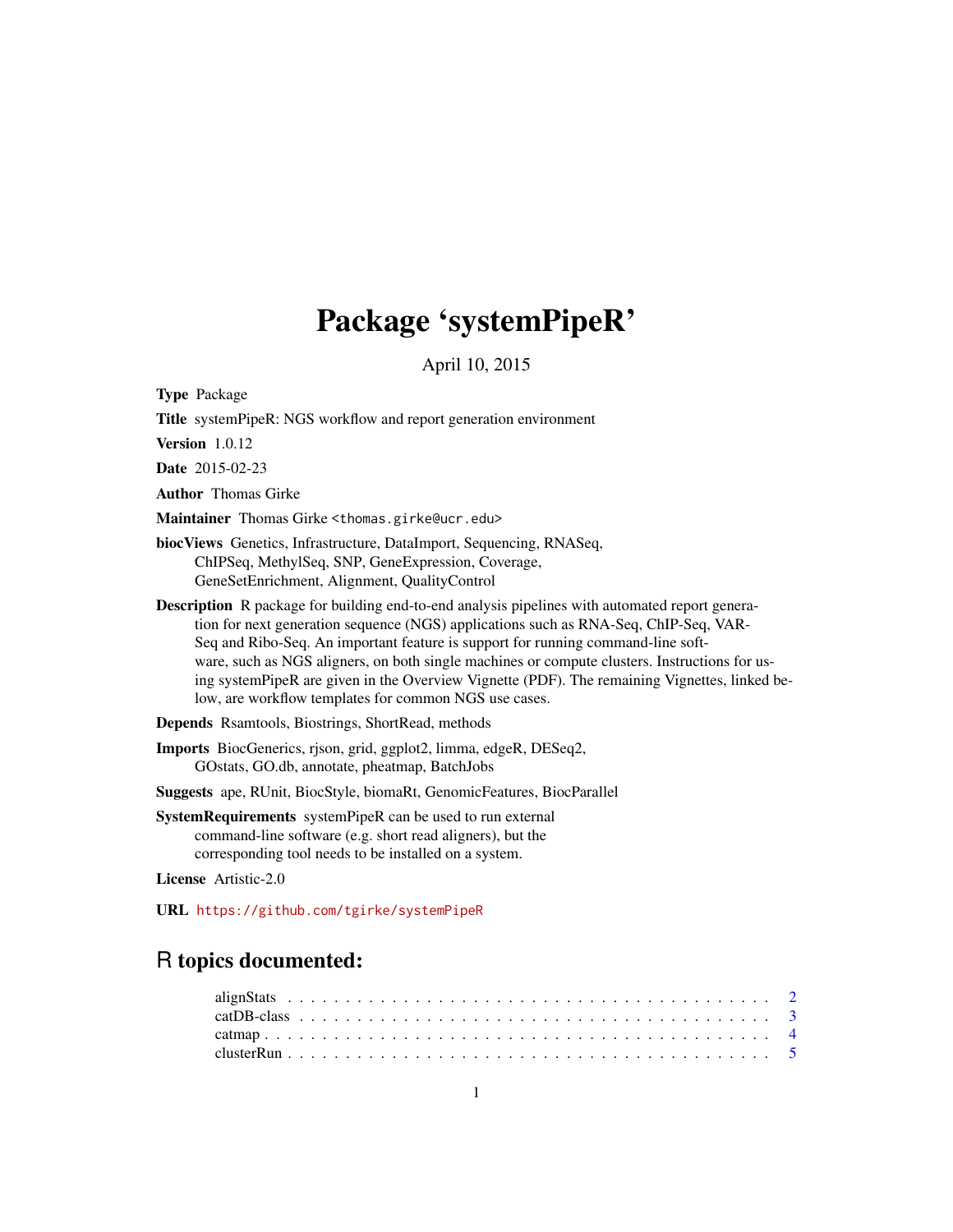#### <span id="page-1-0"></span>2 alignStats and the contract of the contract of the contract of the contract of the contract of the contract of the contract of the contract of the contract of the contract of the contract of the contract of the contract

|       |                                                                                                                              | $\overline{7}$ |
|-------|------------------------------------------------------------------------------------------------------------------------------|----------------|
|       |                                                                                                                              | - 8            |
|       |                                                                                                                              | $\overline{9}$ |
|       |                                                                                                                              | 13             |
|       | 14                                                                                                                           |                |
|       | -15                                                                                                                          |                |
|       | $\overline{17}$                                                                                                              |                |
|       |                                                                                                                              |                |
|       |                                                                                                                              |                |
|       |                                                                                                                              |                |
|       |                                                                                                                              |                |
|       |                                                                                                                              |                |
|       |                                                                                                                              |                |
|       |                                                                                                                              |                |
|       |                                                                                                                              |                |
|       |                                                                                                                              |                |
|       |                                                                                                                              |                |
|       | -31<br>$SYSargs-class \dots \dots \dots \dots \dots \dots \dots \dots \dots \dots \dots \dots \dots \dots \dots \dots \dots$ |                |
|       | -33                                                                                                                          |                |
|       | 34                                                                                                                           |                |
|       |                                                                                                                              |                |
|       | -39                                                                                                                          |                |
| Index |                                                                                                                              | 40             |
|       |                                                                                                                              |                |

alignStats *Alignment statistics*

# Description

Generate data frame containing important read alignment statistics such as the total number of reads in the FASTQ files, the number of total alignments, as well as the number of primary alignments in the corresponding BAM files.

# Usage

alignStats(args)

# Arguments

args Object of class SYSargs.

# Value

data.frame with alignment statistics.

# Author(s)

Thomas Girke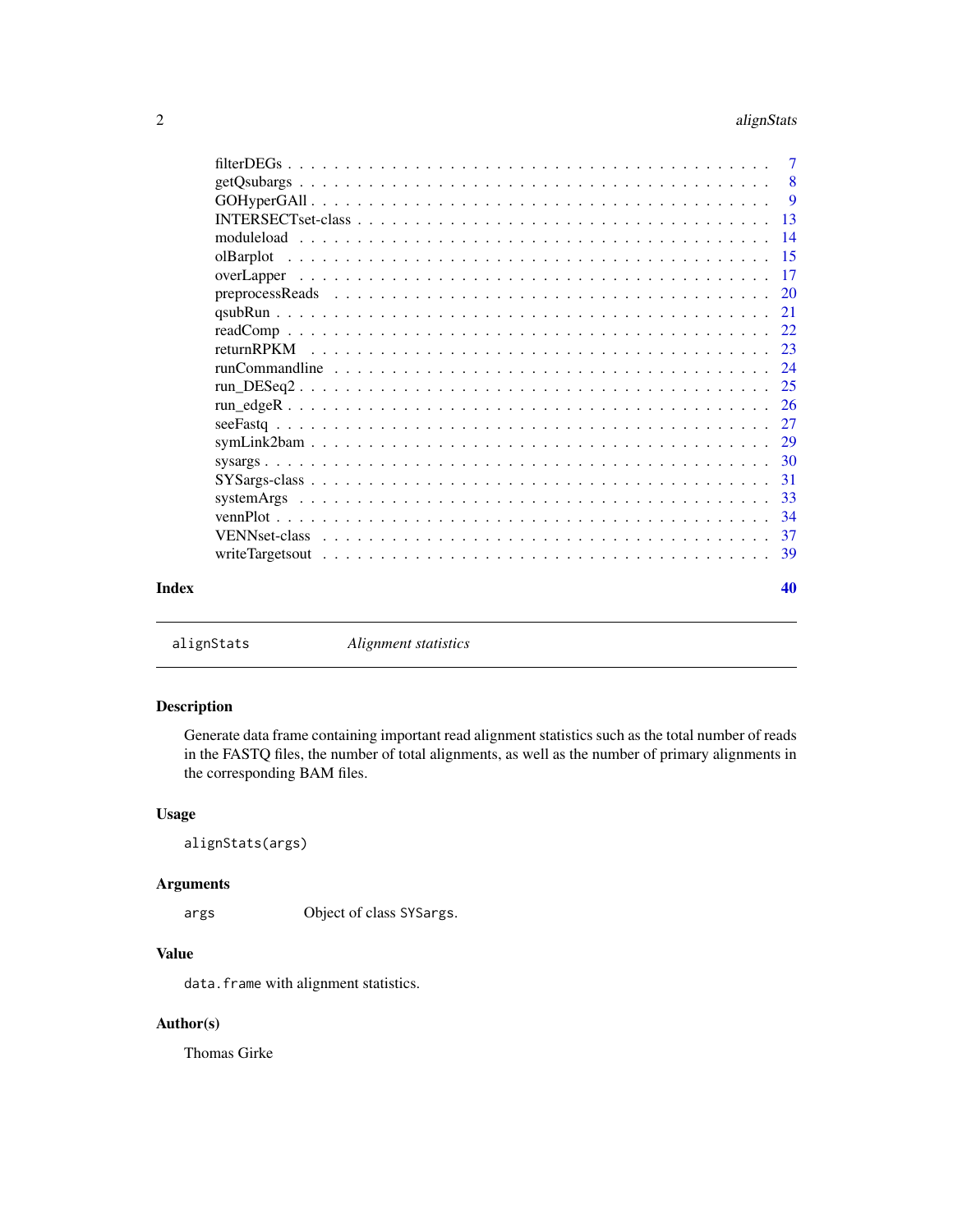#### <span id="page-2-0"></span>catDB-class 3

#### Examples

```
## Construct SYSargs object from param and targets files
param <- system.file("extdata", "tophat.param", package="systemPipeR")
targets <- system.file("extdata", "targets.txt", package="systemPipeR")
args <- systemArgs(sysma=param, mytargets=targets)
args
names(args); modules(args); cores(args); outpaths(args); sysargs(args)
## Not run:
## Execute SYSargs on single machine
runCommandline(args=args)
## Execute SYSargs on multiple machines
qsubargs <- getQsubargs(queue="batch", Nnodes="nodes=1", cores=cores(tophat), memory="mem=10gb", time="walltime=
qsubRun(args=args, qsubargs=qsubargs, Nqsubs=1, package="systemPipeR")
## Alignment stats
read_statsDF <- alignStats(args)
read_statsDF <- cbind(read_statsDF[targets$FileName,], targets)
write.table(read_statsDF, "results/alignStats.xls", row.names=FALSE, quote=FALSE, sep="\t")
```
## End(Not run)

catDB-class *Class* "catDB"

# Description

Container for storing mappings of genes to annotation categories such as gene ontologies (GO), pathways or conserved sequence domains. The catmap slot stores a list of data. frames providing the direct assignments of genes to annotation categories (e.g. gene-to-GO mappings); catlist is a list of lists of all direct and indirect associations to the annotation categories (e.g. genes mapped to a pathway); and idconv allows to store a lookup-table for converting identifiers (e.g. array feature ids to gene ids).

#### Objects from the Class

Objects can be created by calls of the form new("catDB", ...).

# Slots

catmap: Object of class "list" list of data.frames catlist: Object of class "list" list of lists idconv: Object of class "ANY" list of data.frames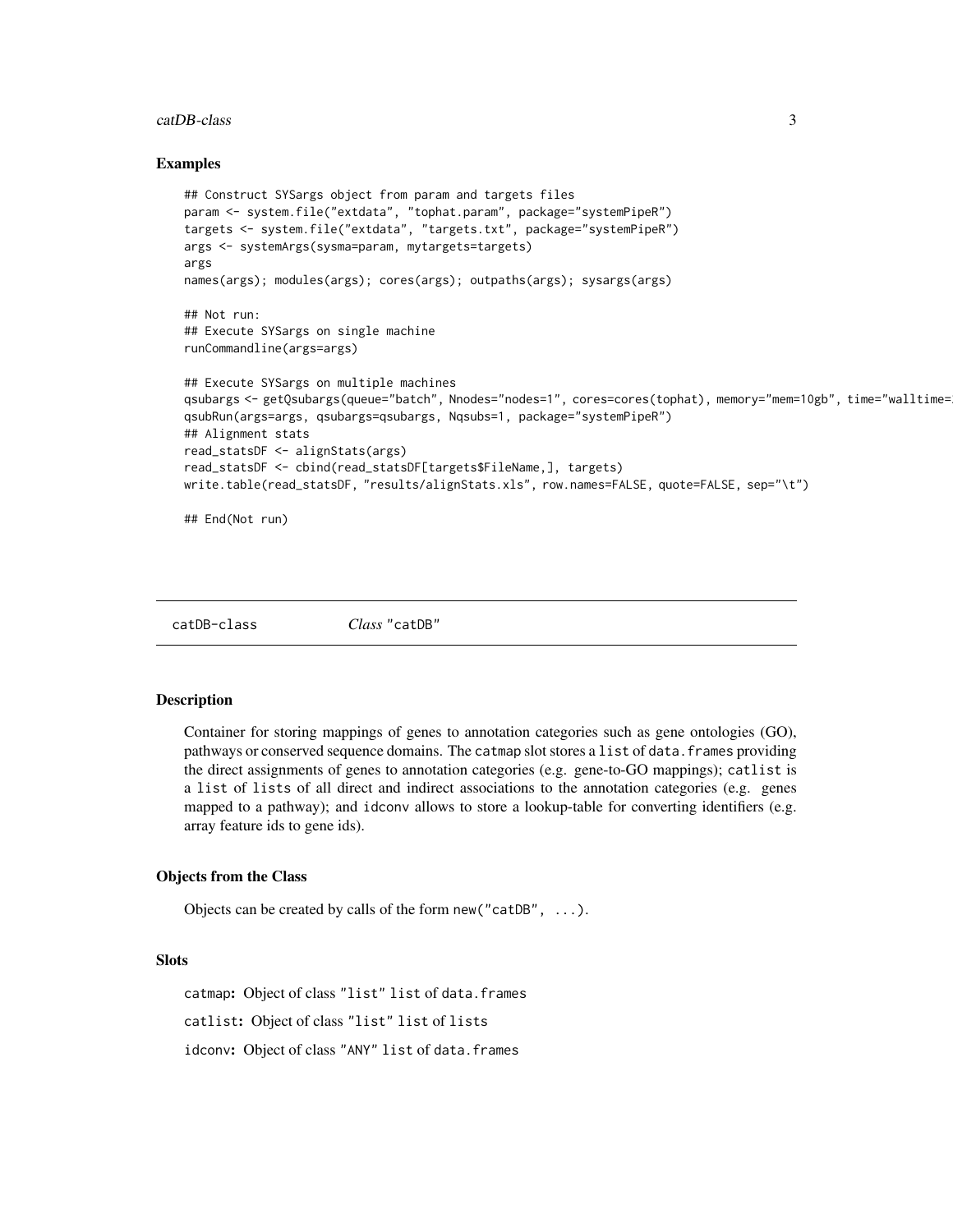# Methods

```
catlist signature(x = "catDB"): extracts data from catlist slot
catmap signature(x = "catDB"): extracts data from catmap slot
coerce signature(from = "list", to = "catDB"): as(list, "catDB")
idconv signature(x = "catDB"): extracts data from idconv slot
names signature(x = "catDB"): extracts slot names
show signature(object = "catDB"): summary view of catDB objects
```
# Author(s)

Thomas Girke

# See Also

makeCATdb, GOHyperGAll, GOHyperGAll\_Subset, GOHyperGAll\_Simplify, GOCluster\_Report, goBarplot

# Examples

```
showClass("catDB")
## Not run:
## Obtain annotations from BioMart
listMarts() # To choose BioMart database
m <- useMart("ENSEMBL_MART_PLANT"); listDatasets(m)
m <- useMart("ENSEMBL_MART_PLANT", dataset="athaliana_eg_gene")
listAttributes(m) # Choose data types you want to download
go <- getBM(attributes=c("go_accession", "tair_locus", "go_namespace_1003"), mart=m)
go \leftarrow go[go[, 3] != "",]; go[, 3] \leftarrow as.charAt (go[, 3])write.table(go, "GOannotationsBiomart_mod.txt", quote=FALSE, row.names=FALSE, col.names=FALSE, sep="\t")
## Create catDB instance (takes a while but needs to be done only once)
catdb <- makeCATdb(myfile="GOannotationsBiomart_mod.txt", lib=NULL, org="", colno=c(1,2,3), idconv=NULL)
catdb
```
## End(Not run)

catmap *catDB accessor methods*

# Description

Methods to access information from catDB object.

# Usage

catmap(x)

<span id="page-3-0"></span>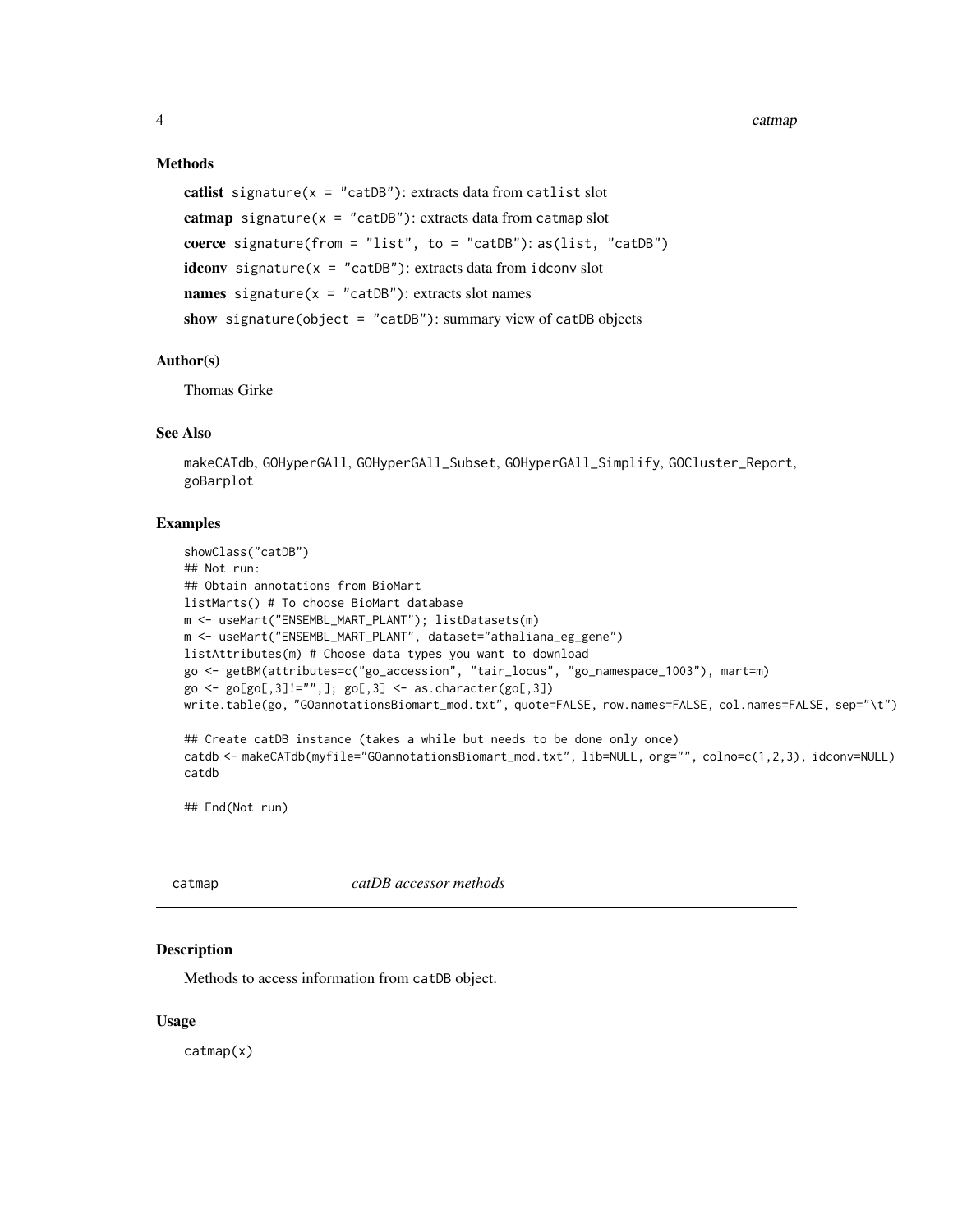#### <span id="page-4-0"></span>clusterRun 55 to 55 and 55 and 55 and 55 and 55 and 55 and 55 and 55 and 55 and 55 and 55 and 55 and 55 and 55 and 55 and 55 and 55 and 55 and 55 and 55 and 55 and 55 and 55 and 55 and 55 and 55 and 55 and 55 and 55 and 55

#### Arguments

x object of class catDB

#### Value

various outputs

# Author(s)

Thomas Girke

#### Examples

```
## Not run:
## Obtain annotations from BioMart
m <- useMart("ENSEMBL_MART_PLANT"); listDatasets(m)
m <- useMart("ENSEMBL_MART_PLANT", dataset="athaliana_eg_gene")
listAttributes(m) # Choose data types you want to download
go <- getBM(attributes=c("go_accession", "tair_locus", "go_namespace_1003"), mart=m)
go \leftarrow go[go[, 3] != "",]; go[, 3] \leftarrow as.charAt (go[, 3])write.table(go, "GOannotationsBiomart_mod.txt", quote=FALSE, row.names=FALSE, col.names=FALSE, sep="\t")
## Create catDB instance (takes a while but needs to be done only once)
catdb <- makeCATdb(myfile="GOannotationsBiomart_mod.txt", lib=NULL, org="", colno=c(1,2,3), idconv=NULL)
catdb
## Access methods for catDB
catmap(catdb)$D_MF[1:4,]
catlist(catdb)$L_MF[1:4]
idconv(catdb)
```
## End(Not run)

clusterRun *Submit command-line tools to cluster*

#### Description

Submits non-R command-line software to queueing/scheduling systems of compute clusters using run specifications defined by functions similar to runCommandline. runCluster can be used with most queueing systems since it is based on utilities from the BatchJobs package which supports the use of template files  $(*.tmp1)$  for defining the run parameters of the different schedulers. The path to the \*.tmpl file needs to be specified in a conf file provided under the conffile argument.

# Usage

 $clusterRun(args, FUN=runCommandline, conffile = ".BatchJobs.R", template = "torque.tmpl", Njobs, runid$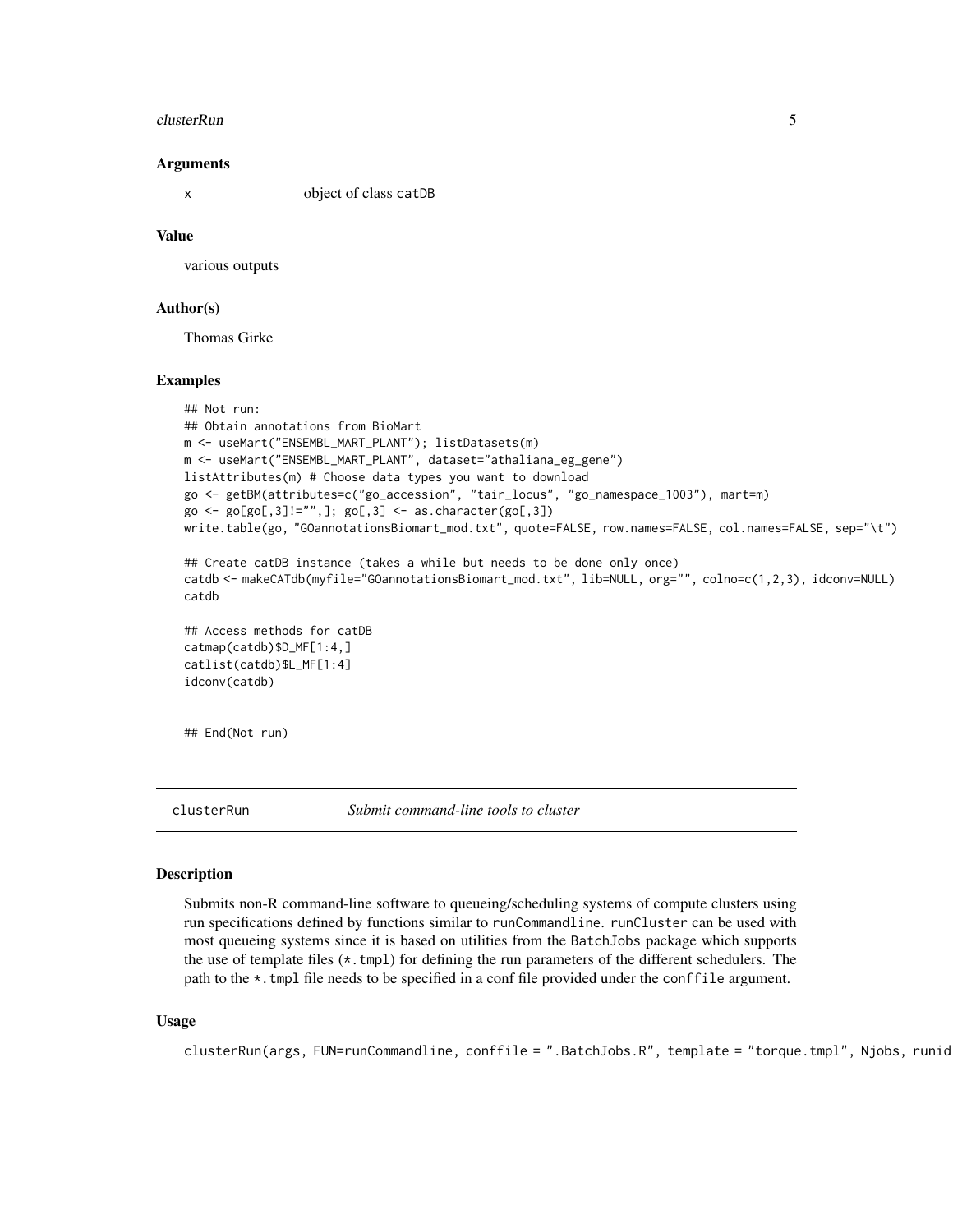# Arguments

| args         | Object of class SYSargs.                                                                                                                                                                                                                                                                                                                                                                    |
|--------------|---------------------------------------------------------------------------------------------------------------------------------------------------------------------------------------------------------------------------------------------------------------------------------------------------------------------------------------------------------------------------------------------|
| <b>FUN</b>   | Accpets functions such as $runCommandline(args, \ldots)$ where the args argu-<br>ment is mandatory and needs to be of class SYSargs.                                                                                                                                                                                                                                                        |
| conffile     | Path to conf file (default location . / BatchJobs R). This file contains in its<br>simplest form just one command, such as this line for the Torque scheduler:<br>cluster.functions <- makeClusterFunctionsTorque("torque.tmpl").<br>For more detailed information visit this page: https://code.google.com/p/batchjobs/wiki/DortmundUsage                                                  |
| template     | The template files for a specific queueing/scheduling systems can be down-<br>loaded from here: https://github.com/tudo-r/BatchJobs/blob/master/examples/cfTorque/simple.tmpl                                                                                                                                                                                                               |
| Njobs        | Interger defining the number of cluster jobs. For instance, if args contains 18<br>command-line jobs and Njobs=9, then the function will distribute them accross 9<br>cluster jobs each running 2 command-line jobs. To increase the number of CPU<br>cores used by each process, one can do this under the corresonding argument of<br>the command-line tool, e.g. -p argument for Tophat. |
| runid        | Run identifier used for log file to track system call commands. Default is "01".                                                                                                                                                                                                                                                                                                            |
| resourceList | List for reserving for each cluster job sufficient computing resources including<br>memory, number of nodes, CPU cores, walltime, etc. For more details, one can<br>consult the template file for each queueing/scheduling system.                                                                                                                                                          |

# Value

Object of class Registry, as well as files and directories created by the executed command-line tools.

# Author(s)

Thomas Girke

# References

For more details on BatchJobs, please consult the following pages: http://sfb876.tu-dortmund.de/PublicPublicationFiles/bisc https://github.com/tudo-r/BatchJobs http://goo.gl/k3Tu5Y

# See Also

clusterRun replaces the older functions getQsubargs and qsubRun.

# Examples

```
## Construct SYSargs object from param and targets files
param <- system.file("extdata", "tophat.param", package="systemPipeR")
targets <- system.file("extdata", "targets.txt", package="systemPipeR")
args <- systemArgs(sysma=param, mytargets=targets)
args
names(args); modules(args); cores(args); outpaths(args); sysargs(args)
```
## Not run: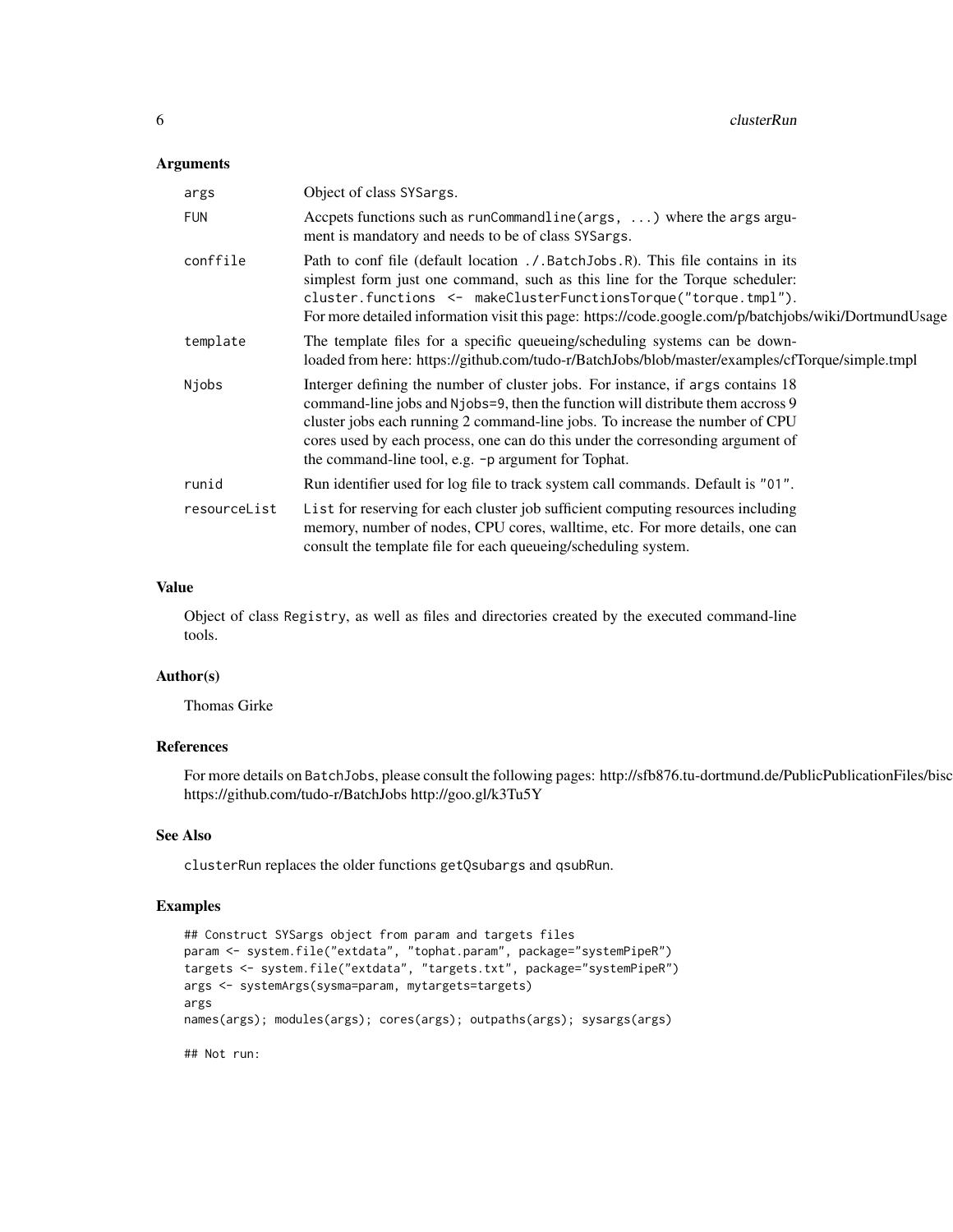# <span id="page-6-0"></span>filterDEGs 7

```
## Execute SYSargs on single machine
runCommandline(args=args)
## Execute SYSargs on multiple machines of a compute cluster. The following
## example uses the conf and template files for the Torque scheduler. Please
## read the instructions above how to obtain the corresponding files for other schedulers.
file.copy(system.file("extdata", ".BatchJobs.R", package="systemPipeR"), ".")
file.copy(system.file("extdata", "torque.tmpl", package="systemPipeR"), ".")
resources <- list(walltime="00:25:00", nodes=paste0("1:ppn=", cores(args)), memory="2gb")
reg <- clusterRun(args, conffile=".BatchJobs", template="torque.tmpl", Njobs=18, runid="01", resourceList=resources)
## Monitor progress of submitted jobs
showStatus(reg)
file.exists(outpaths(args))
sapply(1:length(args), function(x) loadResult(reg, x)) # Works once all jobs have completed successfully.
## Alignment stats
read_statsDF <- alignStats(fqpaths=tophatargs$infile1, bampaths=bampaths, fqgz=TRUE)
read_statsDF <- cbind(read_statsDF[targets$FileName,], targets)
write.table(read_statsDF, "results/alignStats.xls", row.names=FALSE, quote=FALSE, sep="\t")
## End(Not run)
```
filterDEGs *Filter and plot DEG results*

# Description

Filters and plots DEG results for a given set of sample comparisons. The gene idenifiers of all (i) Up\_or\_Down, (ii) Up and (iii) Down regulated genes are stored as separate list components and the corresponding summary statistics, stored in a fourth list component, is plotted in form of a stacked bar plot.

# Usage

```
filterDEGs(degDF, filter, plot = TRUE)
```
## Arguments

| degDF  | data.frame generated by run_edgeR                                                                                                                    |
|--------|------------------------------------------------------------------------------------------------------------------------------------------------------|
| filter | Named vector with filter cutoffs of format c(Fold=2, FDR=1) where Fold refers<br>to the fold change cutoff (unlogged) and FDR to the p-value cutoff. |
| plot   | Allows to turn plotting behavior on and off with default set to TRUE.                                                                                |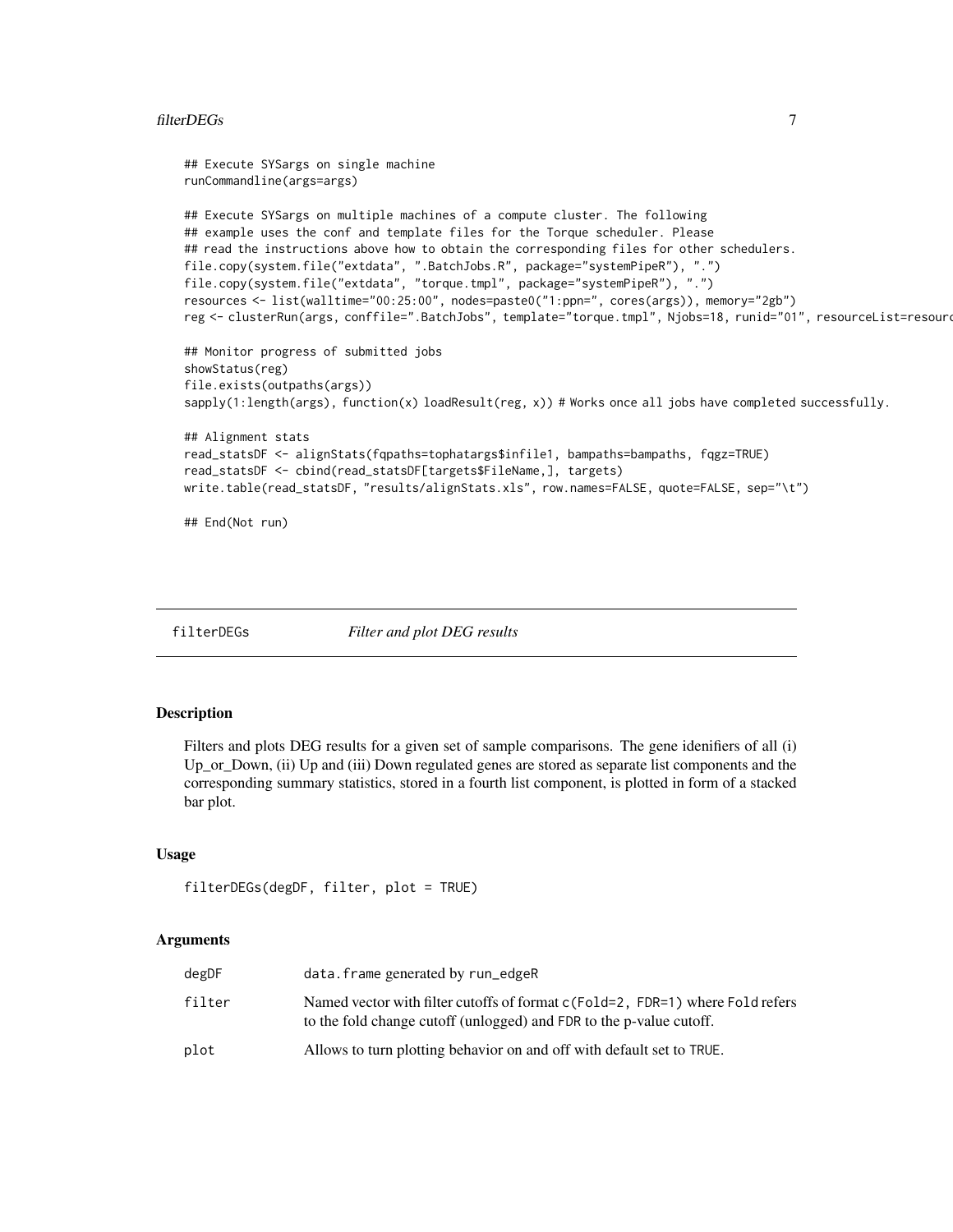# <span id="page-7-0"></span>Value

Returns list with four components

| UporDown | List of up or down regulated gene/transcript indentifiers meeting the chosen filter<br>settings for all comparisons defined in data frames pval and log2FC. |
|----------|-------------------------------------------------------------------------------------------------------------------------------------------------------------|
| Up       | Same as above but only for up regulated genes/transcript.                                                                                                   |
| Down     | Same as above but only for down regulated genes/transcript.                                                                                                 |

# Author(s)

Thomas Girke

# See Also

run\_edgeR

# Examples

```
targetspath <- system.file("extdata", "targets.txt", package="systemPipeR")
targets <- read.delim(targetspath, comment="#")
cmp <- readComp(file=targetspath, format="matrix", delim="-")
countfile <- system.file("extdata", "countDFeByg.xls", package="systemPipeR")
countDF <- read.delim(countfile, row.names=1)
edgeDF <- run_edgeR(countDF=countDF, targets=targets, cmp=cmp[[1]], independent=FALSE, mdsplot="")
pval <- edgeDF[, grep("_FDR$", colnames(edgeDF)), drop=FALSE]
fold <- edgeDF[, grep("_logFC$", colnames(edgeDF)), drop=FALSE]
DEG_list <- filterDEGs(degDF=edgeDF, filter=c(Fold=2, FDR=10))
names(DEG_list)
DEG_list$Summary
```
getQsubargs *Arguments for qsub*

# Description

Note: This function as been deprecated. Please use clusterRun instead. getQsubargs defines arguments to submit runX job(s) to queuing system (e.g. Torque) via qsub.

# Usage

```
getQsubargs(software = "qsub", queue = "batch", Nnodes = "nodes=1", cores = as.numeric(gsub("^.* ", "",
```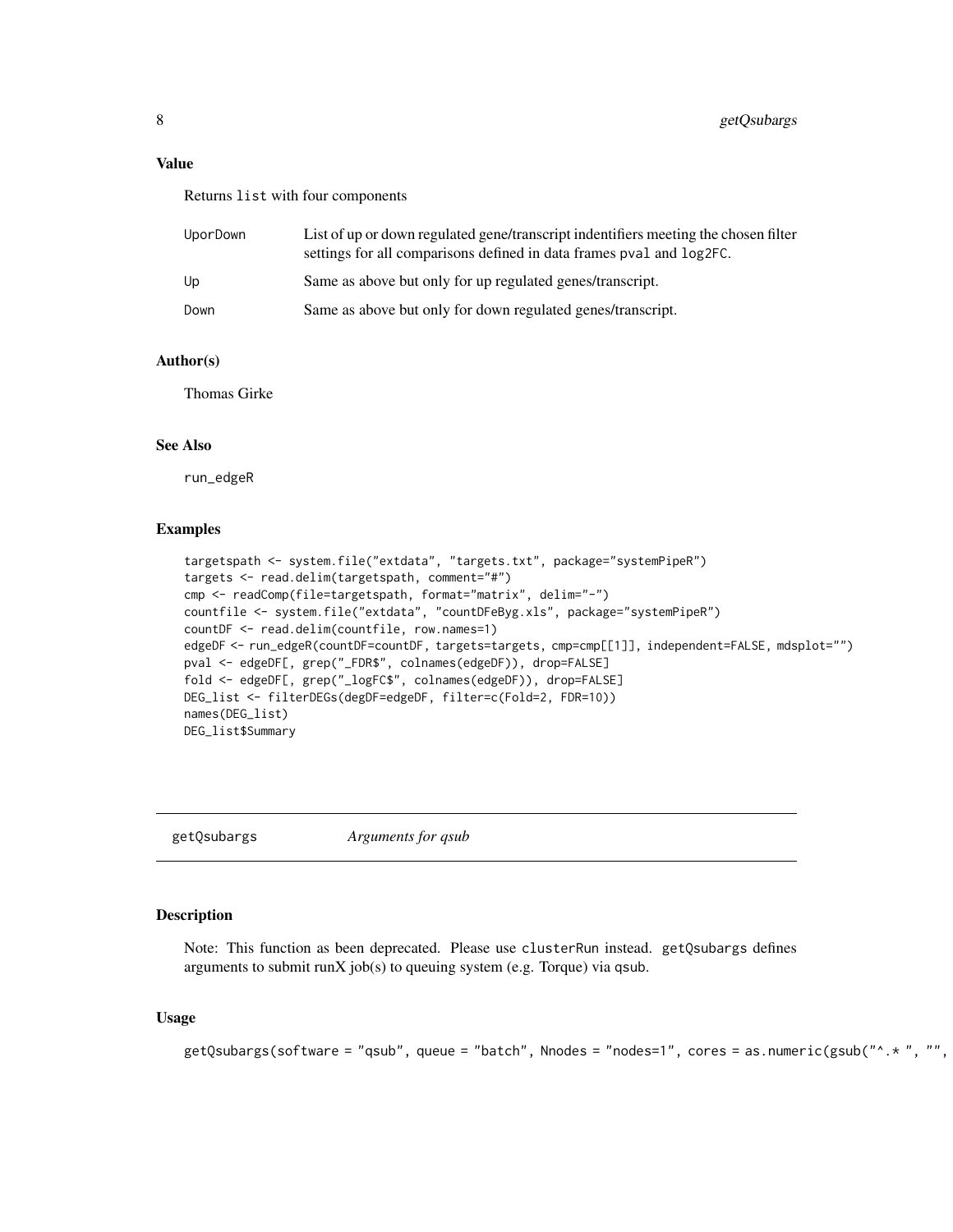# <span id="page-8-0"></span>GOHyperGAll 9

# Arguments

| software      | Software to use for submission to queuing system. Default is qsub.                                                                |
|---------------|-----------------------------------------------------------------------------------------------------------------------------------|
| queue         | Name of queue to to use. Default is batch.                                                                                        |
| <b>Nnodes</b> | Number of compute nodes to use for processing. Default is nodes=1.                                                                |
| cores         | Number of CPU cores to use per compute node. Default will use what is pro-<br>vided by under -p in myargs of systemArgs() output. |
| memory        | Amount of RAM to reserve per node.                                                                                                |
| time          | Walltime limit each job is allowed to run per node.                                                                               |

# Value

list

# Author(s)

Thomas Girke

# Examples

```
## Construct SYSargs object from param and targets files
param <- system.file("extdata", "tophat.param", package="systemPipeR")
targets <- system.file("extdata", "targets.txt", package="systemPipeR")
args <- systemArgs(sysma=param, mytargets=targets)
args
names(args); modules(args); cores(args); outpaths(args); sysargs(args)
## Not run:
## Execute SYSargs on single machine
runCommandline(args=args)
## Execute SYSargs on multiple machines
qsubargs <- getQsubargs(queue="batch", Nnodes="nodes=1", cores=cores(tophat), memory="mem=10gb", time="walltime=
qsubRun(args=args, qsubargs=qsubargs, Nqsubs=1, package="systemPipeR")
## Alignment stats
read_statsDF <- alignStats(fqpaths=tophatargs$infile1, bampaths=bampaths, fqgz=TRUE)
read_statsDF <- cbind(read_statsDF[targets$FileName,], targets)
write.table(read_statsDF, "results/alignStats.xls", row.names=FALSE, quote=FALSE, sep="\t")
## End(Not run)
```
GOHyperGAll *GO term enrichment analysis for large numbers of gene sets*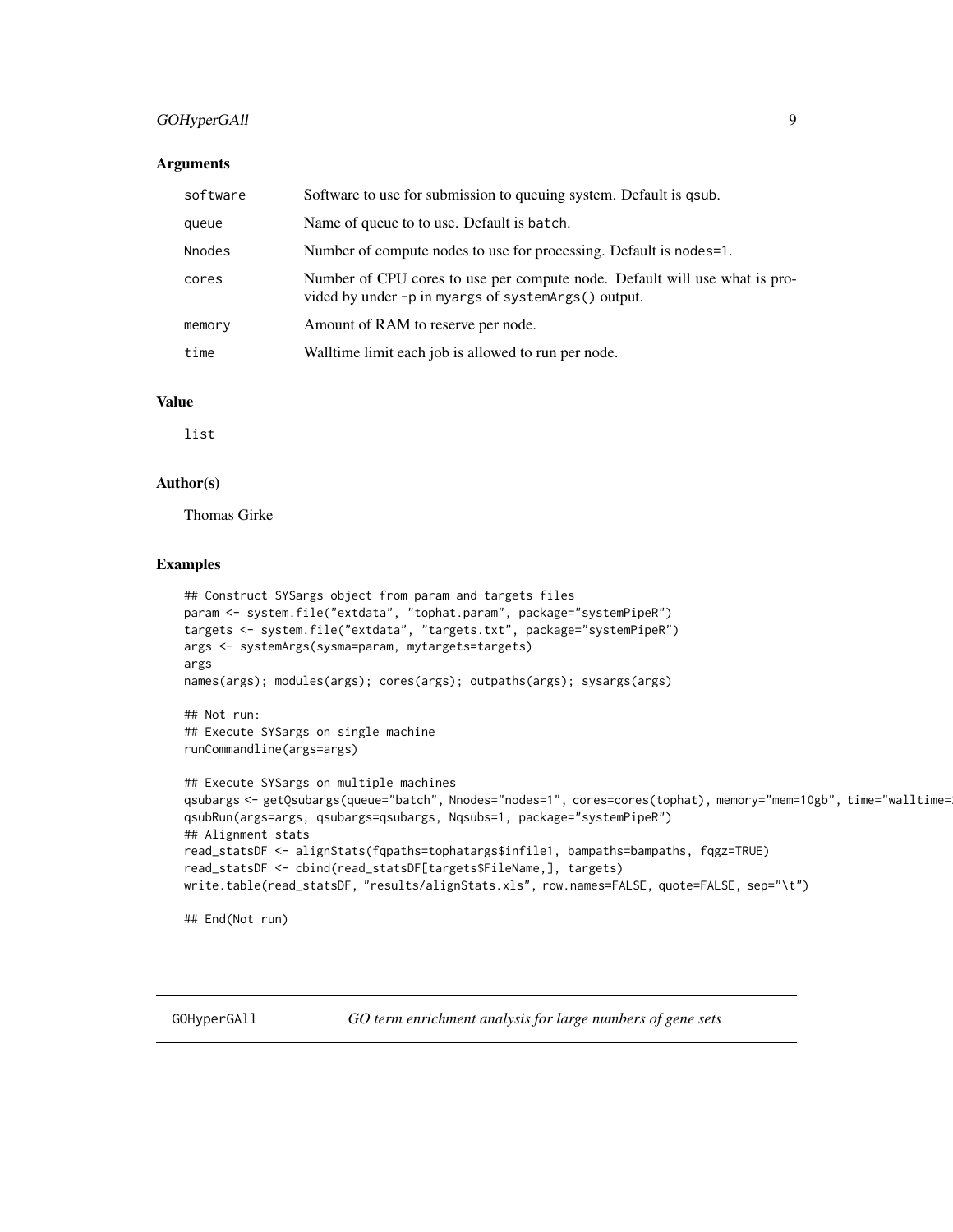# Description

To test a sample population of genes for over-representation of GO terms, the core function GOHyperGAll computes for all nodes in the three GO networks (BP, CC and MF) an enrichment test based on the hypergeometric distribution and returns the corresponding raw and Bonferroni corrected p-values. Subsequently, a filter function supports GO Slim analyses using default or custom GO Slim categories. Several convenience functions are provided to process large numbers of gene sets (e.g. clusters from partitioning results) and to visualize the results.

Note: GOHyperGAll provides similar utilities as the GOHyperG function in the GOstats package. The main difference is that GOHyperGAll simplifies processing of large numbers of gene sets, as well as the usage of custom array-to-gene and gene-to-GO mappings.

# Usage

```
## Generate gene-to-GO mappings and store as catDB object
makeCATdb(myfile, lib = NULL, org = "", colno = c(1, 2, 3), idconv = NULL, rootUK=FALSE)
```
## Enrichment function GOHyperGAll(catdb, gocat = "MF", sample, Nannot = 2)

```
## GO slim analysis
GOHyperGAll_Subset(catdb, GOHyperGAll_result, sample = test_sample, type = "goSlim", myslimv)
```

```
## Reduce GO term redundancy
GOHyperGAll_Simplify(GOHyperGAll_result, gocat = "MF", cutoff = 0.001, correct = TRUE)
```

```
## Batch analysis of many gene sets
GOCluster_Report(catdb, setlist, id_type = "affy", method = "all", CLSZ = 10, cutoff = 0.001, gocats = c
```

```
## Bar plot of GOCluster_Report results
goBarplot(GOBatchResult, gocat)
```
#### Arguments

| myfile | File with gene-to-GO mappings. Sample files can be downloaded from geneon-<br>tology.org (http://geneontology.org/GO.downloads.annotations.shtml) or from BioMart<br>as shown in example below. |
|--------|-------------------------------------------------------------------------------------------------------------------------------------------------------------------------------------------------|
| colno  | Column numbers referencing in myfile the three target columns containing<br>GOID, GeneID and GOCAT, in that order.                                                                              |
| org    | Optional argument. Currently, the only valid option is org="Arabidopsis" to<br>get rid of transcript duplications in this particular annotation.                                                |
| lib    | If the gene-to-GO mappings are obtained from a $\star$ . db package from Biocon-<br>ductor then the package name can be specified under the lib argument of the<br>sampleDFgene2GO function.    |
| idconv | Optional id conversion data. frame                                                                                                                                                              |
| catdb  | catdb object storing mappings of genes to annotation categories. For details,<br>see ?"SYSargs-class".                                                                                          |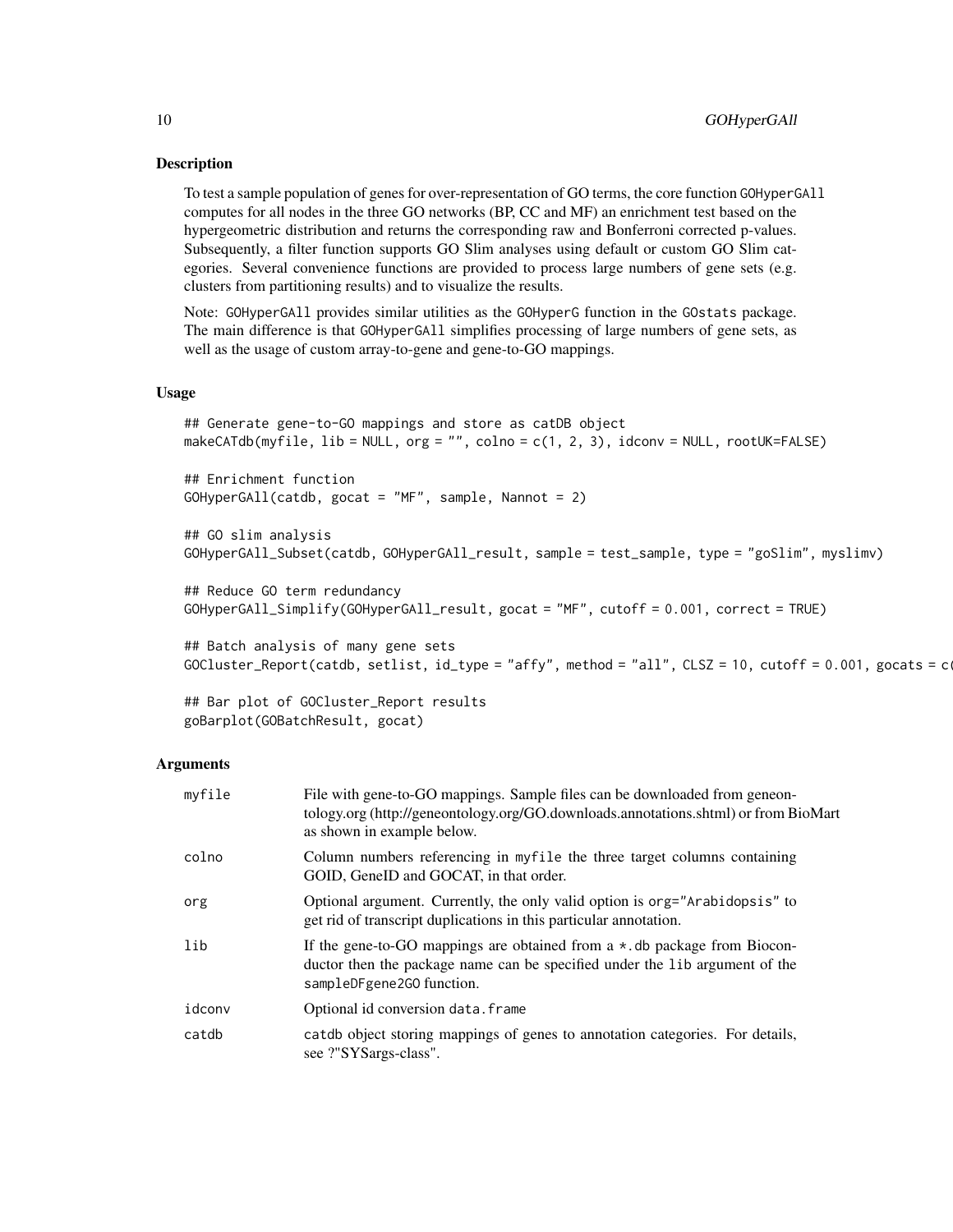| rootUK             | If the argument rootUK is set to TRUE then the root nodes are treated as terminal<br>nodes to account for the new unknown terms.                                                                                          |
|--------------------|---------------------------------------------------------------------------------------------------------------------------------------------------------------------------------------------------------------------------|
| sample             | character vector containing the test set of gene identifiers                                                                                                                                                              |
| Nannot             | Defines the minimum number of direct annotations per GO node from the sam-<br>ple set to determine the number of tested hypotheses for the p-value adjustment.                                                            |
| gocat              | Specifies the GO type, can be assigned one of the following character values:<br>"MF", "BP" and "CC".                                                                                                                     |
| GOHyperGAll_result |                                                                                                                                                                                                                           |
|                    | data.frame generated by GOHyperGAll                                                                                                                                                                                       |
| type               | The function GOHyperGA11_Subset subsets the GOHyperGA11 results by directly<br>assigned GO nodes or custom goSlim categories. The argument type can be<br>assigned the values goSlim or assigned.                         |
| myslimv            | optional argument to provide custom goSlim vector                                                                                                                                                                         |
| cutoff             | p-value cutoff for GO terms to show in result data. frame                                                                                                                                                                 |
| correct            | If TRUE the function will favor the selection of terminal (informationich) GO<br>terms that have at the same time a large number of sample matches.                                                                       |
| setlist            | list of character vectors containing gene IDs (or array feature IDs). The<br>names of the list components correspond to the set labels, e.g. DEG compar-<br>isons or cluster IDs.                                         |
| id_type            | specifies type of IDs in input, can be assigned gene or affy                                                                                                                                                              |
| method             | Specifies analysis type. Current options are all for GOHyperGAll, slim for<br>GOHyperGAll_Subset or simplify for GOHyperGAll_Simplify.                                                                                    |
| CLSZ               | minimum gene set (cluster) size to consider. Gene sets below this cutoff will be<br>ignored.                                                                                                                              |
| gocats             | Specifies GO type, can be assigned the values "MF", "BP" and "CC".                                                                                                                                                        |
| recordSpecG0       | argument to report in the result data. frame specific GO IDs for any of the 3<br>ontologies disregarding whether they meet the specified p-value cutoff, e.g:<br>recordSpecG0=c("G0:0003674", "G0:0008150", "G0:0005575") |
| GOBatchResult      | data.frame generated by GOCluster_Report                                                                                                                                                                                  |
| $\cdots$           | additional arguments to pass on                                                                                                                                                                                           |

# Details

GOHyperGAll\_Simplify: The result data frame from GOHyperGAll will often contain several connected GO terms with significant scores which can complicate the interpretation of large sample sets. To reduce this redundancy, the function GOHyperGAll\_Simplify subsets the data frame by a user specified p-value cutoff and removes from it all GO nodes with overlapping children sets (OFFSPRING), while the best scoring nodes are retained in the result data.frame.

GOCluster\_Report: performs the three types of GO term enrichment analyses in batch mode: GOHyperGAll, GOHyperGAll\_Subset or GOHyperGAll\_Simplify. It processes many gene sets (e.g. gene expression clusters) and returns the results conveniently organized in a single result data frame.

# Value

makeCATdb generates catDB object from file.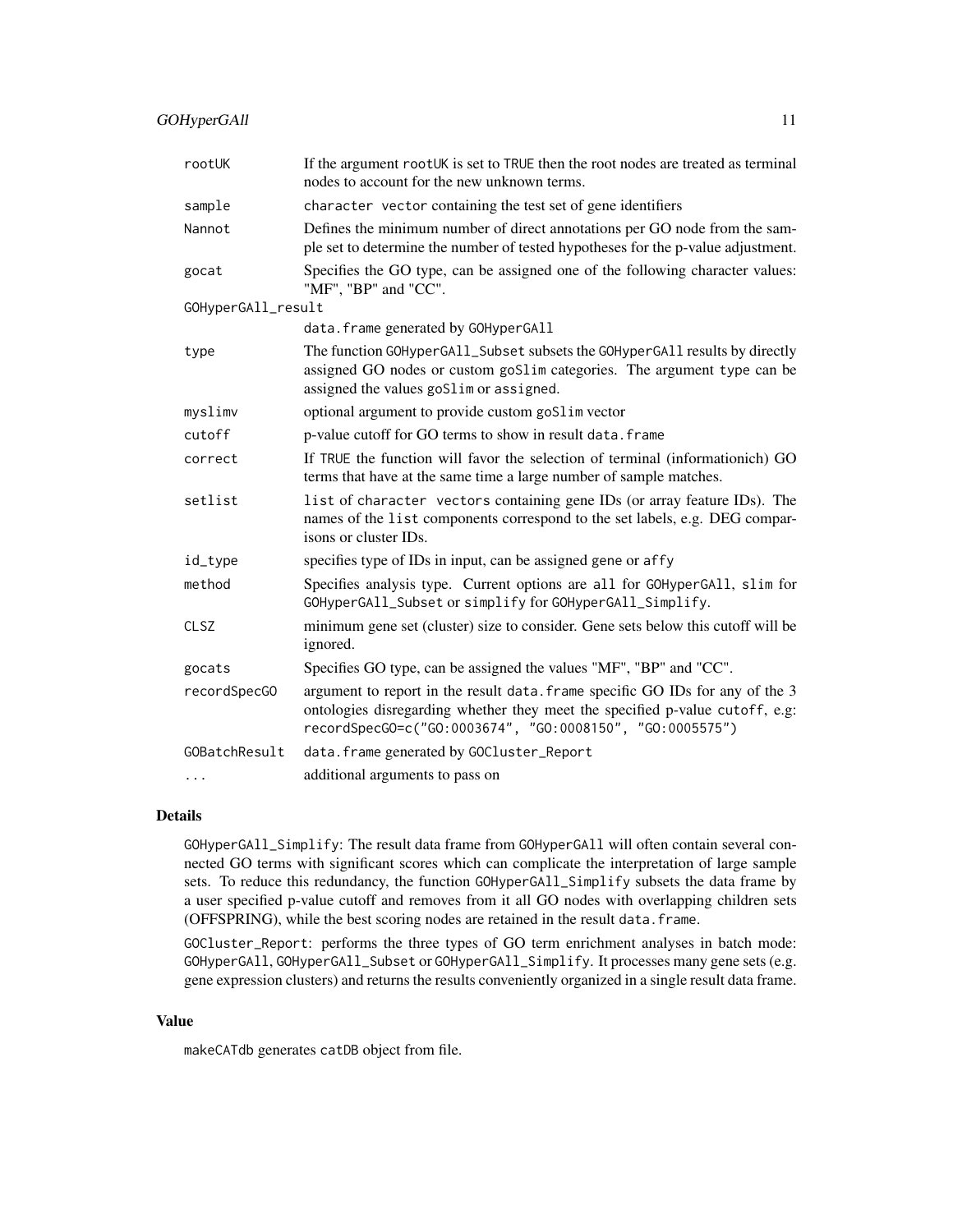#### Author(s)

Thomas Girke

# References

This workflow has been published in Plant Physiol (2008) 147, 41-57.

# See Also

```
GOHyperGAll_Subset, GOHyperGAll_Simplify, GOCluster_Report, goBarplot
```
# Examples

## Not run:

```
## Obtain annotations from BioMart
listMarts() # To choose BioMart database
m <- useMart("ENSEMBL_MART_PLANT"); listDatasets(m)
m <- useMart("ENSEMBL_MART_PLANT", dataset="athaliana_eg_gene")
listAttributes(m) # Choose data types you want to download
go <- getBM(attributes=c("go_accession", "tair_locus", "go_namespace_1003"), mart=m)
go \leftarrow go[go[, 3] != "",]; go[, 3] \leftarrow as.charAt (go[, 3])write.table(go, "GOannotationsBiomart_mod.txt", quote=FALSE, row.names=FALSE, col.names=FALSE, sep="\t")
## Create catDB instance (takes a while but needs to be done only once)
catdb <- makeCATdb(myfile="GOannotationsBiomart_mod.txt", lib=NULL, org="", colno=c(1,2,3), idconv=NULL)
catdb
## Create catDB from Bioconductor annotation package
# catdb <- makeCATdb(myfile=NULL, lib="ath1121501.db", org="", colno=c(1,2,3), idconv=NULL)
## AffyID-to-GeneID mappings when working with AffyIDs
# affy2locusDF <- systemPipeR:::.AffyID2GeneID(map = "ftp://ftp.arabidopsis.org/home/tair/Microarrays/Affymetrix
# catdb_conv <- makeCATdb(myfile="GOannotationsBiomart_mod.txt", lib=NULL, org="", colno=c(1,2,3), idconv=list(a<sup>-</sup>
# systemPipeR:::.AffyID2GeneID(catdb=catdb_conv, affyIDs=c("244901_at", "244902_at"))
## Next time catDB can be loaded from file
save(catdb, file="catdb.RData")
load("catdb.RData")
## Perform enrichment test on single gene set
test_sample <- unique(as.character(catmap(catdb)$D_MF[1:100,"GeneID"]))
GOHyperGAll(catdb=catdb, gocat="MF", sample=test_sample, Nannot=2)[1:20,]
## GO Slim analysis by subsetting results accordingly
GOHyperGAll_result <- GOHyperGAll(catdb=catdb, gocat="MF", sample=test_sample, Nannot=2)
GOHyperGAll_Subset(catdb, GOHyperGAll_result, sample=test_sample, type="goSlim")
## Reduce GO term redundancy in GOHyperGAll_results
simplifyDF <- GOHyperGAll_Simplify(GOHyperGAll_result, gocat="MF", cutoff=0.001, correct=T)
# Returns the redundancy reduced data set.
```

```
data.frame(GOHyperGAll_result[GOHyperGAll_result[,1]
```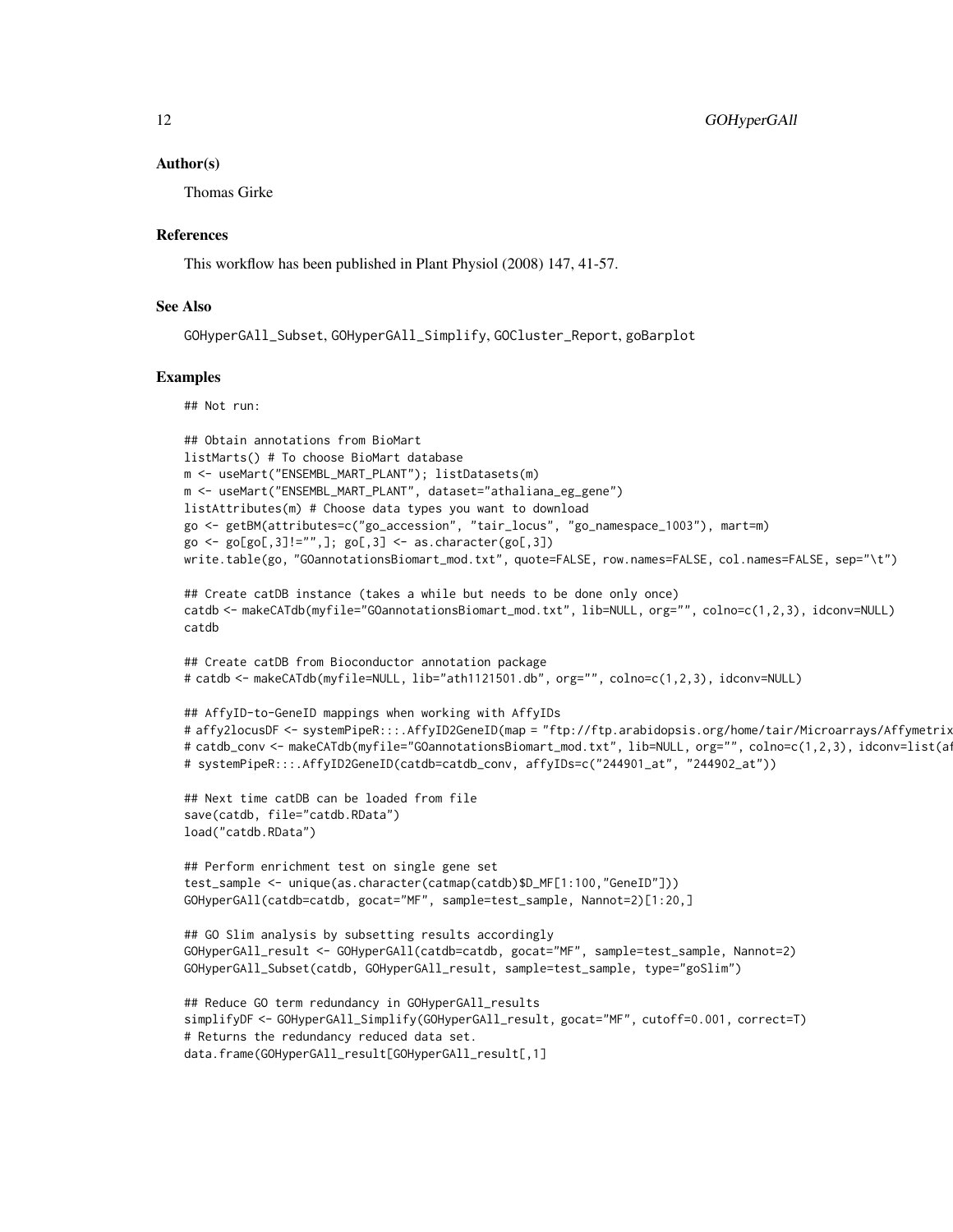```
## Batch Analysis of Gene Clusters
testlist <- list(Set1=test_sample)
GOBatchResult <- GOCluster_Report(catdb=catdb, setlist=testlist, method="all", id_type="gene", CLSZ=10, cutoff=0
## Plot GOBatchResult as bar plot
goBarplot(GOBatchResult, gocat="MF")
```
## End(Not run)

INTERSECTset-class *Class* "INTERSECTset"

# **Description**

Container for storing standard intersect results created by the overLapper function. The setlist slot stores the original label sets as vectors in a list; intersectmatrix organizes the label sets in a present-absent matrix; complexitylevels represents the number of comparisons considered for each comparison set as vector of integers; and intersectlist contains the standard intersect vectors.

# Objects from the Class

Objects can be created by calls of the form new("INTERSECTset", ...).

# **Slots**

```
setlist: Object of class "list": list of vectors
intersectmatrix: Object of class "matrix": binary matrix
complexitylevels: Object of class "integer": vector of integers
intersectlist: Object of class "list": list of vectors
```
# Methods

```
as.list signature(x = "INTERSECTION: coerces INTERSECTset to list
coerce signature(from = "list", to = "INTERSECTset"): as(list, "INTERSECTset")
complexitylevels signature(x = "INTERSECTset"): extracts data from complexitylevels slot
intersectlist signature(x = "INTERSECTset"): extracts data from intersectlist slot
intersectmatrix signature(x = "INTERSECTset"): extracts data from intersectmatrix slot
length signature(x = "INTERSECTION: returns number of original label setsnames signature(x = "INTERSECTION: extracts slot namessetlist signature(x = "INTERSECTset"): extracts data from setlist slot
show signature(object = "INTERSECTset"): summary view of INTERSECTset objects
```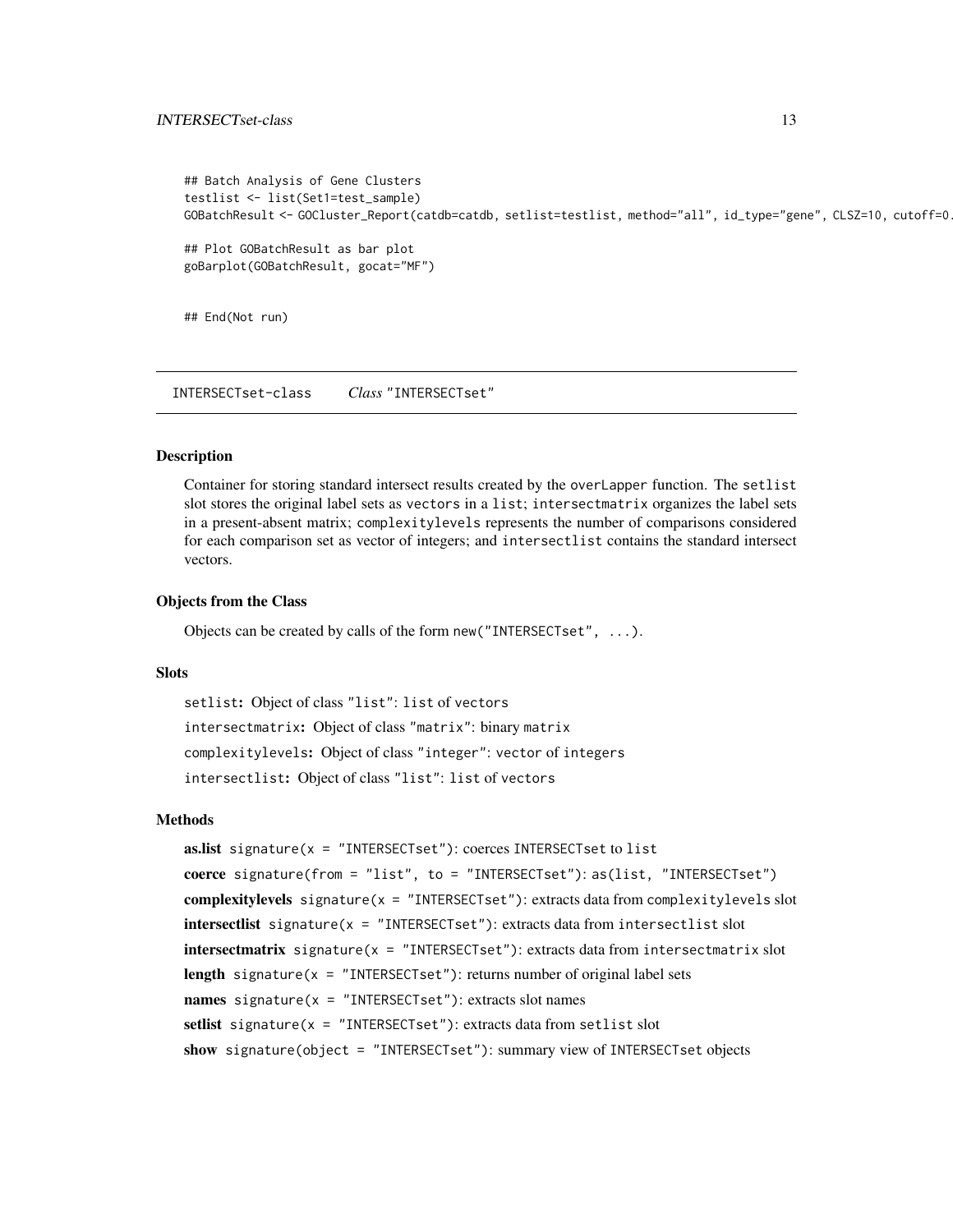# Author(s)

Thomas Girke

# See Also

overLapper, vennPlot, olBarplot, VENNset-class

# Examples

```
showClass("INTERSECTset")
## Sample data
setlist <- list(A=sample(letters, 18), B=sample(letters, 16),
                C=sample(letters, 20), D=sample(letters, 22),
                E=sample(letters, 18), F=sample(letters, 22))
## Create VENNset
interset <- overLapper(setlist[1:5], type="intersects")
class(interset)
## Accessor methods for VENNset/INTERSECTset objects
names(interset)
setlist(interset)
intersectmatrix(interset)
complexitylevels(interset)
intersectlist(interset)
## Coerce VENNset/INTERSECTset object to list
as.list(interset)
```
moduleload *Interface to module system*

# Description

Functions to list and load software from a module system in R. The functions are the equivalent of module avail and module load on the Linux command-line, respectively.

# Usage

moduleload(module)

modulelist()

#### Arguments

module Name of software to load character vector.

<span id="page-13-0"></span>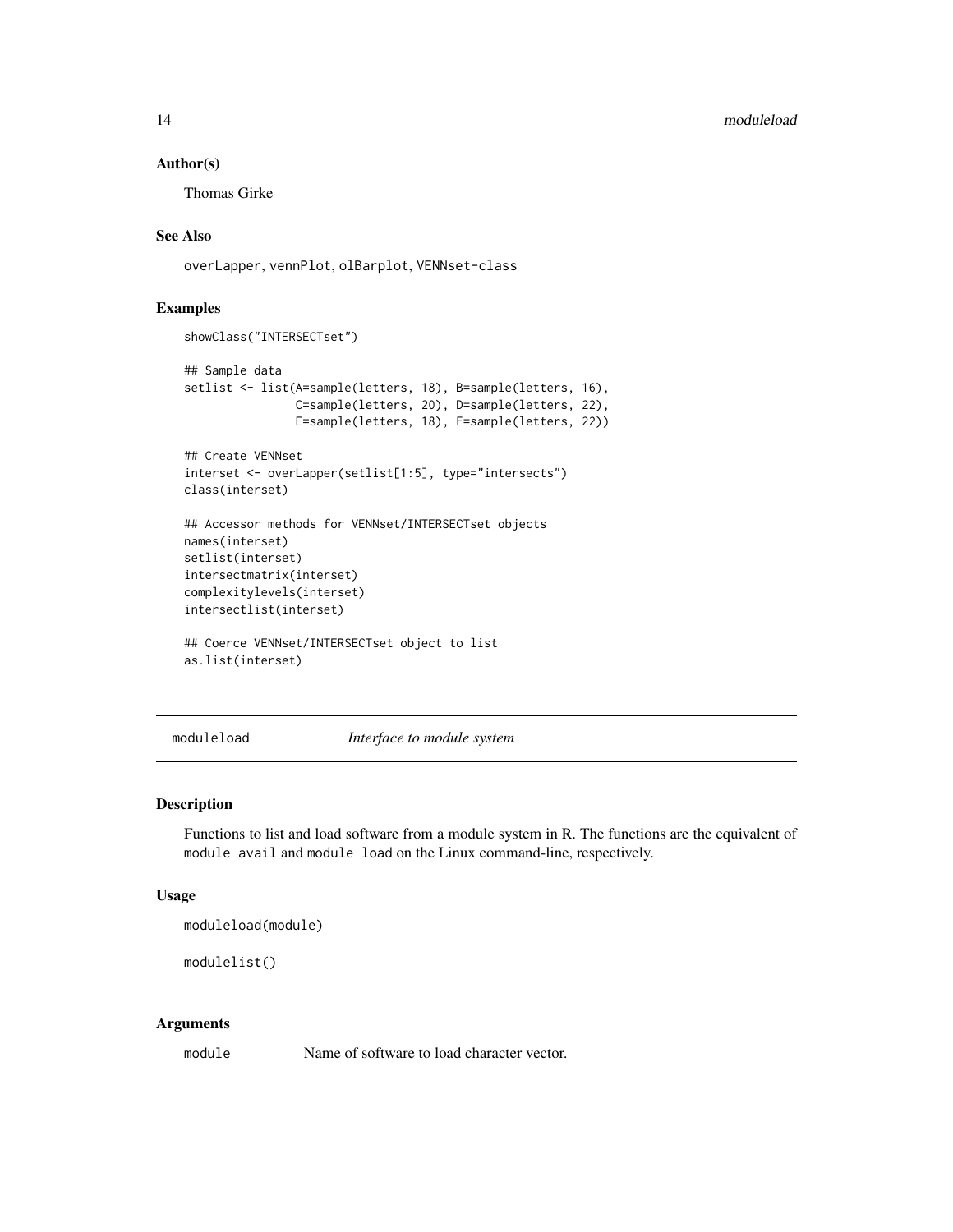#### <span id="page-14-0"></span>olBarplot the contract of the contract of the contract of the contract of the contract of the contract of the contract of the contract of the contract of the contract of the contract of the contract of the contract of the

# Author(s)

Tyler Backman and Thomas Girke

#### Examples

```
## Not run:
## List all software from module system
moduleload()
## Example for loading Bowtie 2
modulelist("bowtie2/2.0.6")
```
## End(Not run)

olBarplot *Bar plot for intersect sets*

# Description

Generates bar plots of the intersect counts of VENNset and INTERSECTset objects generated by the overLapper function. It is an alternative to Venn diagrames (e.g. vennPlot) that scales to larger numbers of label sets. By default the bars in the plot are colored and grouped by complexity levels of the intersect sets.

# Usage

```
olBarplot(x, mincount = 0, complexity="default", myxlabel = "default", myylabel="Counts", mytitle = "de
```
# Arguments

| $\mathsf{x}$ | Object of class VENNset or INTERSECTset.                                                                                                                                                                                                                                                                                 |
|--------------|--------------------------------------------------------------------------------------------------------------------------------------------------------------------------------------------------------------------------------------------------------------------------------------------------------------------------|
| mincount     | Sets minimum number of counts to consider in the bar plot. Default mincount=0<br>considers all counts.                                                                                                                                                                                                                   |
| complexity   | Allows user to limit the bar plot to specific complexity levels of intersects by<br>specifying the chosen ones with an integer vector. Default complexity="default"<br>considers all complexity levels.                                                                                                                  |
| myxlabel     | Defines label of x-axis.                                                                                                                                                                                                                                                                                                 |
| myylabel     | Defines label of y-axis.                                                                                                                                                                                                                                                                                                 |
| mytitle      | Defines main title of plot.                                                                                                                                                                                                                                                                                              |
| $\ddots$     | Allows to pass on additional arguments to geom_bar from ggplot2. For in-<br>stance, fill=seq(along=vennlist(x)) or fill=seq(along=intersectlist(x))<br>will assign a different color to each bar, or fill="blue" will color all of them<br>blue. The default bar coloring is by complexity levels of the intersect sets. |

# Value

Bar plot.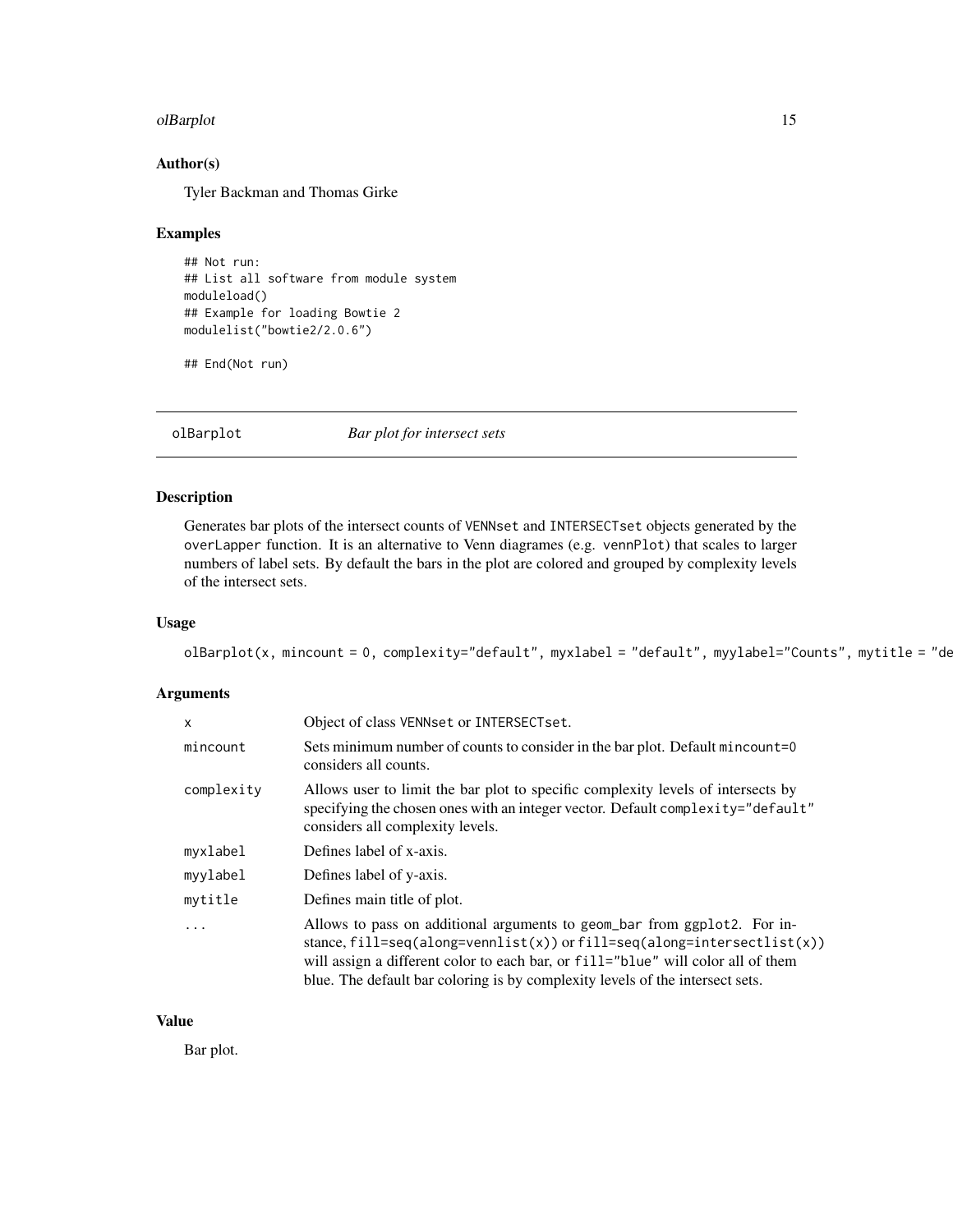16 olBarplot

# Note

The functions provided here are an extension of the Venn diagram resources on this site: http://manuals.bioinformatics.ucr.edu Venn-Diagrams

# Author(s)

Thomas Girke

# See Also

overLapper, vennPlot

# Examples

```
## Sample data: list of vectors with object labels
setlist <- list(A=sample(letters, 18), B=sample(letters, 16),
                C=sample(letters, 20), D=sample(letters, 22),
                E=sample(letters, 18), F=sample(letters, 22))
## 2-way Venn diagram
vennset <- overLapper(setlist[1:2], type="vennsets")
vennPlot(vennset)
## 3-way Venn diagram
vennset <- overLapper(setlist[1:3], type="vennsets")
vennPlot(vennset)
## 4-way Venn diagram
vennset <- overLapper(setlist[1:4], type="vennsets")
vennPlot(list(vennset, vennset))
## Pseudo 4-way Venn diagram with circles
vennPlot(vennset, type="circle")
## 5-way Venn diagram
vennset <- overLapper(setlist[1:5], type="vennsets")
vennPlot(vennset)
## Alternative Venn count input to vennPlot (not recommended!)
counts <- sapply(vennlist(vennset), length)
vennPlot(counts)
## 6-way Venn comparison as bar plot
vennset <- overLapper(setlist[1:6], type="vennsets")
olBarplot(vennset, mincount=1)
## Bar plot of standard intersect counts
interset <- overLapper(setlist, type="intersects")
olBarplot(interset, mincount=1)
## Accessor methods for VENNset/INTERSECTset objects
```
names(vennset)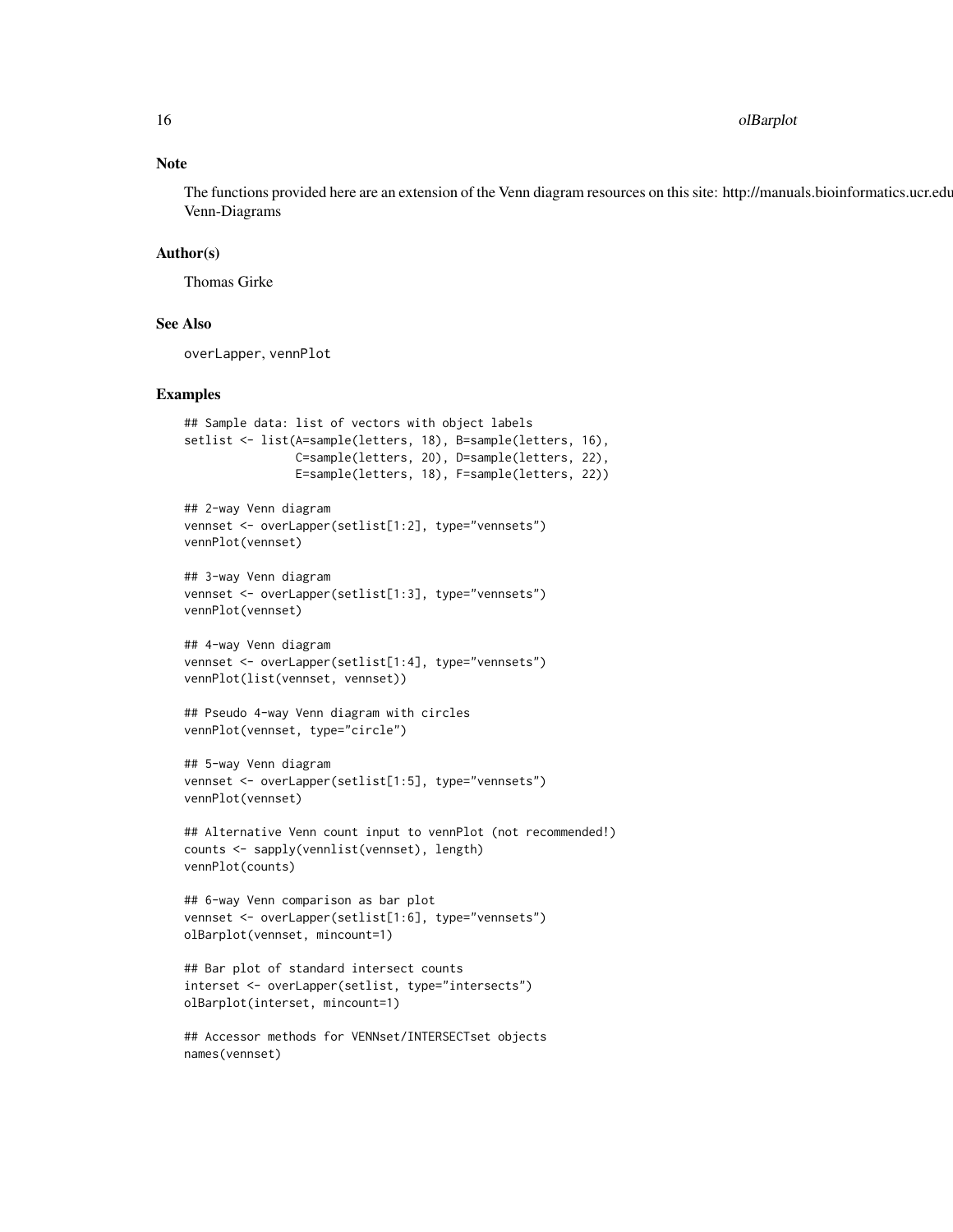# <span id="page-16-0"></span>overLapper 17

```
names(interset)
setlist(vennset)
intersectmatrix(vennset)
complexitylevels(vennset)
vennlist(vennset)
intersectlist(interset)
## Coerce VENNset/INTERSECTset object to list
as.list(vennset)
as.list(interset)
## Pairwise intersect matrix and heatmap
olMA <- sapply(names(setlist),
function(x) sapply(names(setlist),
function(y) sum(setlist[[x]] %in% setlist[[y]])))
olMA
heatmap(olMA, Rowv=NA, Colv=NA)
## Presence-absence matrices for large numbers of sample sets
interset <- overLapper(setlist=setlist, type="intersects", complexity=2)
(paMA <- intersectmatrix(interset))
heatmap(paMA, Rowv=NA, Colv=NA, col=c("white", "gray"))
```
overLapper *Set Intersect and Venn Diagram Functions*

#### **Description**

Function for computing Venn intersects or standard intersects among large numbers of label sets provided as list of vectors. The resulting intersect objects can be used for plotting 2-5 way Venn diagrams or intersect bar plots using the functions vennPlot or olBarplot, respectively. The overLapper function scales to 2-20 or more label vectors for Venn intersect calculations and to much larger sample numbers for standard intersects. The different intersect types are explained below under the definition of the type argument. The upper Venn limit around 20 label sets is unavoidable because the complexity of Venn intersects increases exponentially with the label set number n according to this relationship:  $2^n - 1$ . The current implementation of the plotting function vennPlot supports Venn diagrams for 2-5 label sets. To visually analyze larger numbers of label sets, a variety of intersect methods are introduced in the olBarplot help file. These methods are much more scalable than Venn diagrams, but lack their restrictive intersect logic.

# Usage

```
overLapper(setlist, complexity = "default", sep = "_", cleanup = FALSE, keepdups = FALSE, type)
```
# **Arguments**

setlist Object of class list where each list component stores a label set as vector and the name of each label set is stored in the name slot of each list component. The names are used for naming the label sets in all downstream analysis steps and plots.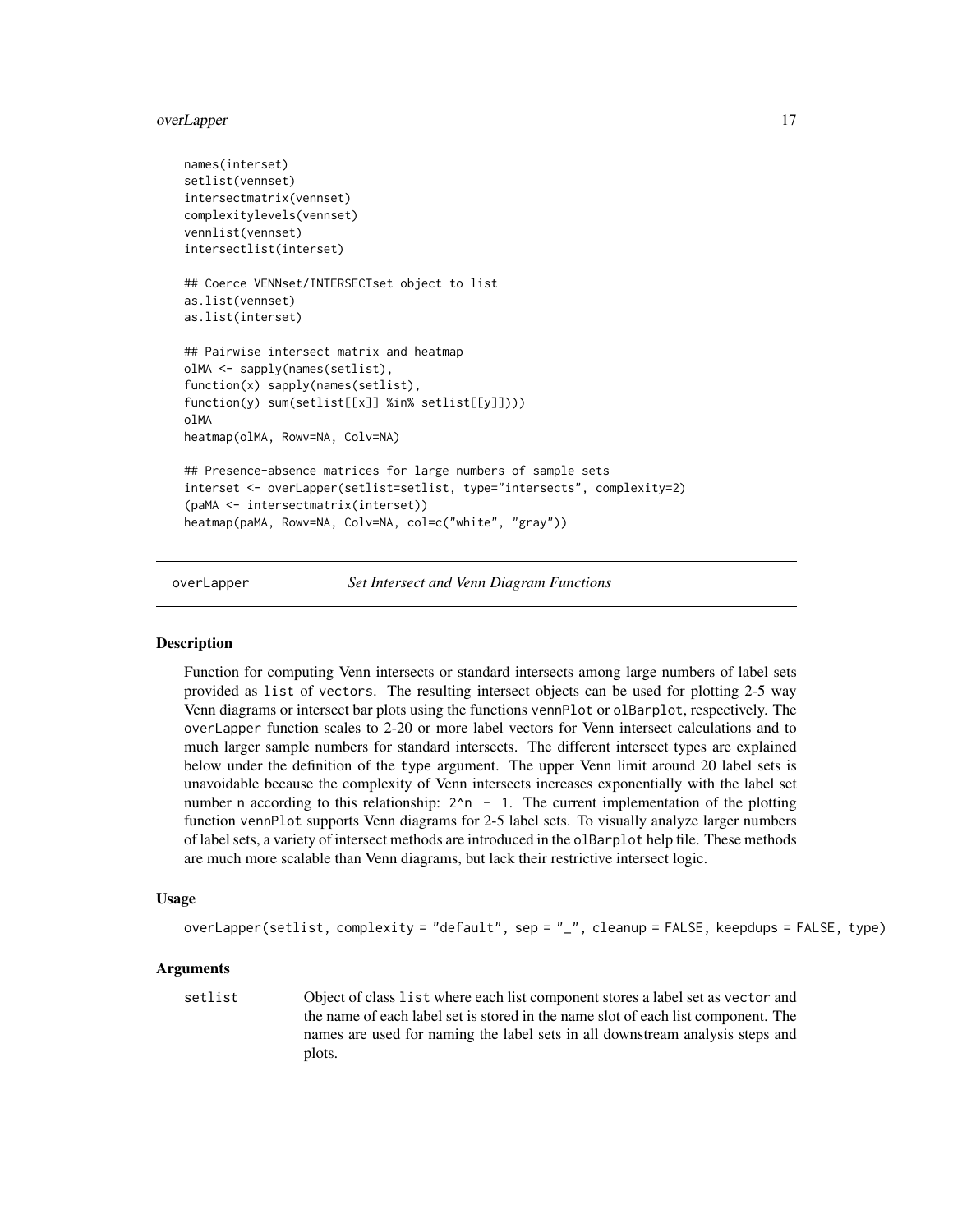| complexity | Complexity level of intersects specified as integer vector. For Venn intersects<br>it needs to be assigned 1: length(setlist) (default). If complexity=2 the<br>function returns all pairwise intersects.                                                                                                                                                                                                                                                                                                                                                                                                                                                                                                                                                                                                                         |
|------------|-----------------------------------------------------------------------------------------------------------------------------------------------------------------------------------------------------------------------------------------------------------------------------------------------------------------------------------------------------------------------------------------------------------------------------------------------------------------------------------------------------------------------------------------------------------------------------------------------------------------------------------------------------------------------------------------------------------------------------------------------------------------------------------------------------------------------------------|
| sep        | Character used to separate set labels.                                                                                                                                                                                                                                                                                                                                                                                                                                                                                                                                                                                                                                                                                                                                                                                            |
| cleanup    | If set to TRUE then all characters of the label sets are set to upper case, and<br>leading and trailing spaces are removed. The default cleanup=FALSE omits this<br>step.                                                                                                                                                                                                                                                                                                                                                                                                                                                                                                                                                                                                                                                         |
| keepdups   | By default all duplicates are removed from the label sets. The setting keepdups=TRUE<br>will retain duplicates by appending a counter to each entry.                                                                                                                                                                                                                                                                                                                                                                                                                                                                                                                                                                                                                                                                              |
| type       | With the default setting type="vennsets" the overLapper function computes<br>the typical Venn intersects for the label sets provided under set list. With the<br>setting type="intersects" the function will compute pairwise intersects (not<br>compatible with Venn diagrams). Venn intersects follow the typical 'only in'<br>intersect logic of Venn comparisons, such as: labels present only in set A, la-<br>bels present only in the intersect of $A \& B$ , etc. Due to this restrictive intersect<br>logic, the combined Venn sets contain no duplicates. In contrast to this, regu-<br>lar intersects follow this logic: labels present in the intersect of $A \& B$ , labels<br>present in the intersect of A & B & C, etc. This approach results usually in many<br>duplications of labels among the intersect sets. |

# Details

Additional Venn diagram resources are provided by the packages limma, gplots, vennerable, eVenn and VennDiagram, or online resources such as shapes, Venn Diagram Generator and Venny.

#### Value

overLapper returns standard intersect and Venn intersect results as INTERSECTset or VENNset objects, respectively. These S4 objects contain the following components:

| setlist          | Original label sets accessible with setlist().                                                                                                                                                                                                                                                                                                                                           |
|------------------|------------------------------------------------------------------------------------------------------------------------------------------------------------------------------------------------------------------------------------------------------------------------------------------------------------------------------------------------------------------------------------------|
| intersectmatrix  |                                                                                                                                                                                                                                                                                                                                                                                          |
|                  | Present-absent matrix accessible with intersectmatrix(), where each overlap<br>set in the vennlist data component is labeled according to the label set names<br>provided under setlist. For instance, the composite name 'ABC' indicates<br>that the entries are restricted to A, B and C. The seperator used for naming the<br>intersect sets can be specified under the sep argument. |
| complexitylevels |                                                                                                                                                                                                                                                                                                                                                                                          |
|                  | Complexity levels accessible with complexity levels().                                                                                                                                                                                                                                                                                                                                   |
| vennlist         | Venn intersects for VENNset objects accessible with vennlist().                                                                                                                                                                                                                                                                                                                          |
| intersectlist    | Standard intersects for INTERSECTset objects accessible with intersectlist().                                                                                                                                                                                                                                                                                                            |

# Note

The functions provided here are an extension of the Venn diagram resources on this site: http://manuals.bioinformatics.ucr.edu Venn-Diagrams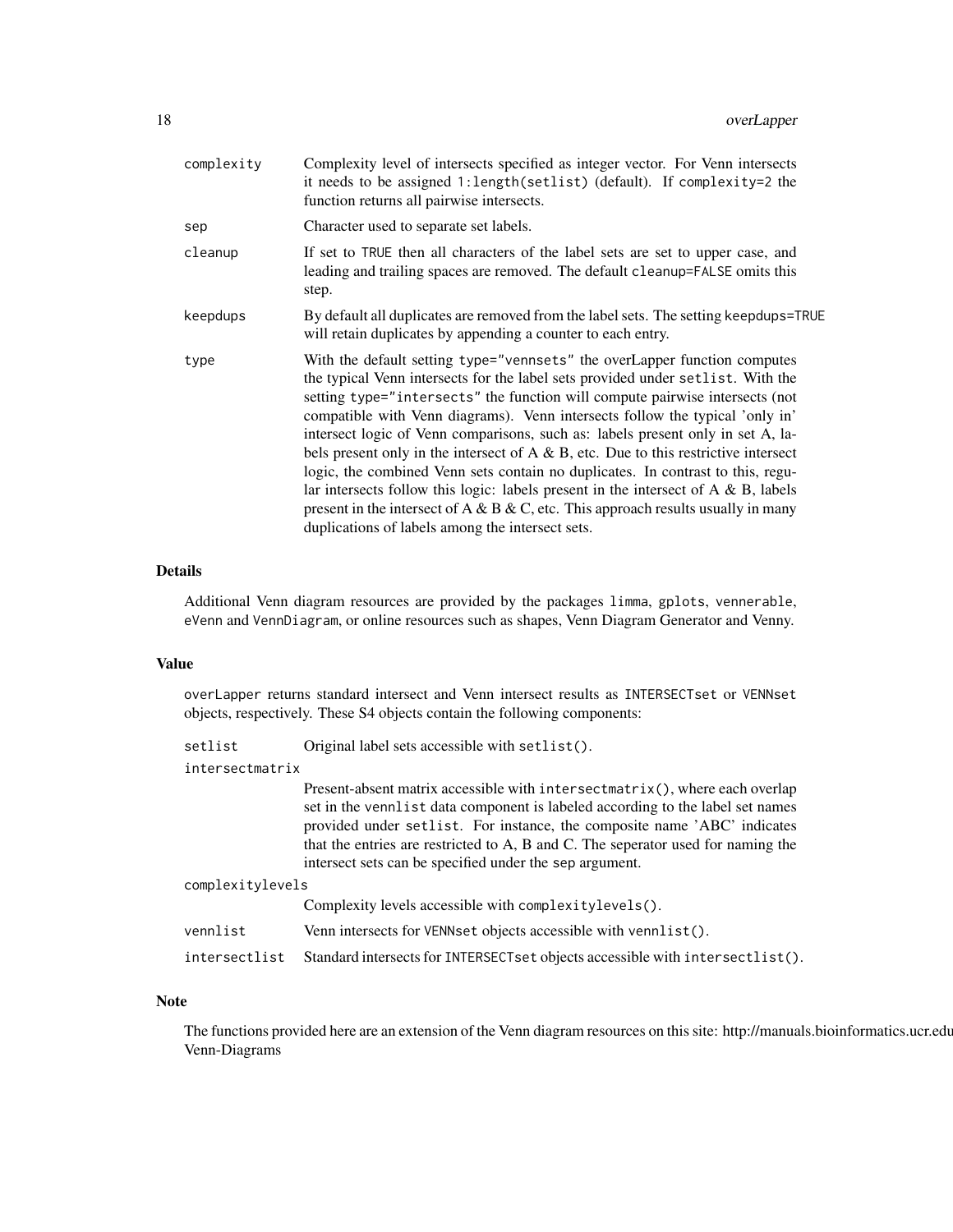# overLapper 19

# Author(s)

Thomas Girke

# References

See examples in 'The Electronic Journal of Combinatorics': http://www.combinatorics.org/files/Surveys/ds5/VennSymmExa

# See Also

vennPlot, olBarplot

# Examples

```
## Sample data
setlist <- list(A=sample(letters, 18), B=sample(letters, 16),
                C=sample(letters, 20), D=sample(letters, 22),
                E=sample(letters, 18), F=sample(letters, 22))
## 2-way Venn diagram
vennset <- overLapper(setlist[1:2], type="vennsets")
vennPlot(vennset)
## 3-way Venn diagram
vennset <- overLapper(setlist[1:3], type="vennsets")
vennPlot(vennset)
## 4-way Venn diagram
vennset <- overLapper(setlist[1:4], type="vennsets")
vennPlot(list(vennset, vennset))
## Pseudo 4-way Venn diagram with circles
vennPlot(vennset, type="circle")
## 5-way Venn diagram
vennset <- overLapper(setlist[1:5], type="vennsets")
vennPlot(vennset)
## Alternative Venn count input to vennPlot (not recommended!)
counts <- sapply(vennlist(vennset), length)
vennPlot(counts)
## 6-way Venn comparison as bar plot
vennset <- overLapper(setlist[1:6], type="vennsets")
olBarplot(vennset, mincount=1)
## Bar plot of standard intersect counts
interset <- overLapper(setlist, type="intersects")
olBarplot(interset, mincount=1)
```

```
## Accessor methods for VENNset/INTERSECTset objects
names(vennset)
names(interset)
```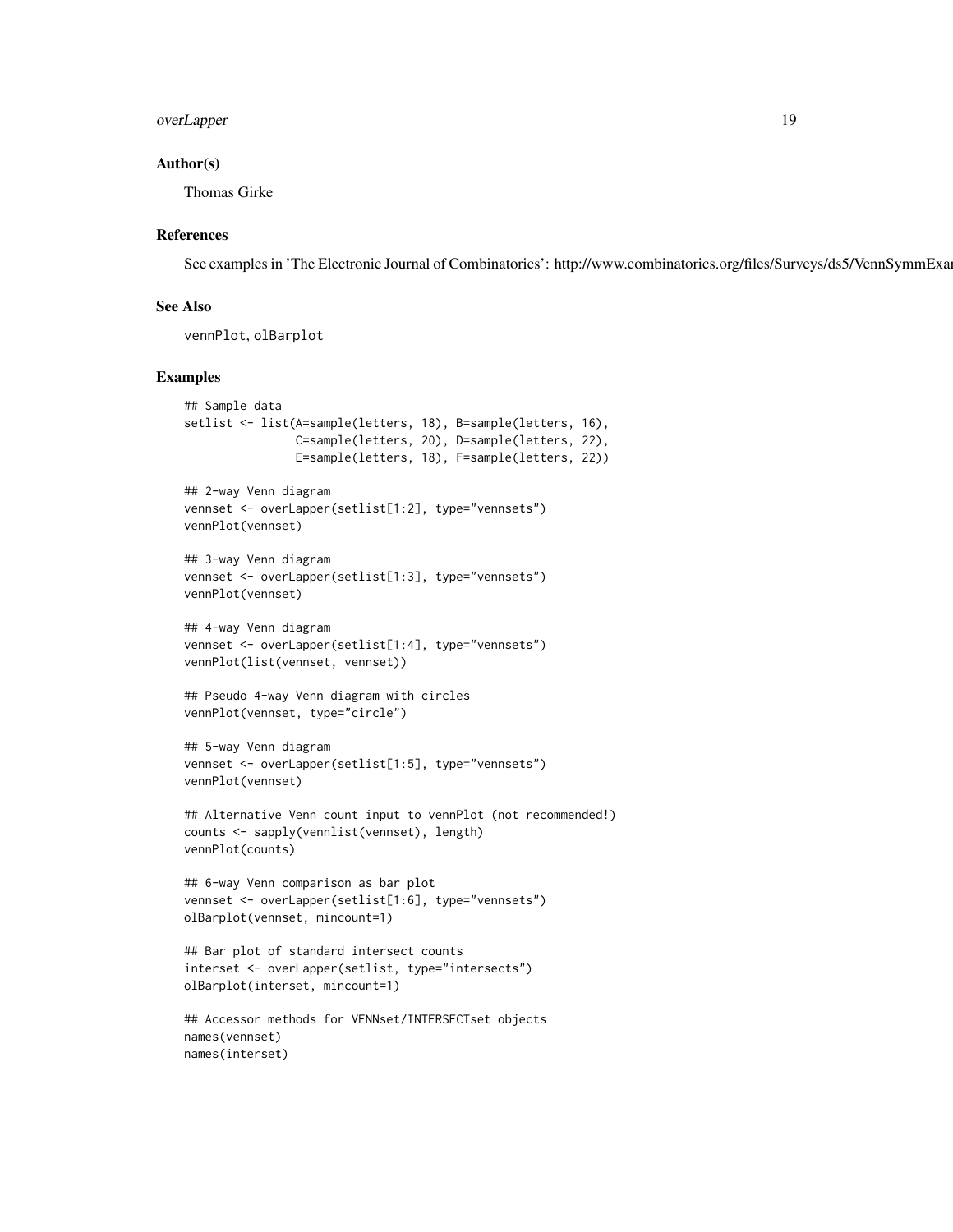```
setlist(vennset)
intersectmatrix(vennset)
complexitylevels(vennset)
vennlist(vennset)
intersectlist(interset)
## Coerce VENNset/INTERSECTset object to list
as.list(vennset)
as.list(interset)
## Pairwise intersect matrix and heatmap
olMA <- sapply(names(setlist),
function(x) sapply(names(setlist),
function(y) sum(setlist[[x]] %in% setlist[[y]])))
olMA
heatmap(olMA, Rowv=NA, Colv=NA)
## Presence-absence matrices for large numbers of sample sets
interset <- overLapper(setlist=setlist, type="intersects", complexity=2)
(paMA <- intersectmatrix(interset))
heatmap(paMA, Rowv=NA, Colv=NA, col=c("white", "gray"))
```
preprocessReads *Run custom read preprocessing functions*

# Description

Function to run custom read preprocessing functions on FASTQ files specified in the infile1 slot of SYSargs objects. The names of the corresponding output FASTQ files are specified in the outpaths slot of the same SYSargs object. The function uses the FastqStreamer function from the ShortRead package to stream through large files in a memory-efficient manner.

# Usage

```
preprocessReads(args, Fct, batchsize = 1e+05, overwrite = TRUE, ...)
```
# Arguments

| args      | Object of class SYSargs                                                                                                                                                                              |
|-----------|------------------------------------------------------------------------------------------------------------------------------------------------------------------------------------------------------|
| Fct       | character string of custom read preprocessing function call where both the<br>input and output needs to be an object of class ShortReadQ. The name of the<br>input ShortReadQ object needs to be fq. |
| batchsize | Number of reads to process in each iteration by the internally used FastqStreamer<br>function.                                                                                                       |
| overwrite | If TRUE existing file will be overwritten.                                                                                                                                                           |
| $\cdot$   | To pass on additional arguments to the internally used writeFastq function.                                                                                                                          |

<span id="page-19-0"></span>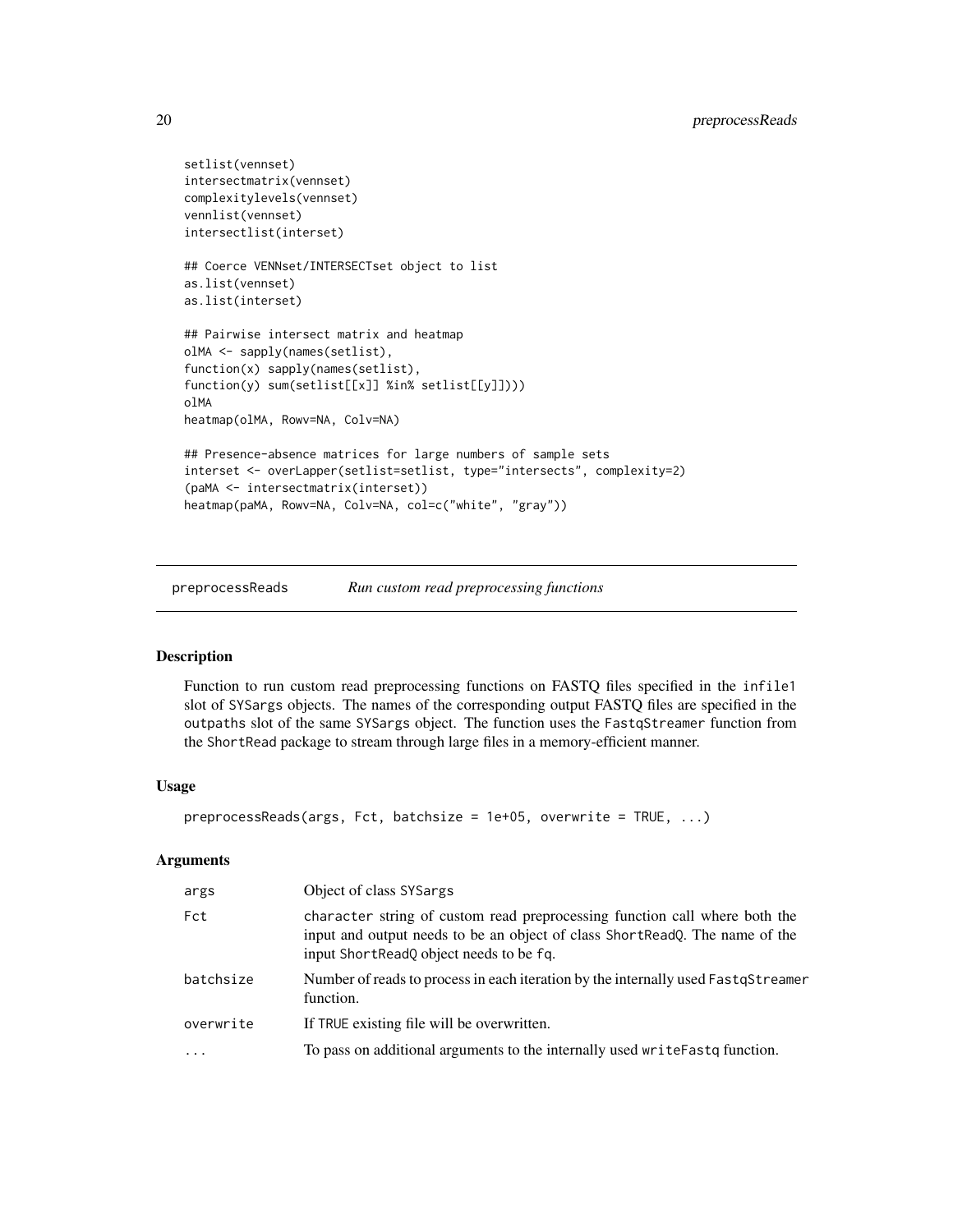#### <span id="page-20-0"></span>qsubRun 21 bis 2008 at 2008 at 2008 at 2008 at 2008 at 2008 at 2008 at 2008 at 2008 at 2008 at 2008 at 2008 at 2008 at 2008 at 2008 at 2008 at 2008 at 2008 at 2008 at 2008 at 2008 at 2008 at 2008 at 2008 at 2008 at 2008 at

# Value

Writes to files in FASTQ format. Their names are specified by outpaths(args).

# Author(s)

Thomas Girke

# See Also

FastqStreamer

## Examples

```
param <- system.file("extdata", "trim.param", package="systemPipeR")
targets <- system.file("extdata", "targets.txt", package="systemPipeR")
args <- systemArgs(sysma=param, mytargets=targets)
## Not run:
preprocessReads(args=args, Fct="trimLRPatterns(Rpattern=GCCCGGGTAA, subject=fq)", batchsize=100000, overwrite=TI
```
## End(Not run)

qsubRun *Submit command-line tools to cluster*

# Description

Note: This function as been deprecated. Please use clusterRun instead. qsubRun submits commandline tools to queue (e.g. Torque) of compute cluster using run specifications defined by runX and getQsubargs functions.

# Usage

```
qsubRun(appfct="runCommandline(args=args, runid=01)", args, qsubargs, Nqsubs = 1, package = "systemPip
```
# Arguments

| appfct   | Accpets runX functions, such as appfct="runCommandline(args, runid)"                                                                                                                                                                                                                                                                                                |
|----------|---------------------------------------------------------------------------------------------------------------------------------------------------------------------------------------------------------------------------------------------------------------------------------------------------------------------------------------------------------------------|
| args     | Argument list returned by system Args().                                                                                                                                                                                                                                                                                                                            |
| gsubargs | Argument list returned by getQsubargs().                                                                                                                                                                                                                                                                                                                            |
| Ngsubs   | Interger defining the number of qsub processes. Note: the function will not<br>assign more qsub processes than there are FASTQ files. E.g. if there are 10<br>FASTQ files and Ngsubs=20 then the function will generate only 10 qsub pro-<br>cesses. To increase the number of CPU cores used by each process, one can<br>increase the p value under system Args(). |
| package  | Package to load. Name provided as character vector of length one. Default is<br>sytemPipeR.                                                                                                                                                                                                                                                                         |
| shebang  | defines shebang (fist line) used in submission shell script; default is set to<br>#!/bin/bash.                                                                                                                                                                                                                                                                      |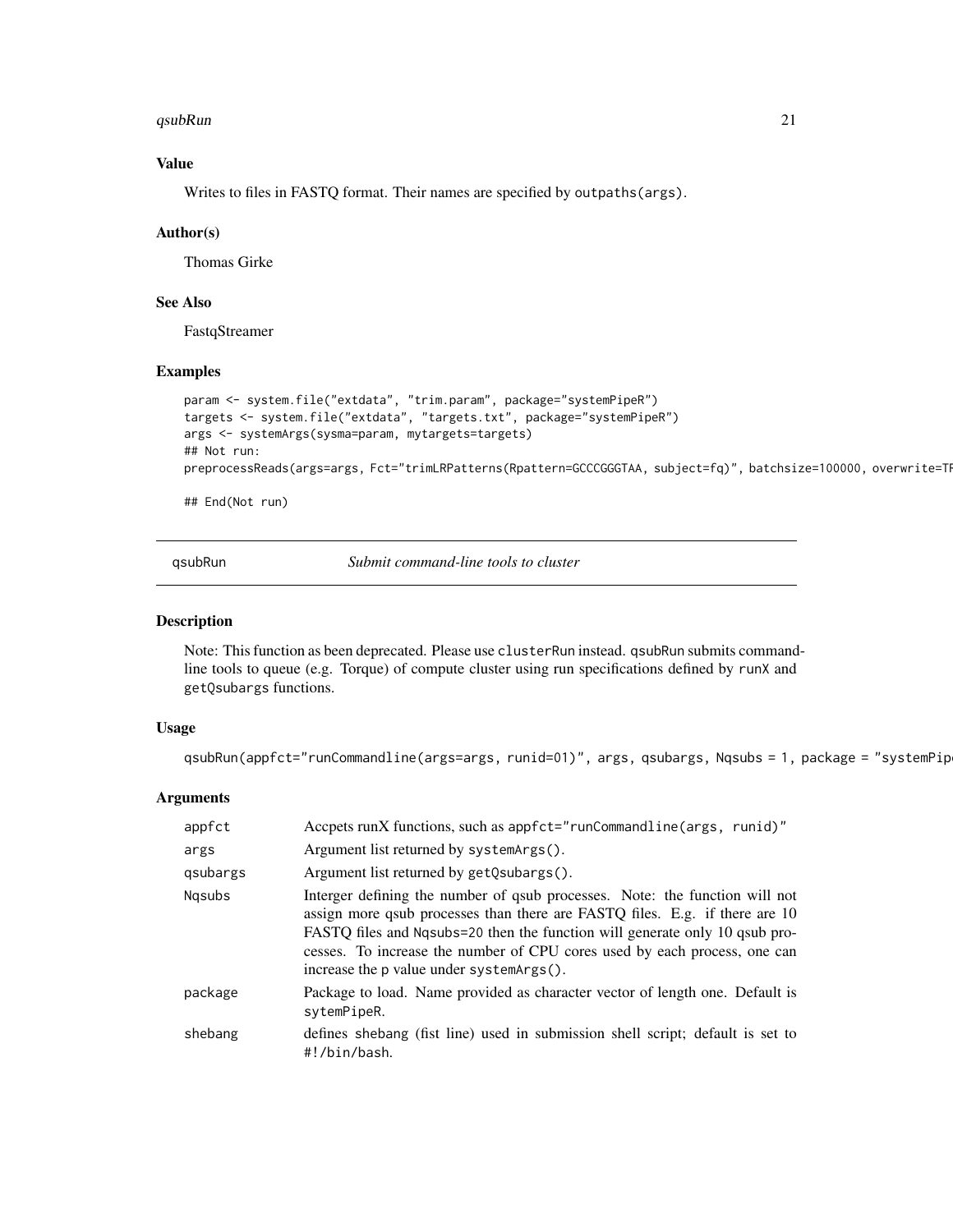Returns list where list components contain FASTQ file names and their names are the qsub process IDs assiged by the queuing system. In addition, three files will be generated for each qsub submission process: submitargs0X (R object containing appargs), submitargs0X.R (R script using appargs) and submitargs0X.sh (shell submission script). In addition, the chosen runX function will output a submitargs0X\_log file for each qsub process containing the executable commands processed by each qsub instance.

# Author(s)

Thomas Girke

# Examples

```
## Construct SYSargs object from param and targets files
param <- system.file("extdata", "tophat.param", package="systemPipeR")
targets <- system.file("extdata", "targets.txt", package="systemPipeR")
args <- systemArgs(sysma=param, mytargets=targets)
args
names(args); modules(args); cores(args); outpaths(args); sysargs(args)
## Not run:
## Execute SYSargs on single machine
runCommandline(args=args)
## Execute SYSargs on multiple machines
qsubargs <- getQsubargs(queue="batch", Nnodes="nodes=1", cores=cores(tophat), memory="mem=10gb", time="walltime=20:00:00")
qsubRun(args=args, qsubargs=qsubargs, Nqsubs=1, package="systemPipeR")
## Alignment stats
read_statsDF <- alignStats(fqpaths=tophatargs$infile1, bampaths=bampaths, fqgz=TRUE)
read_statsDF <- cbind(read_statsDF[targets$FileName,], targets)
write.table(read_statsDF, "results/alignStats.xls", row.names=FALSE, quote=FALSE, sep="\t")
```
## End(Not run)

readComp *Import sample comparisons from targets file*

# Description

Parses sample comparisons specified in <CMP> line(s) of targets file or in targetsheader slot of SYSargs object. All possible comparisons can be specified with 'CMPset: ALL'.

# Usage

```
readComp(file, format = "vector", delim = "-")
```
<span id="page-21-0"></span>

# Value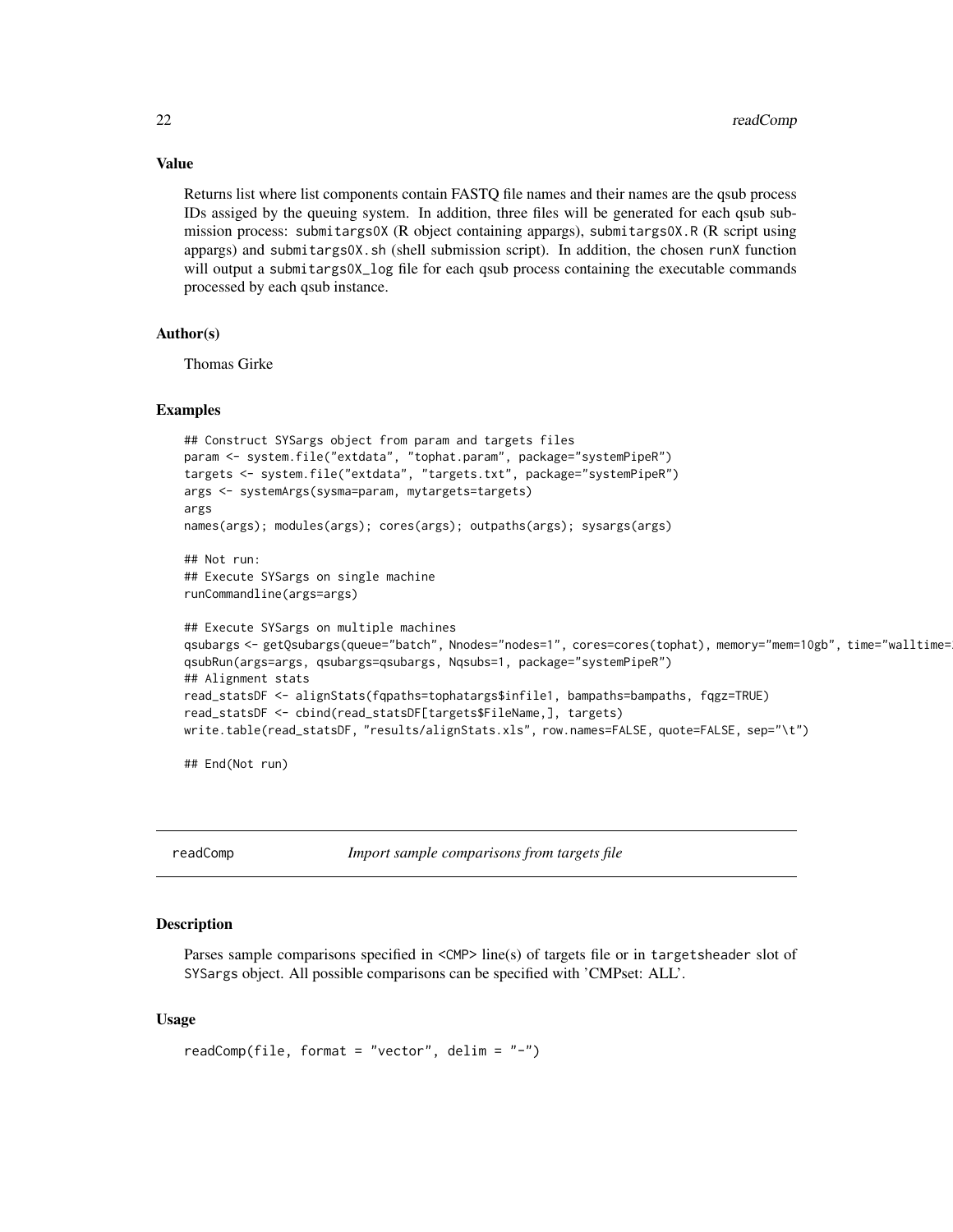#### <span id="page-22-0"></span>returnRPKM 23

#### Arguments

| file   | Path to targets file. Alternatively, a SYSargs object can be assigned. |
|--------|------------------------------------------------------------------------|
| format | Object type to return: vector or matrix.                               |
| delim  | Delimiter to use when sample comparisons are returned as vector.       |

# Value

list where each component is named according to the name(s) used in the <CMP> line(s) of the targets file. The list will contain as many sample comparisons sets (list components) as there are sample comparisons lines in the corresponding targets file.

# Author(s)

Thomas Girke

#### Examples

```
## Return comparisons from targets file
targetspath <- system.file("extdata", "targets.txt", package="systemPipeR")
read.delim(targetspath, comment.char = "#")
readComp(file=targetspath, format="vector", delim="-")
```

```
## Return comparisons from SYSargs object
param <- system.file("extdata", "tophat.param", package="systemPipeR")
targets <- system.file("extdata", "targets.txt", package="systemPipeR")
args <- systemArgs(sysma=param, mytargets=targets)
readComp(args, format = "vector", delim = "-")
```
returnRPKM *RPKM Normalization*

#### Description

Converts read counts to RPKM normalized values.

# Usage

```
returnRPKM(counts, ranges)
```
#### Arguments

| counts | Count data frame, e.g. from an RNA-Seq experiment.              |  |
|--------|-----------------------------------------------------------------|--|
| ranges | GRangesList object, e.g. generated by exonsBy(txdb, by="gene"). |  |

# Value

data.frame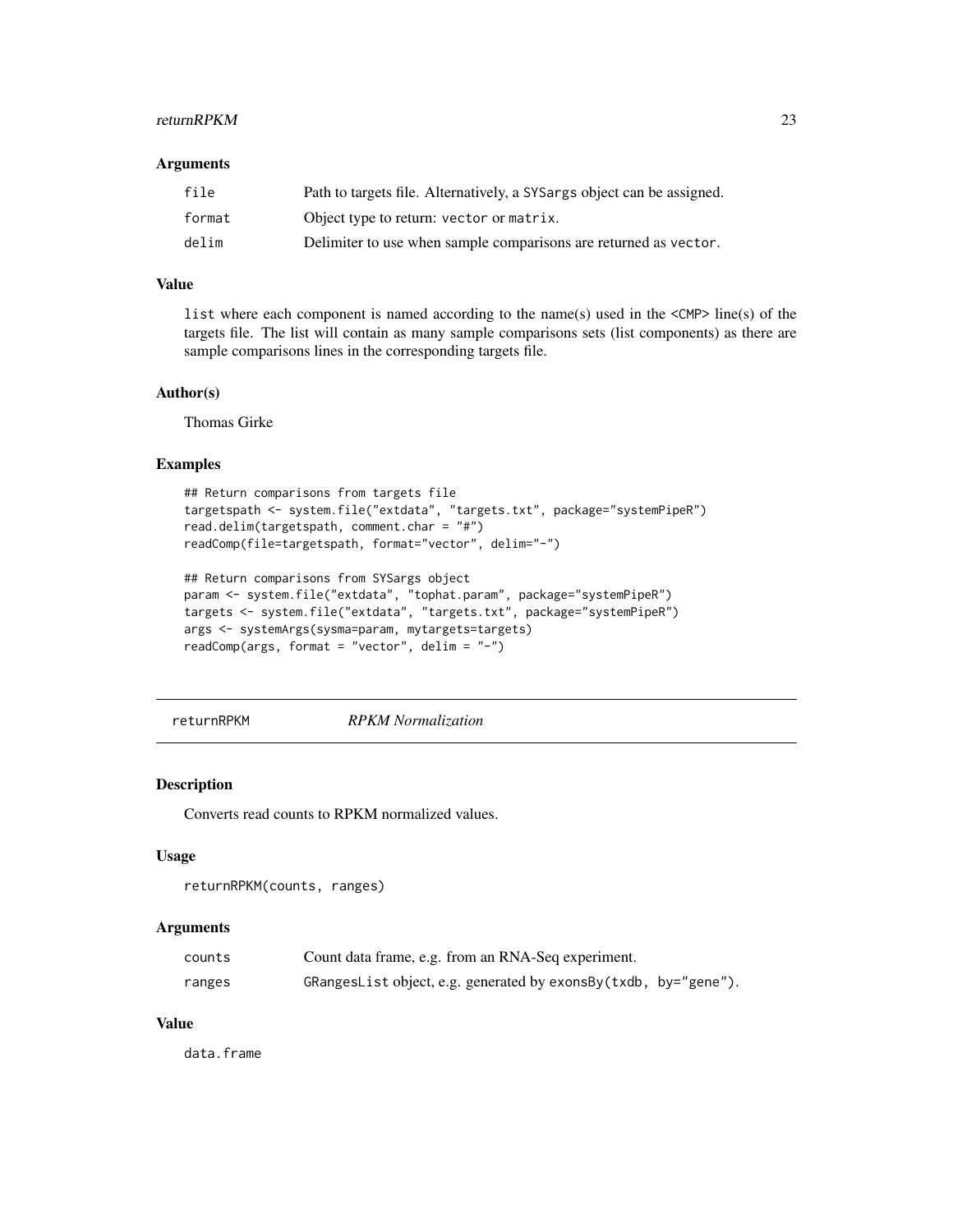# Author(s)

Thomas Girke

# Examples

```
## Not run:
countDFrpkm <- apply(countDF, 2, function(x) returnRPKM(counts=x, gffsub=eByg))
## End(Not run)
```

|--|--|--|--|--|

# Description

Function to execute system parameters specified in SYSargs object

# Usage

```
runCommandline(args, runid = "01", ...)
```
# Arguments

| args                    | object of class SYSargs                                                          |
|-------------------------|----------------------------------------------------------------------------------|
| runid                   | Run identifier used for log file to track system call commands. Default is "01". |
| $\cdot$ $\cdot$ $\cdot$ | Additional plotting arguments to pass on to runCommandline().                    |

# Value

Output files, their paths can be obtained with outpaths() from SYSargs container. In addition, a character vector is returned containing the same paths.

# Author(s)

Thomas Girke

# Examples

```
## Construct SYSargs object from param and targets files
param <- system.file("extdata", "tophat.param", package="systemPipeR")
targets <- system.file("extdata", "targets.txt", package="systemPipeR")
args <- systemArgs(sysma=param, mytargets=targets)
args
names(args); modules(args); cores(args); outpaths(args); sysargs(args)
## Not run:
## Execute SYSargs on single machine
runCommandline(args=args)
```
<span id="page-23-0"></span>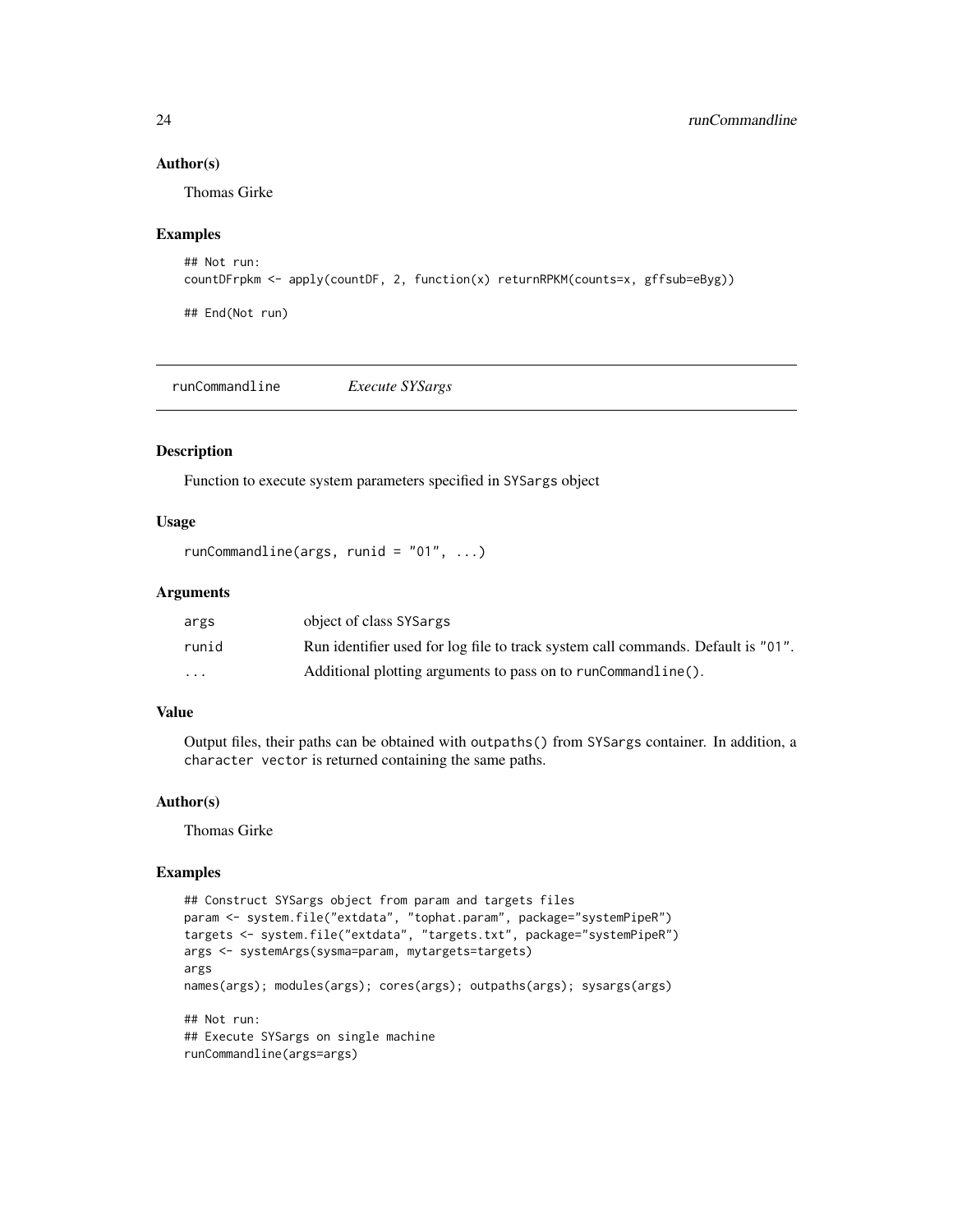```
## Execute SYSargs on multiple machines of a compute cluster
resources <- list(walltime="00:25:00", nodes=paste0("1:ppn=", cores(args)), memory="2gb")
reg <- clusterRun(args, conffile=".BatchJobs.R", template="torque.tmpl", Njobs=18, runid="01", resourceList=resou
## Monitor progress of submitted jobs
showStatus(reg)
file.exists(outpaths(args))
sapply(1:length(args), function(x) loadResult(reg, x)) # Works once all jobs have completed successfully.
## Alignment stats
read_statsDF <- alignStats(fqpaths=tophatargs$infile1, bampaths=bampaths, fqgz=TRUE)
read_statsDF <- cbind(read_statsDF[targets$FileName,], targets)
write.table(read_statsDF, "results/alignStats.xls", row.names=FALSE, quote=FALSE, sep="\t")
## End(Not run)
```

```
run_DESeq2 Runs DESeq2
```
#### Description

Convenience wrapper function to identify differentially expressed genes (DEGs) in batch mode with DESeq2 for any number of pairwise sample comparisons specified under the cmp argument. Users are strongly encouraged to consult the DESeq2 vignette for more detailed information on this topic and how to properly run DESeq2 on data sets with more complex experimental designs.

#### Usage

```
run_DESeq2(countDF, targets, cmp, independent = FALSE)
```
# Arguments

| countDF     | date. frame containing raw read counts                                                                                                                                                                                                                                  |
|-------------|-------------------------------------------------------------------------------------------------------------------------------------------------------------------------------------------------------------------------------------------------------------------------|
| targets     | targets data.frame                                                                                                                                                                                                                                                      |
| cmp         | character matrix where comparisons are defined in two columns. This matrix<br>should be generated with the readComp() function from the targets file. Values<br>used for comparisons need to match those in the Factor column of the targets<br>file.                   |
| independent | If independent=TRUE then the countDF will be subsetted for each comparison.<br>This behavior can be useful when working with samples from unrelated studies.<br>For samples from the same or comparable studies, the setting independent=FALSE<br>is usually preferred. |

# Value

data.frame containing DESeq2 results from all comparisons. Comparison labels are appended to column titles for tracking.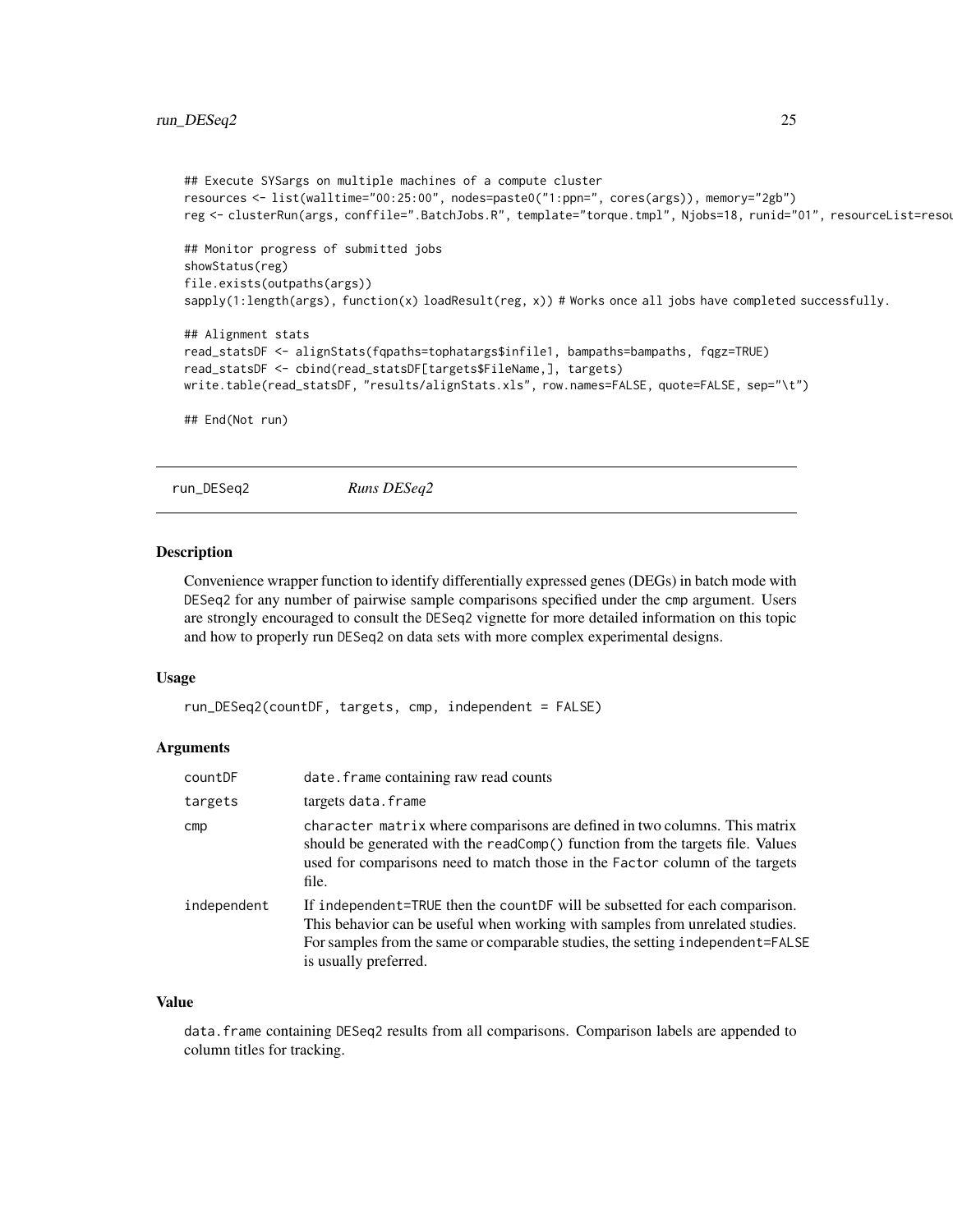<span id="page-25-0"></span>26 run\_edgeR

# Author(s)

Thomas Girke

# References

Please properly cite the DESeq2 papers when using this function: http://www.bioconductor.org/packages/devel/bioc/html/DES

# See Also

run\_edgeR, readComp and DESeq2 vignette

# Examples

```
targetspath <- system.file("extdata", "targets.txt", package="systemPipeR")
targets <- read.delim(targetspath, comment="#")
cmp <- readComp(file=targetspath, format="matrix", delim="-")
countfile <- system.file("extdata", "countDFeByg.xls", package="systemPipeR")
countDF <- read.delim(countfile, row.names=1)
degseqDF <- run_DESeq2(countDF=countDF, targets=targets, cmp=cmp[[1]], independent=FALSE)
pval <- degseqDF[, grep("_FDR$", colnames(degseqDF)), drop=FALSE]
fold <- degseqDF[, grep("_logFC$", colnames(degseqDF)), drop=FALSE]
DEG_list <- filterDEGs(degDF=degseqDF, filter=c(Fold=2, FDR=10))
names(DEG_list)
DEG_list$Summary
```
run\_edgeR *Runs edgeR*

# **Description**

Convenience wrapper function to identify differentially expressed genes (DEGs) in batch mode with the edgeR GML method for any number of pairwise sample comparisons specified under the cmp argument. Users are strongly encouraged to consult the edgeR vignette for more detailed information on this topic and how to properly run edgeR on data sets with more complex experimental designs.

#### Usage

```
run_edgeR(countDF, targets, cmp, independent = TRUE, paired = NULL, mdsplot = "")
```
#### Arguments

| countDF | date, frame containing raw read counts                                                                                                                                                                                                |
|---------|---------------------------------------------------------------------------------------------------------------------------------------------------------------------------------------------------------------------------------------|
| targets | targets data.frame                                                                                                                                                                                                                    |
| cmp     | character matrix where comparisons are defined in two columns. This matrix<br>should be generated with readComp() from the targets file. Values used for<br>comparisons need to match those in the Factor column of the targets file. |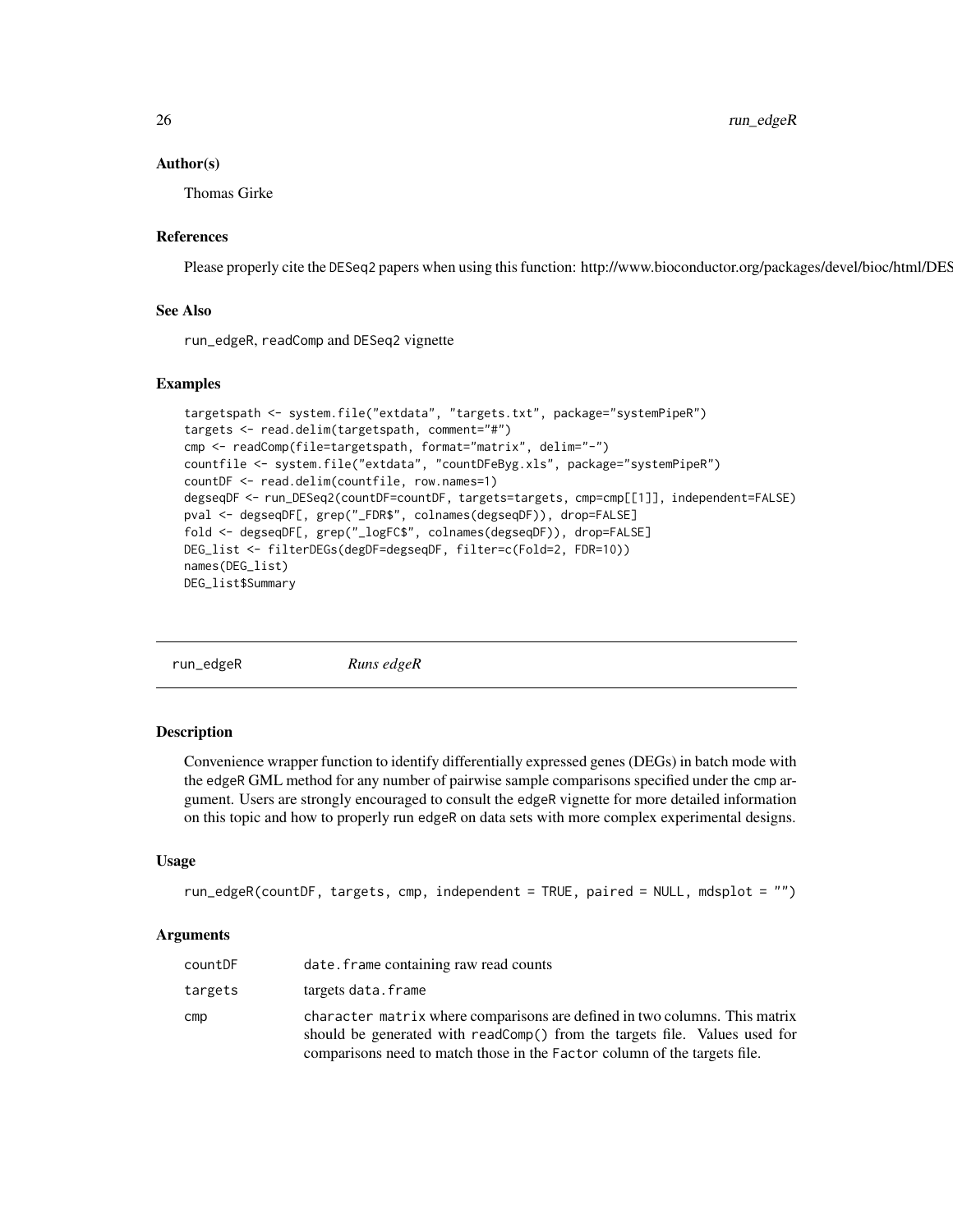#### <span id="page-26-0"></span>seeFastq 27

| independent | If independent=TRUE then the countDF will be subsetted for each comparison.<br>This behavior can be useful when working with samples from unrelated studies.<br>For samples from the same or comparable studies, the setting independent=FALSE<br>is usually preferred. |
|-------------|-------------------------------------------------------------------------------------------------------------------------------------------------------------------------------------------------------------------------------------------------------------------------|
| paired      | Defines pairs (character vector) for paired analysis. Default is unpaired<br>(paired=NULL).                                                                                                                                                                             |
| mdsplot     | Directory where plotMDS should be written to. Default setting mdsplot="" will<br>omit the plotting step.                                                                                                                                                                |

# Value

data.frame containing edgeR results from all comparisons. Comparison labels are appended to column titles for tracking.

# Author(s)

Thomas Girke

# References

Please properly cite the edgeR papers when using this function: http://www.bioconductor.org/packages/devel/bioc/html/edgel

# See Also

run\_DESeq2, readComp and edgeR vignette

# Examples

```
library(DESeq2)
targetspath <- system.file("extdata", "targets.txt", package="systemPipeR")
targets <- read.delim(targetspath, comment="#")
cmp <- readComp(file=targetspath, format="matrix", delim="-")
countfile <- system.file("extdata", "countDFeByg.xls", package="systemPipeR")
countDF <- read.delim(countfile, row.names=1)
edgeDF <- run_edgeR(countDF=countDF, targets=targets, cmp=cmp[[1]], independent=FALSE, mdsplot="")
pval <- edgeDF[, grep("_FDR$", colnames(edgeDF)), drop=FALSE]
fold <- edgeDF[, grep("_logFC$", colnames(edgeDF)), drop=FALSE]
DEG_list <- filterDEGs(degDF=edgeDF, filter=c(Fold=2, FDR=10))
names(DEG_list)
DEG_list$Summary
```
seeFastq *Quality reports for FASTQ files*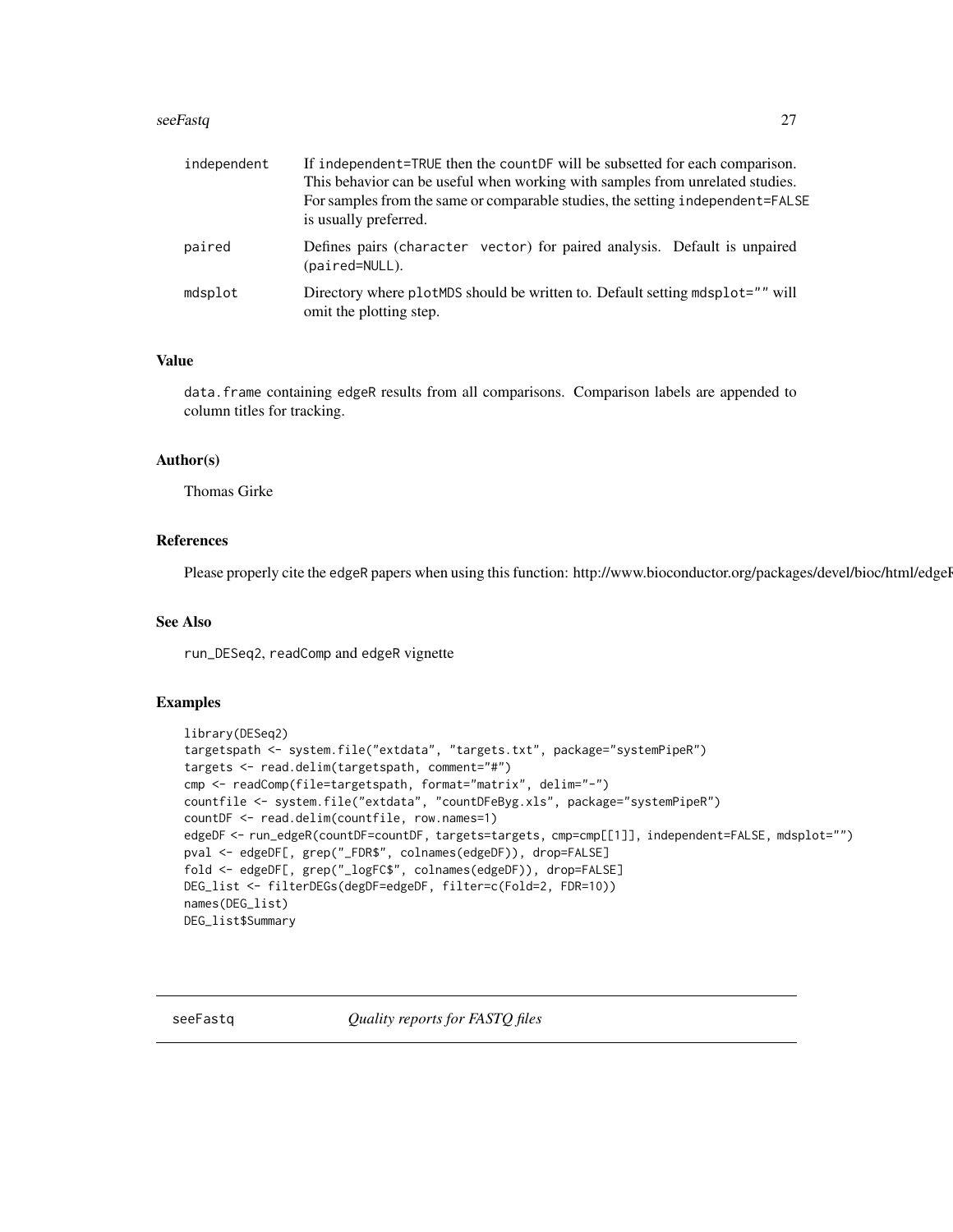#### Description

The following seeFastq and seeFastqPlot functions generate and plot a series of useful quality statistics for a set of FASTQ files including per cycle quality box plots, base proportions, baselevel quality trends, relative k-mer diversity, length and occurrence distribution of reads, number of reads above quality cutoffs and mean quality distribution. The functions allow processing of reads with variable length, but most plots are only meaningful if the read positions in the FASTQ file are aligned with the sequencing cycles. For instance, constant length clipping of the reads on either end or variable length clipping on the 3' end maintains this relationship, while variable length clipping on the 5' end without reversing the reads erases it.

The function seeFastq computes the summary stats and stores them in a relatively small list object that can be saved to disk with save() and reloaded with load() for later plotting. The argument 'klength' specifies the k-mer length and 'batchsize' the number of reads to random sample from each fastq file.

# Usage

```
seeFastq(fastq, batchsize, klength = 8)
```
 $see FastqPlot(fquist, arrange = c(1, 2, 3, 4, 5, 8, 6, 7), ...)$ 

# Arguments

| fastq     | Named character vector containing paths to FASTQ file in the data fields and<br>sample labels in the name slots.                                                        |
|-----------|-------------------------------------------------------------------------------------------------------------------------------------------------------------------------|
| batchsize | Number of reads to random sample from each FASTQ file that will be consid-<br>ered in the QC analysis. Smaller numbers reduce the memory footprint and<br>compute time. |
| klength   | Specifies the k-mer length in the plot for the relative k-mer diversity.                                                                                                |
| fqlist    | list object returned by see Fastq().                                                                                                                                    |
| arrange   | Integer vector from 1 to 7 specifying the row order of the QC plot. Dropping<br>numbers eliminates the corresponding plots.                                             |
| .         | Additional plotting arguments to pass on to see Fast q Plot().                                                                                                          |

#### Value

The function seeFastq returns the summary stats in a list containing all information required for the quality plots. The function seeFastqPlot plots the information generated by seeFastq using ggplot2.

# Author(s)

Thomas Girke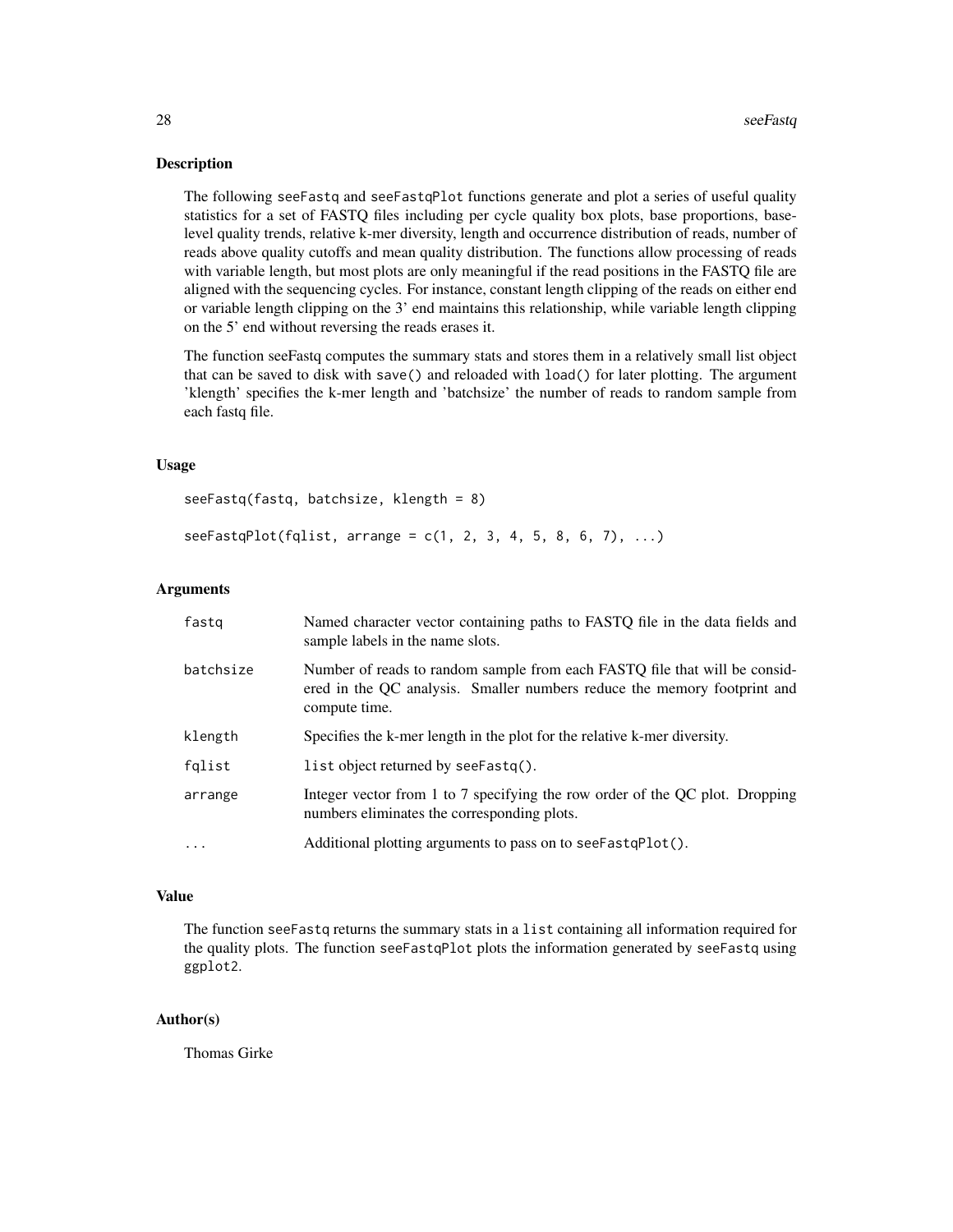# <span id="page-28-0"></span>symLink2bam 29

# Examples

```
## Not run:
args <- systemArgs(sysma="tophat.param", mytargets="targets.txt")
fqlist <- seeFastq(fastq=infile1(args), batchsize=10000, klength=8)
pdf("fastqReport.pdf", height=18, width=4*length(fastq))
seeFastqPlot(fqlist)
dev.off()
```
## End(Not run)

symLink2bam *Symbolic links for IGV*

# Description

Function for creating symbolic links to view BAM files in a genome browser such as IGV.

# Usage

```
symLink2bam(sysargs, command="ln -s", htmldir, ext = c(".bam", ".bai"), urlbase, urlfile)
```
# Arguments

| sysargs | Object of class SYSargs                              |
|---------|------------------------------------------------------|
| command | Shell command, defaults to "ln -s"                   |
| htmldir | Path to HTML directory with http access.             |
| ext     | File name extensions to use for BAM and index files. |
| urlbase | The base URL structure to use in URL file.           |
| urlfile | Name and path of URL file.                           |

# Value

symbolic links and url file

# Author(s)

Thomas Girke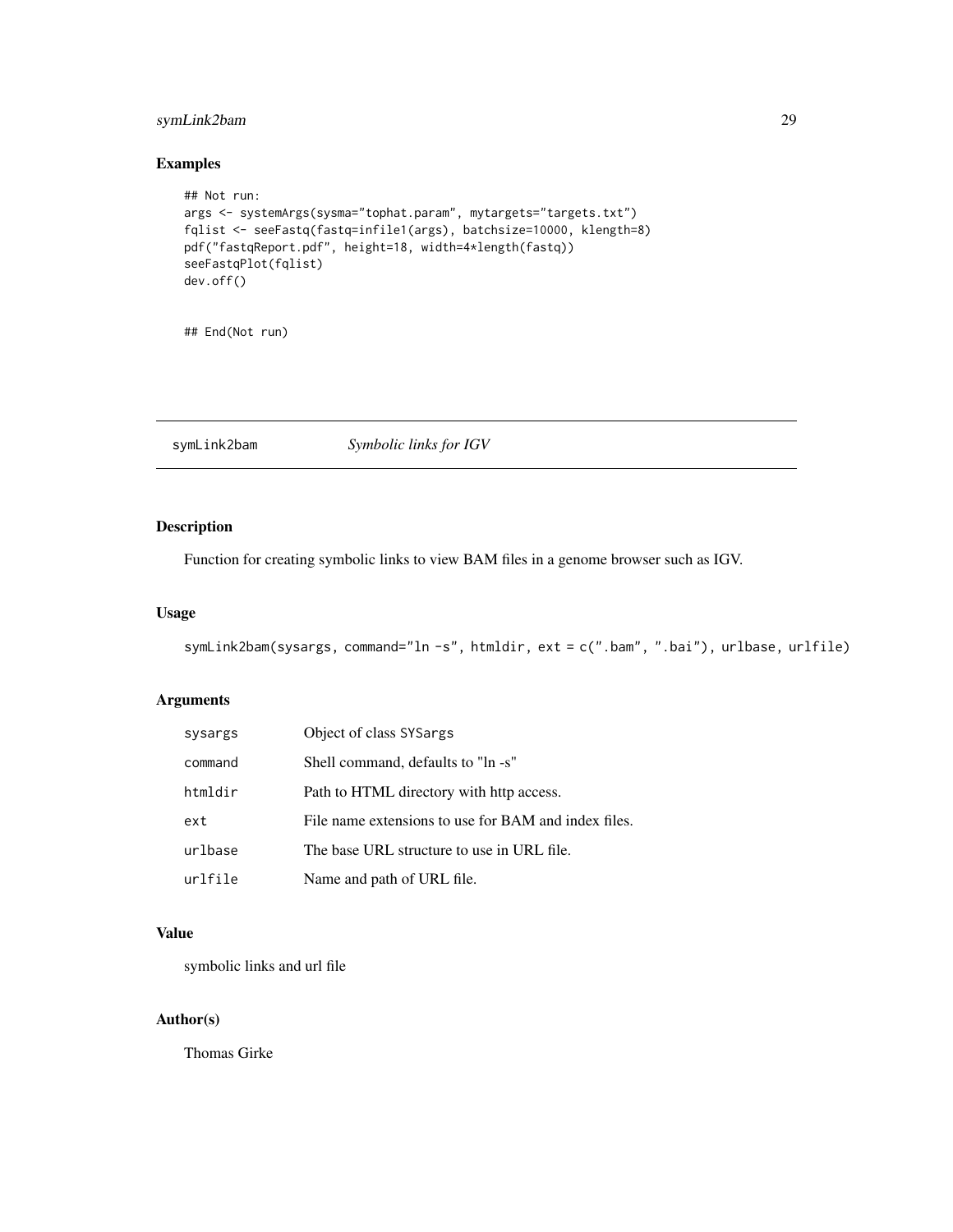<span id="page-29-0"></span>30 sysargs and the system of the system of the system of the system of the system of the system of the system of the system of the system of the system of the system of the system of the system of the system of the system

# Examples

```
## Construct SYSargs object from param and targets files
param <- system.file("extdata", "tophat.param", package="systemPipeR")
targets <- system.file("extdata", "targets.txt", package="systemPipeR")
args <- systemArgs(sysma=param, mytargets=targets)
## Not run:
## Create sym links and URL file for IGV
symLink2bam(sysargs=args, command="ln -s", htmldir=c("~/.html/", "somedir/"), ext=c(".bam", ".bai"), urlbase="ht
## End(Not run)
```
sysargs *SYSargs accessor methods*

# Description

Methods to access information from SYSargs object.

# Usage

sysargs(x)

# Arguments

x object of class SYSargs

#### Value

various outputs

# Author(s)

Thomas Girke

# Examples

```
## Construct SYSargs object from param and targets files
param <- system.file("extdata", "tophat.param", package="systemPipeR")
targets <- system.file("extdata", "targets.txt", package="systemPipeR")
args <- systemArgs(sysma=param, mytargets=targets)
args
names(args); modules(args); cores(args); outpaths(args); sysargs(args)
```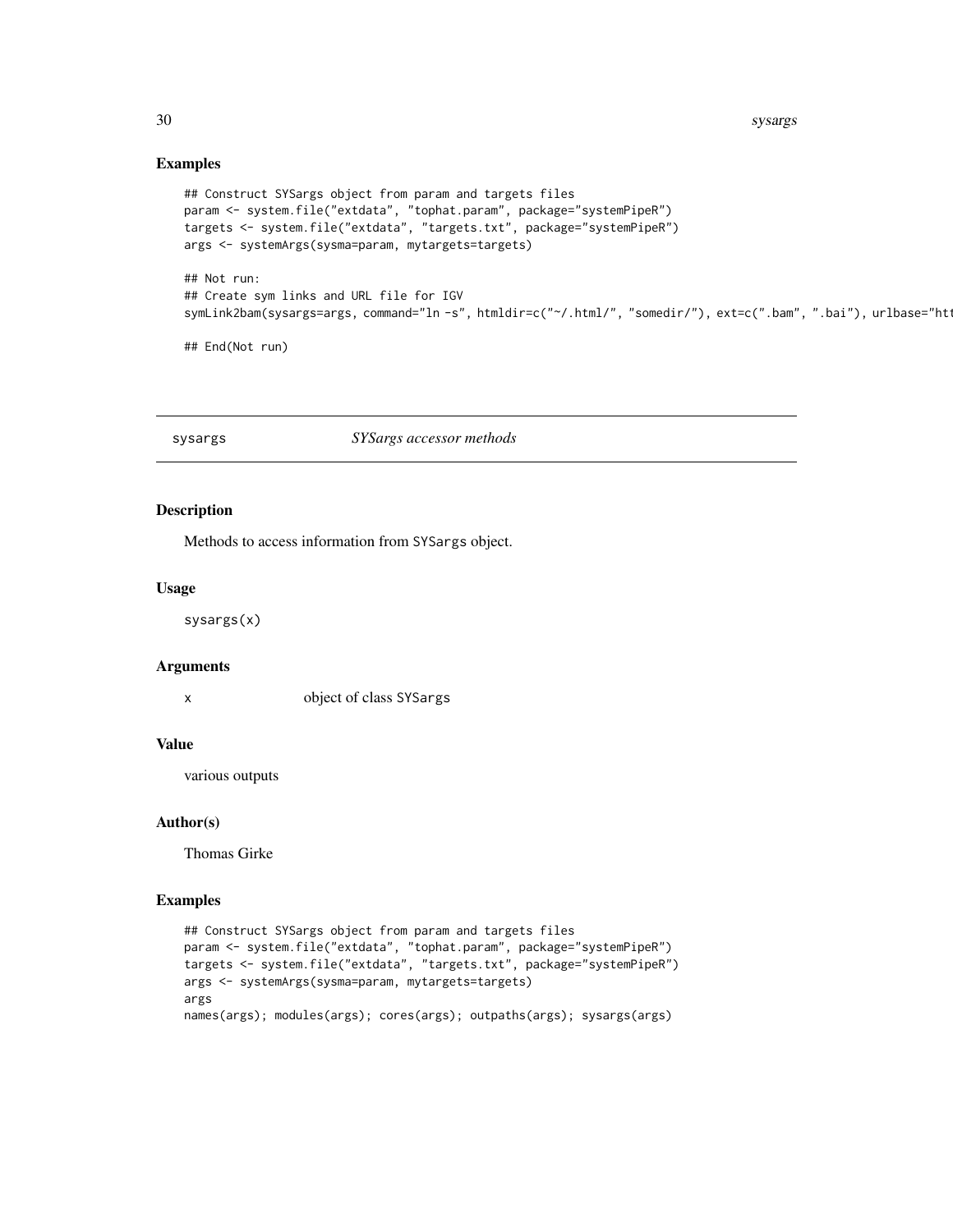#### <span id="page-30-0"></span>Description

S4 class container for storing parameters of command-line- or R-based software. SYSargs instances are constructed by the systemArgs function from two simple tablular files: a targets file and a param file. The latter is optional for workflow steps lacking command-line software. Typically, a SYSargs instance stores all sample-level inputs as well as the paths to the corresponding outputs generated by command-line- or R-based software generating sample-level output files. Each sample level input/outfile operation uses its own SYSargs instance. The outpaths of SYSargs usually define the sample inputs for the next SYSargs instance. This connectivity is achieved by writing the outpaths with the writeTargetsout function to a new targets file that serves as input to the next systemArgs call. By chaining several SYSargs steps together one can construct complex workflows involving many sample-level input/output file operations with any combinaton of command-line or R-based software.

#### Objects from the Class

Objects can be created by calls of the form new("SYSargs", ...).

#### **Slots**

targetsin: Object of class "data.frame" storing tabular data from targets input file targetsout: Object of class "data.frame" storing tabular data from targets output file targetsheader: Object of class "character" storing header/comment lines of targets file modules: Object of class "character" storing software versions from module system software: Object of class "character" name of executable of command-line software cores: Object of class "numeric" number of CPU cores to use other: Object of class "character" additional arguments reference: Object of class "character" path to reference genome file results: Object of class "character" path to results directory infile1: Object of class "character" paths to first FASTQ file infile2: Object of class "character" paths to second FASTQ file if data is PE outfile1: Object of class "character" paths to output files generated by command-line software sysargs: Object of class "character" full commands used to execute external software outpaths: Object of class "character" paths to final outputs including postprocessing by Rsamtools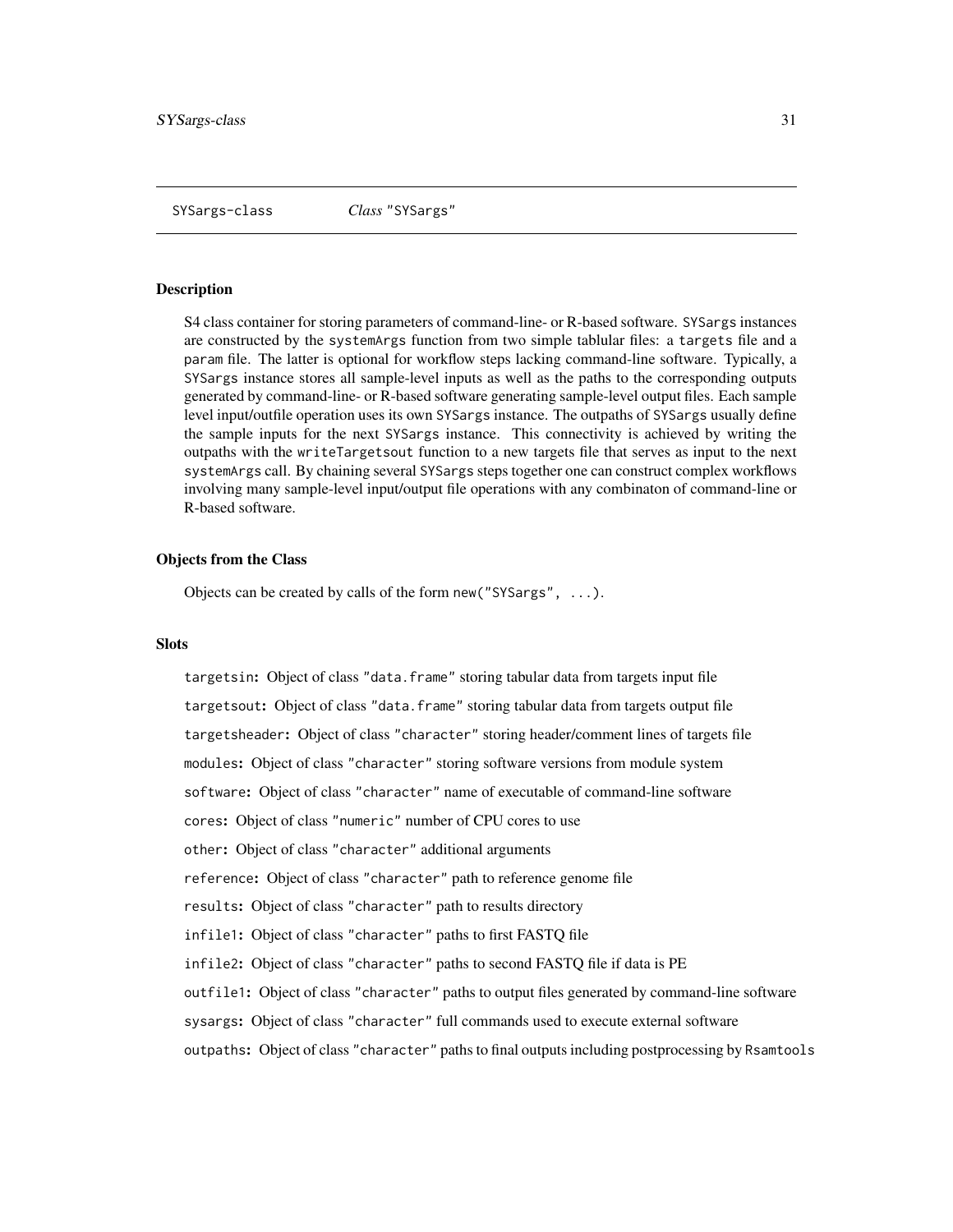#### Methods

**SampleName** signature( $x =$  "SYSargs"): extracts sample names  $\int$  signature(x = "SYSargs"): subsetting of class with bracket operator coerce signature(from = "list", to = "SYSargs"): as(list, "SYSargs") cores signature( $x =$  "SYSargs"): extracts data from cores slot  $infile1$  signature(x = "SYSargs"): extracts data from infile1 slot  $infile2$  signature(x = "SYSargs"): extracts data from infile2 slot  $modules$  signature( $x = "SYSargs")$ : extracts data from modules slot names signature( $x =$  "SYSargs"): extracts slot names length signature( $x =$  "SYSargs"): extracts number of samples other signature( $x =$  "SYSargs"): extracts data from other slot outfile1 signature( $x =$  "SYSargs"): extracts data from outfile1 slot outpaths signature( $x =$  "SYSargs"): extracts data from outpath slot **reference** signature( $x =$  "SYSargs"): extracts data from reference slot results signature( $x =$  "SYSargs"): extracts data from results slot show signature(object = "SYSargs"): summary view of SYSargs objects software signature( $x =$  "SYSargs"): extracts data from software slot  $targetsheader$  signature( $x = "SYSargs")$ : extracts data from targetsheader slot  $targetsin$  signature(x = "SYSargs"): extracts data from targetsin slot  $targetsout$  signature( $x = "SYSargs")$ : extracts data from targetsout slot

#### Author(s)

Thomas Girke

# See Also

systemArgs and runCommandline

# Examples

```
showClass("SYSargs")
## Construct SYSargs object from param and targets files
param <- system.file("extdata", "tophat.param", package="systemPipeR")
targets <- system.file("extdata", "targets.txt", package="systemPipeR")
args <- systemArgs(sysma=param, mytargets=targets)
args
names(args); targetsin(args); targetsout(args); targetsheader(args);
software(args); modules(args); cores(args); outpaths(args)
sysargs(args); other(args); reference(args); results(args); infile1(args)
infile2(args); outfile1(args); SampleName(args)
## Return sample comparisons
```

```
readComp(args, format = "vector", delim = "-")
```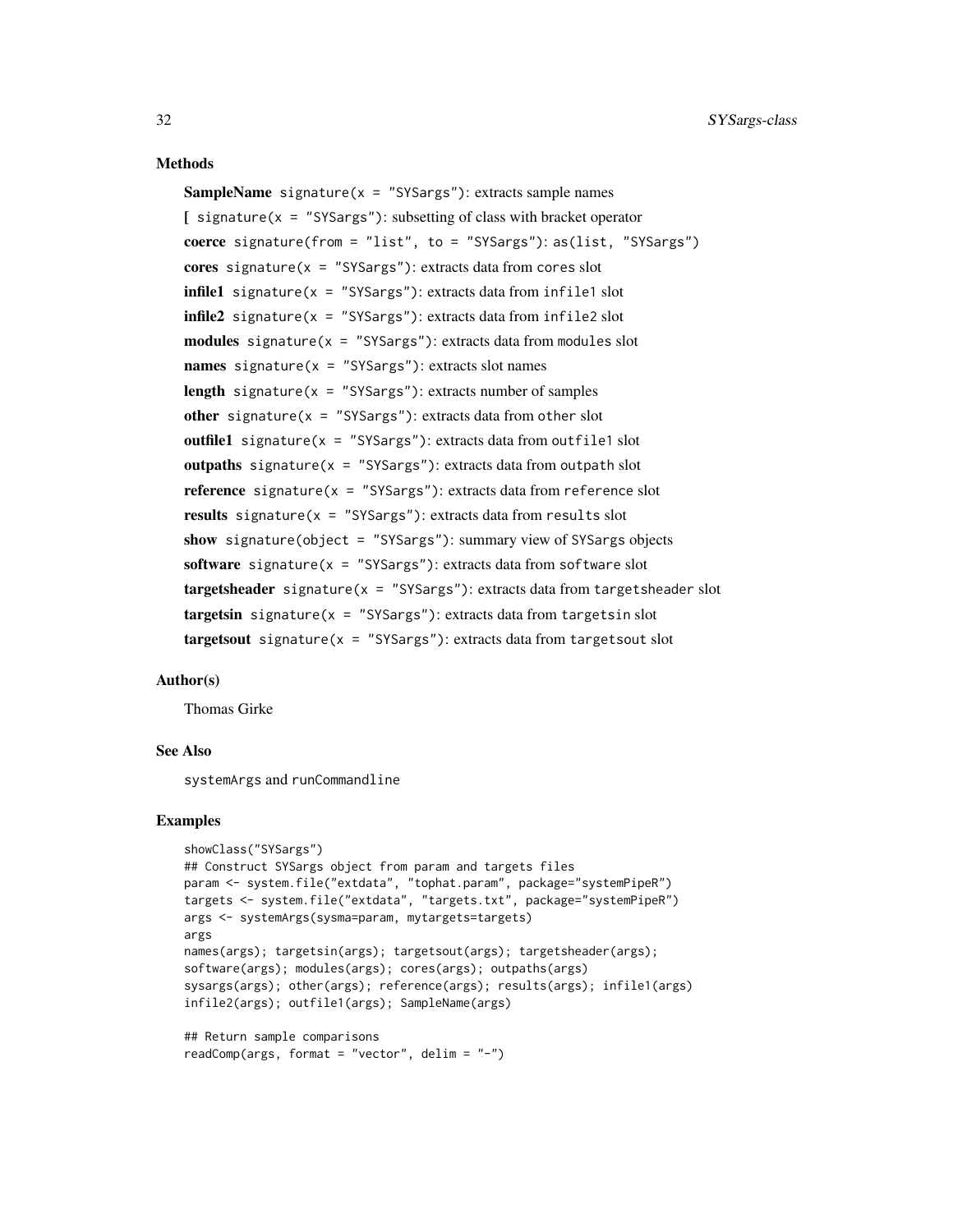```
## The subsetting operator [ allows to select specific samples
args[1:4]
## Not run:
## Execute SYSargs on single machine
runCommandline(args=args)
## Execute SYSargs on multiple machines
qsubargs <- getQsubargs(queue="batch", Nnodes="nodes=1", cores=cores(args), memory="mem=10gb", time="walltime=20
qsubRun(appfct="runCommandline(args=args)", appargs=args, qsubargs=qsubargs, Nqsubs=1, submitdir="results", pack
## Write outpaths to new targets file for next SYSargs step
writeTargetsout(x=args, file="default")
## End(Not run)
```
systemArgs *Constructs SYSargs object from param and targets files*

# **Description**

Constructs SYSargs S4 class objects from two simple tablular files: a targets file and a param file. The latter is optional for workflow steps lacking command-line software. Typically, a SYSargs instance stores all sample-level inputs as well as the paths to the corresponding outputs generated by command-line- or R-based software generating sample-level output files. Each sample level input/outfile operation uses its own SYSargs instance. The outpaths of SYSargs usually define the sample inputs for the next SYSargs instance. This connectivity is established by writing the outpaths with the writeTargetsout function to a new targets file that serves as input to the next systemArgs call. By chaining several SYSargs steps together one can construct complex workflows involving many sample-level input/output file operations with any combinaton of command-line or R-based software.

#### Usage

```
systemArgs(sysma, mytargets, type = "SYSargs")
```
#### Arguments

| sysma     | path to 'param' file; file structure follows a simple name/value syntax that con-<br>verted into JSON format; for details about the file structure see sample files<br>provided by package. Assign NULL to run the pipeline without 'param' file. This<br>can be useful for running partial workflows, e.g. with pregenerated BAM files. |
|-----------|------------------------------------------------------------------------------------------------------------------------------------------------------------------------------------------------------------------------------------------------------------------------------------------------------------------------------------------|
| mytargets | path to targets file                                                                                                                                                                                                                                                                                                                     |
| type      | type="SYSargs" returns SYSargs, type="json" returns param file content in<br>JSON format (requires r j son library)                                                                                                                                                                                                                      |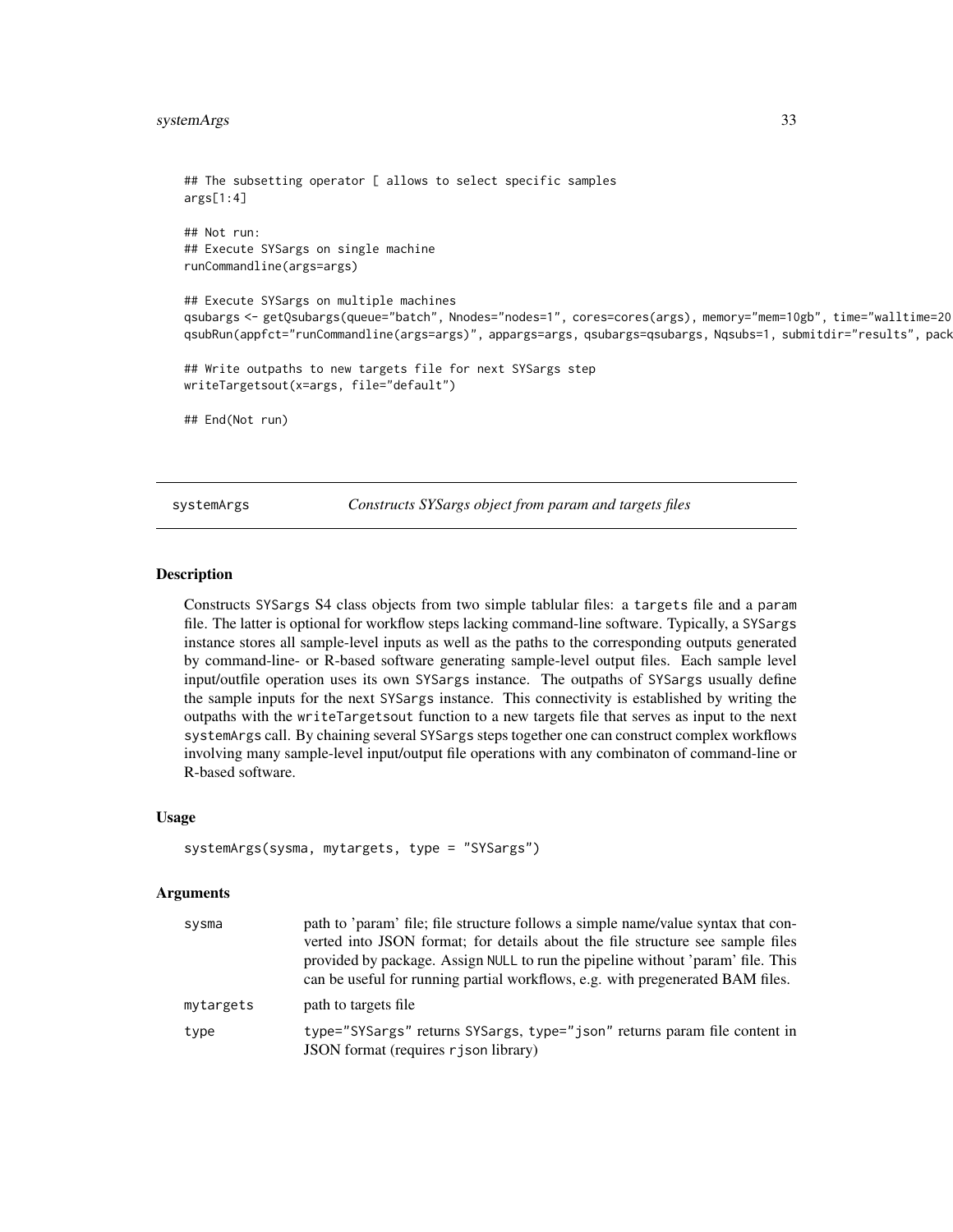34 vennPlot

# Value

SYSargs object or character string in JSON format

# Author(s)

Thomas Girke

# See Also

showClass("SYSargs")

#### Examples

```
## Construct SYSargs object from param and targets files
param <- system.file("extdata", "tophat.param", package="systemPipeR")
targets <- system.file("extdata", "targets.txt", package="systemPipeR")
args <- systemArgs(sysma=param, mytargets=targets)
args
names(args); modules(args); cores(args); outpaths(args); sysargs(args)
## Not run:
## Execute SYSargs on single machine
runCommandline(args=args)
## Execute SYSargs on multiple machines of a compute cluster
resources <- list(walltime="00:25:00", nodes=paste0("1:ppn=", cores(args)), memory="2gb")
reg <- clusterRun(args, conffile=".BatchJobs.R", template="torque.tmpl", Njobs=18, runid="01", resourceList=resou
## Monitor progress of submitted jobs
showStatus(reg)
file.exists(outpaths(args))
sapply(1:length(args), function(x) loadResult(reg, x)) # Works once all jobs have completed successfully.
## Alignment stats
read_statsDF <- alignStats(fqpaths=infile1(args), bampaths=outpaths(args), fqgz=TRUE)
read_statsDF <- cbind(read_statsDF[targets$FileName,], targets)
write.table(read_statsDF, "results/alignStats.xls", row.names=FALSE, quote=FALSE, sep="\t")
## Write outpaths to new targets file for next SYSargs step
writeTargetsout(x=args, file="default")
## End(Not run)
```
vennPlot *Plot 2-5 way Venn diagrams*

<span id="page-33-0"></span>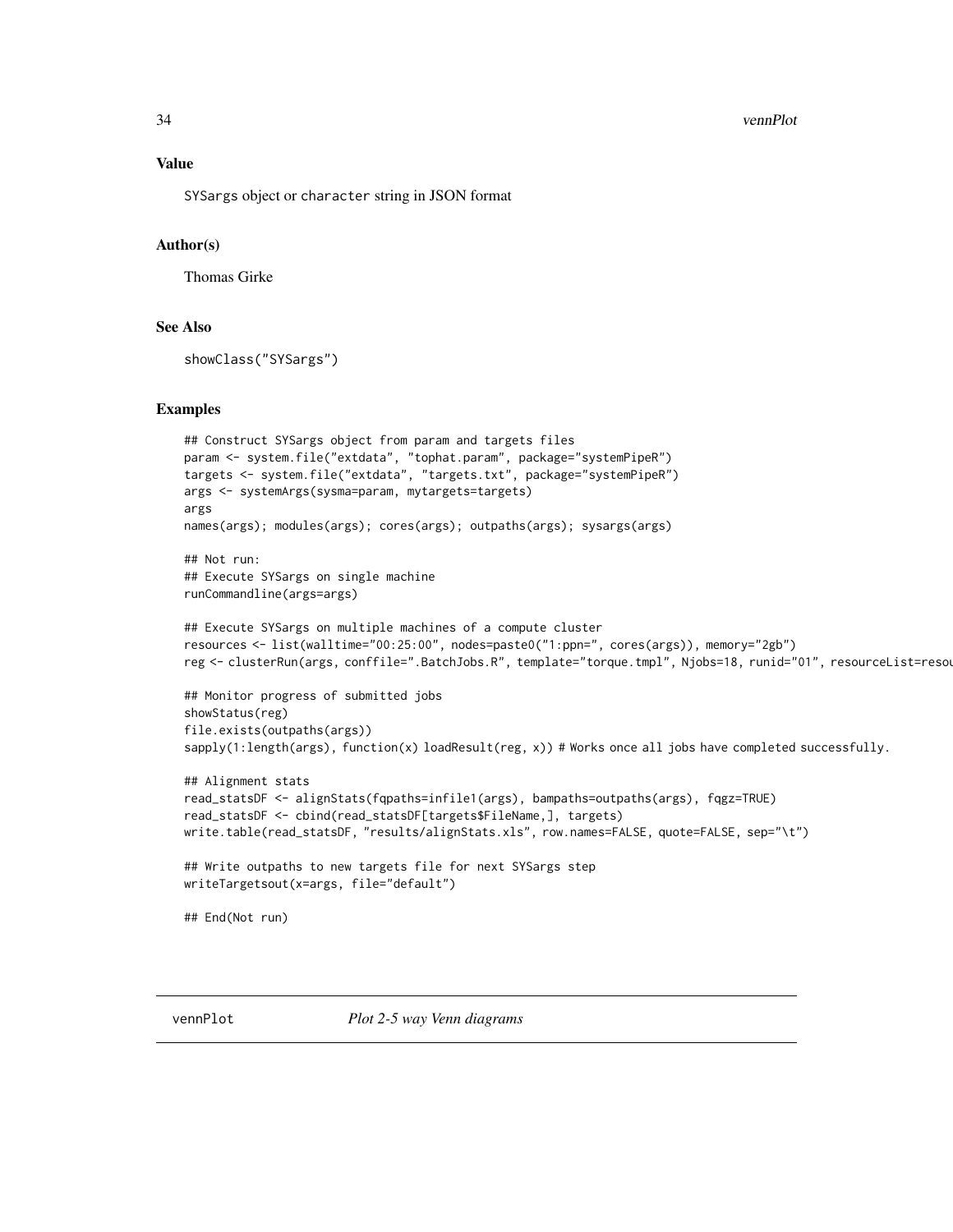#### vennPlot 35

# Description

Ploting function of 2-5 way Venn diagrams from 'VENNset' objects or count set vectors. A useful feature is the possiblity to combine the counts from several Venn comparisons with the same number of label sets in a single Venn diagram.

# Usage

```
vennPlot(x, mymain = "Venn Diagram", mysub = "default", setlabels = "default", yoffset = seq(0, 10, by =
```
# Arguments

| X         | VENNset or list of VENNset objects. Alternatively, a vector of Venn counts<br>or a list of vectors of Venn counts can be provided as input. If several Venn<br>comparisons are provided in a list then their results are combined in a single<br>Venn diagram, where the count sets are organized above each other.                                                                                                                                                                      |
|-----------|------------------------------------------------------------------------------------------------------------------------------------------------------------------------------------------------------------------------------------------------------------------------------------------------------------------------------------------------------------------------------------------------------------------------------------------------------------------------------------------|
| mymain    | Main title of plot.                                                                                                                                                                                                                                                                                                                                                                                                                                                                      |
| mysub     | Subtitle of plot. Default mysub="default" reports the number of unique items<br>in all sets, as well as the number of unique items in each individual set, respec-<br>tively.                                                                                                                                                                                                                                                                                                            |
| setlabels | The argument setlabels allows to provide a vector of custom sample labels.<br>However, assigning the proper names in the name slots of the initial setlist is<br>preferred for tracking purposes.                                                                                                                                                                                                                                                                                        |
| yoffset   | The results from several Venn comparisons can be combined in a single Venn<br>diagram by assigning to x a list with several VENNsets or count vectors. The<br>positonal offset of the count sets in the plot can be controlled with the yoffset<br>argument. The argument setting colmode allows to assign different colors to<br>each count set. For instance, with colmode=2 one can assign to ccol a color<br>vector or a list, such as ccol=c("blue", "red") or ccol=list(1:8, 8:1). |
| ccol      | Character or numeric vector to define colors of count values, e.g. ccol=c("black", "black", "red").                                                                                                                                                                                                                                                                                                                                                                                      |
| colmode   | See argument yoffset.                                                                                                                                                                                                                                                                                                                                                                                                                                                                    |
| lcol      | Character or numeric vector to define colors of set labels, e.g. lcol=c("red", "green")                                                                                                                                                                                                                                                                                                                                                                                                  |
| lines     | Character or numeric vector to define colors of lines in plot.                                                                                                                                                                                                                                                                                                                                                                                                                           |
| mylwd     | Defines line width of shapes used in plot.                                                                                                                                                                                                                                                                                                                                                                                                                                               |
| diacol    | See argument type.                                                                                                                                                                                                                                                                                                                                                                                                                                                                       |
| type      | Defines shapes used to plot 4-way Venn diagram. Default type="ellipse" uses<br>ellipses. The setting type="circle" returns an incomplete 4-way Venn diagram<br>as circles. This representation misses two overlap sectors, but is sometimes<br>easier to navigate than the default ellipse version. The missing Venn intersects<br>are reported below the Venn diagram. Their font color can be controled with the<br>argument diacol.                                                   |
| ccex      | Controls font size for count values.                                                                                                                                                                                                                                                                                                                                                                                                                                                     |
| lcex      | Controls font size for set labels.                                                                                                                                                                                                                                                                                                                                                                                                                                                       |
| sepsplit  | Character used to separate sample labels in Venn counts.                                                                                                                                                                                                                                                                                                                                                                                                                                 |
| $\cdots$  | Additional arguments to pass on.                                                                                                                                                                                                                                                                                                                                                                                                                                                         |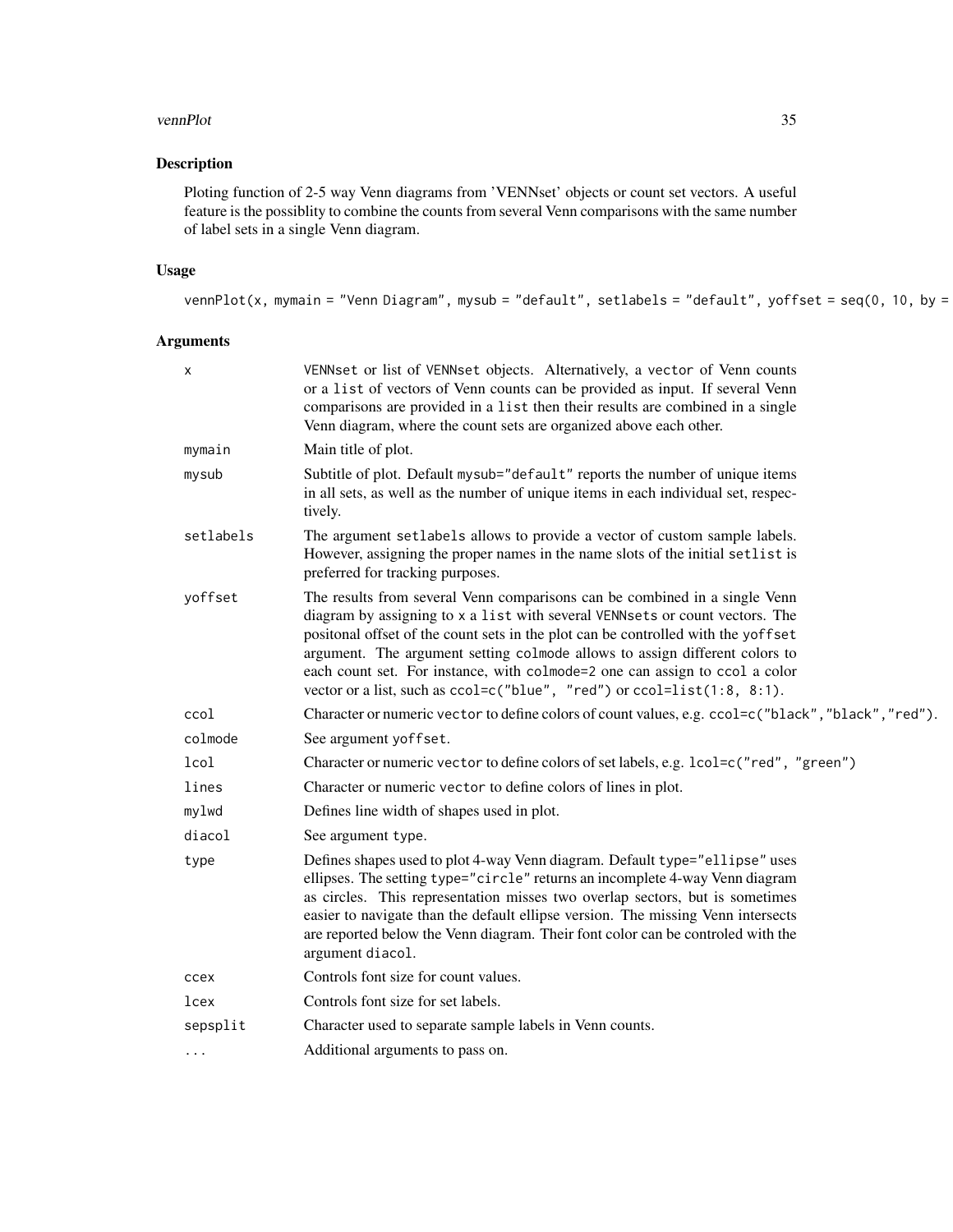36 vennPlot

# Value

Venn diagram plot.

# Note

The functions provided here are an extension of the Venn diagram resources on this site: http://manuals.bioinformatics.ucr.edu Venn-Diagrams

# Author(s)

Thomas Girke

# References

See examples in 'The Electronic Journal of Combinatorics': http://www.combinatorics.org/files/Surveys/ds5/VennSymmExa

# See Also

overLapper, olBarplot

# Examples

```
## Sample data
setlist <- list(A=sample(letters, 18), B=sample(letters, 16),
                C=sample(letters, 20), D=sample(letters, 22),
                E=sample(letters, 18), F=sample(letters, 22))
## 2-way Venn diagram
vennset <- overLapper(setlist[1:2], type="vennsets")
vennPlot(vennset)
## 3-way Venn diagram
vennset <- overLapper(setlist[1:3], type="vennsets")
vennPlot(vennset)
## 4-way Venn diagram
vennset <- overLapper(setlist[1:4], type="vennsets")
vennPlot(list(vennset, vennset))
## Pseudo 4-way Venn diagram with circles
vennPlot(vennset, type="circle")
## 5-way Venn diagram
vennset <- overLapper(setlist[1:5], type="vennsets")
vennPlot(vennset)
## Alternative Venn count input to vennPlot (not recommended!)
counts <- sapply(vennlist(vennset), length)
vennPlot(counts)
```
## 6-way Venn comparison as bar plot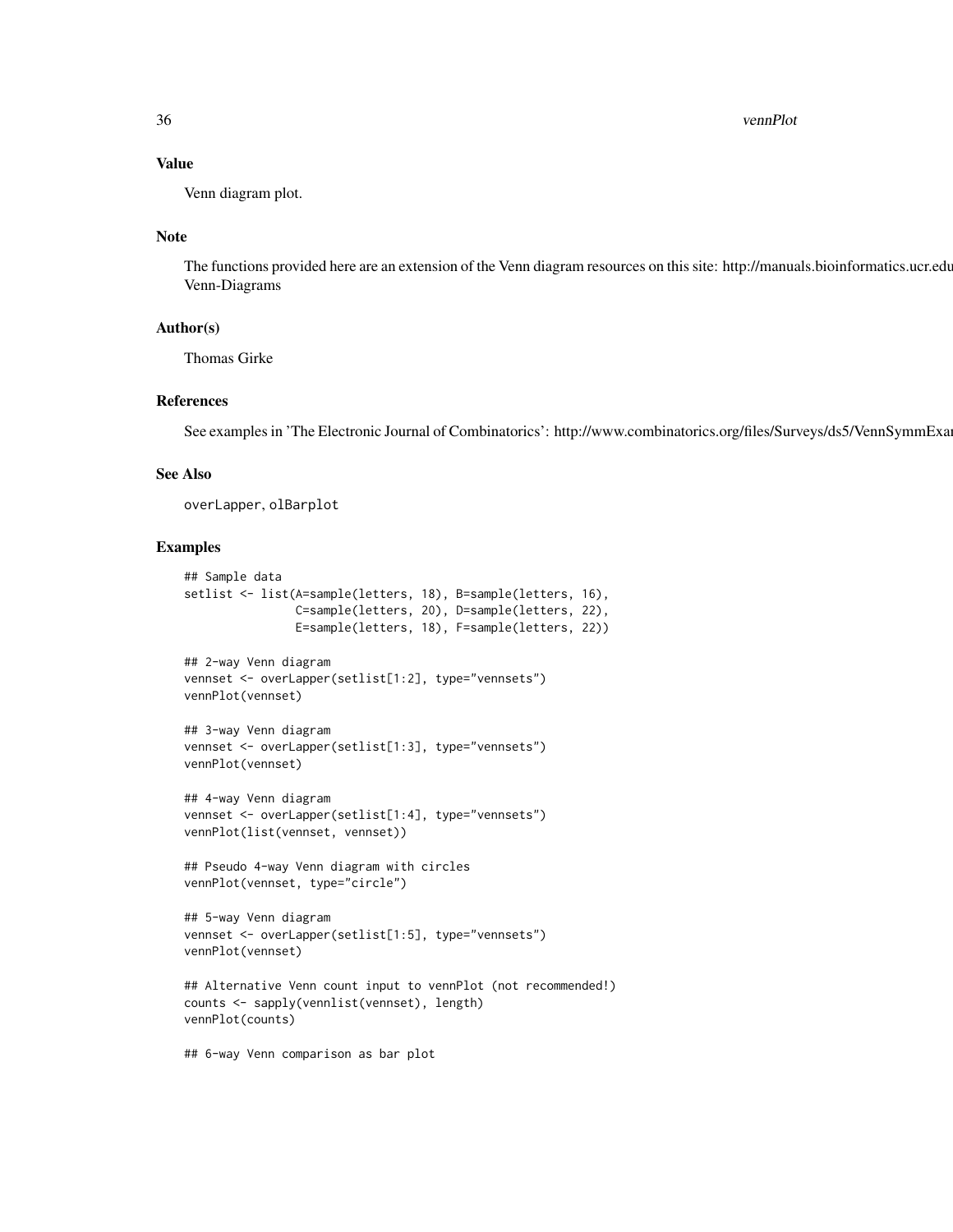# <span id="page-36-0"></span>VENNset-class 37

```
vennset <- overLapper(setlist[1:6], type="vennsets")
olBarplot(vennset, mincount=1)
## Bar plot of standard intersect counts
interset <- overLapper(setlist, type="intersects")
olBarplot(interset, mincount=1)
## Accessor methods for VENNset/INTERSECTset objects
names(vennset)
names(interset)
setlist(vennset)
intersectmatrix(vennset)
complexitylevels(vennset)
vennlist(vennset)
intersectlist(interset)
## Coerce VENNset/INTERSECTset object to list
as.list(vennset)
as.list(interset)
## Pairwise intersect matrix and heatmap
olMA <- sapply(names(setlist),
function(x) sapply(names(setlist),
function(y) sum(setlist[[x]] %in% setlist[[y]])))
olMA
heatmap(olMA, Rowv=NA, Colv=NA)
## Presence-absence matrices for large numbers of sample sets
interset <- overLapper(setlist=setlist, type="intersects", complexity=2)
(paMA <- intersectmatrix(interset))
heatmap(paMA, Rowv=NA, Colv=NA, col=c("white", "gray"))
```
VENNset-class *Class* "VENNset"

### Description

Container for storing Venn intersect results created by the overLapper function. The setlist slot stores the original label sets as vectors in a list; intersectmatrix organizes the label sets in a present-absent matrix; complexitylevels represents the number of comparisons considered for each comparison set as vector of integers; and vennlist contains the Venn intersect vectors.

# Objects from the Class

Objects can be created by calls of the form new("VENNset", ...).

# **Slots**

setlist: Object of class "list": list of vectors intersectmatrix: Object of class "matrix": binary matrix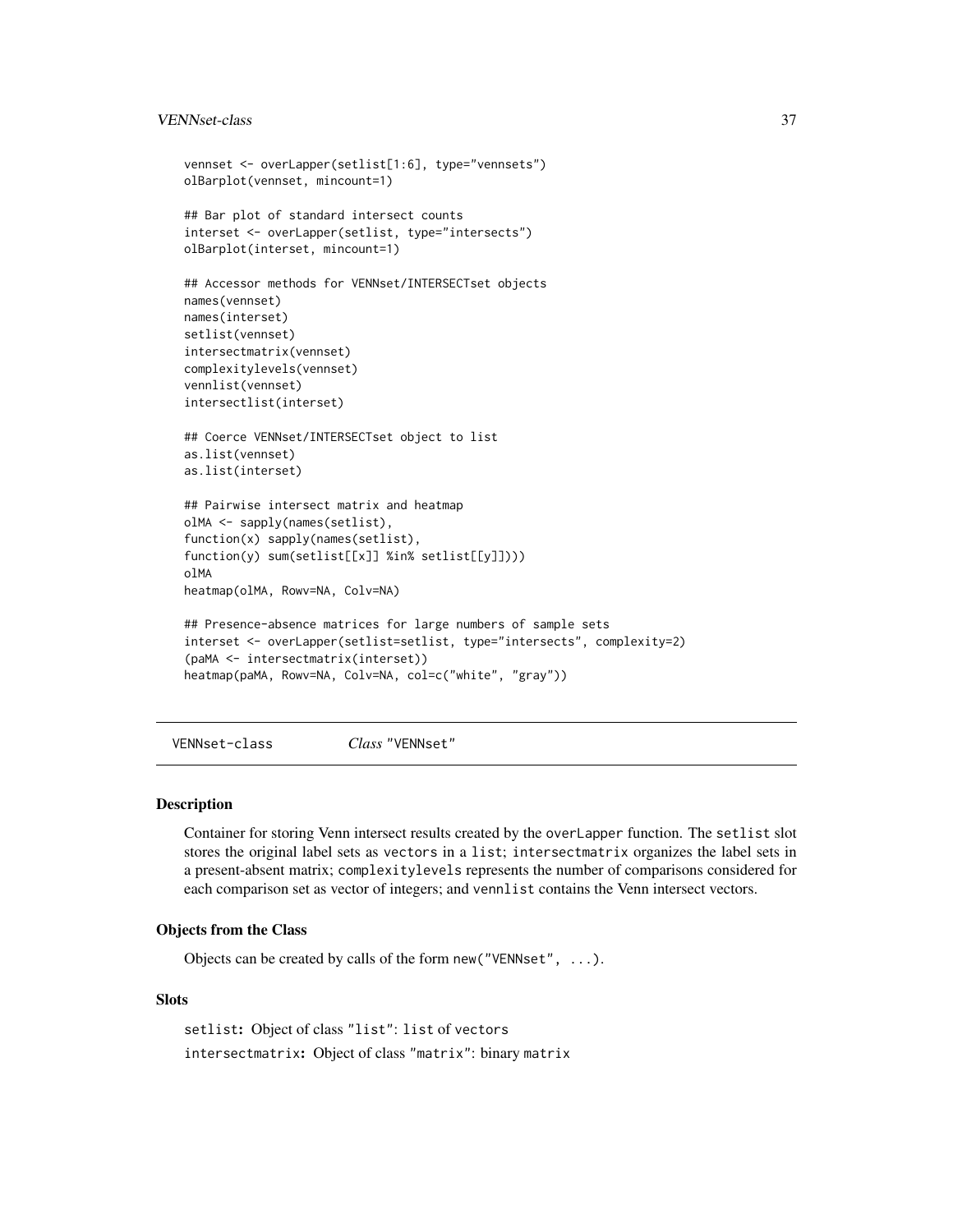```
complexitylevels: Object of class "integer": vector of integers
vennlist: Object of class "list": list of vectors
```
# Methods

```
as.list signature(x = "VENNset"): coerces VENNset to list
coerce signature(from = "list", to = "VENNset"): as(list, "VENNset")
complexitylevels signature(x = "VENNset"): extracts data from complexitylevels slot
intersectmatrix signature(x = "VENNset"): extracts data from intersectmatrix slot
length signature(x = "VENNset"): returns number of original label sets
names signature(x = "VENNset"): extracts slot names
setlist signature(x = "VENNset"): extracts data from setlist slot
show signature(object = "VENNset"): summary view of VENNset objects
vennlist signature(x = "VENNset"): extracts data from vennset slot
```
# Author(s)

Thomas Girke

# See Also

overLapper, vennPlot, olBarplot, INTERSECTset-class

#### Examples

```
showClass("VENNset")
## Sample data
setlist <- list(A=sample(letters, 18), B=sample(letters, 16),
                C=sample(letters, 20), D=sample(letters, 22),
                E=sample(letters, 18), F=sample(letters, 22))
## Create VENNset
vennset <- overLapper(setlist[1:5], type="vennsets")
class(vennset)
## Accessor methods for VENNset/INTERSECTset objects
names(vennset)
setlist(vennset)
intersectmatrix(vennset)
complexitylevels(vennset)
vennlist(vennset)
## Coerce VENNset/INTERSECTset object to list
as.list(vennset)
```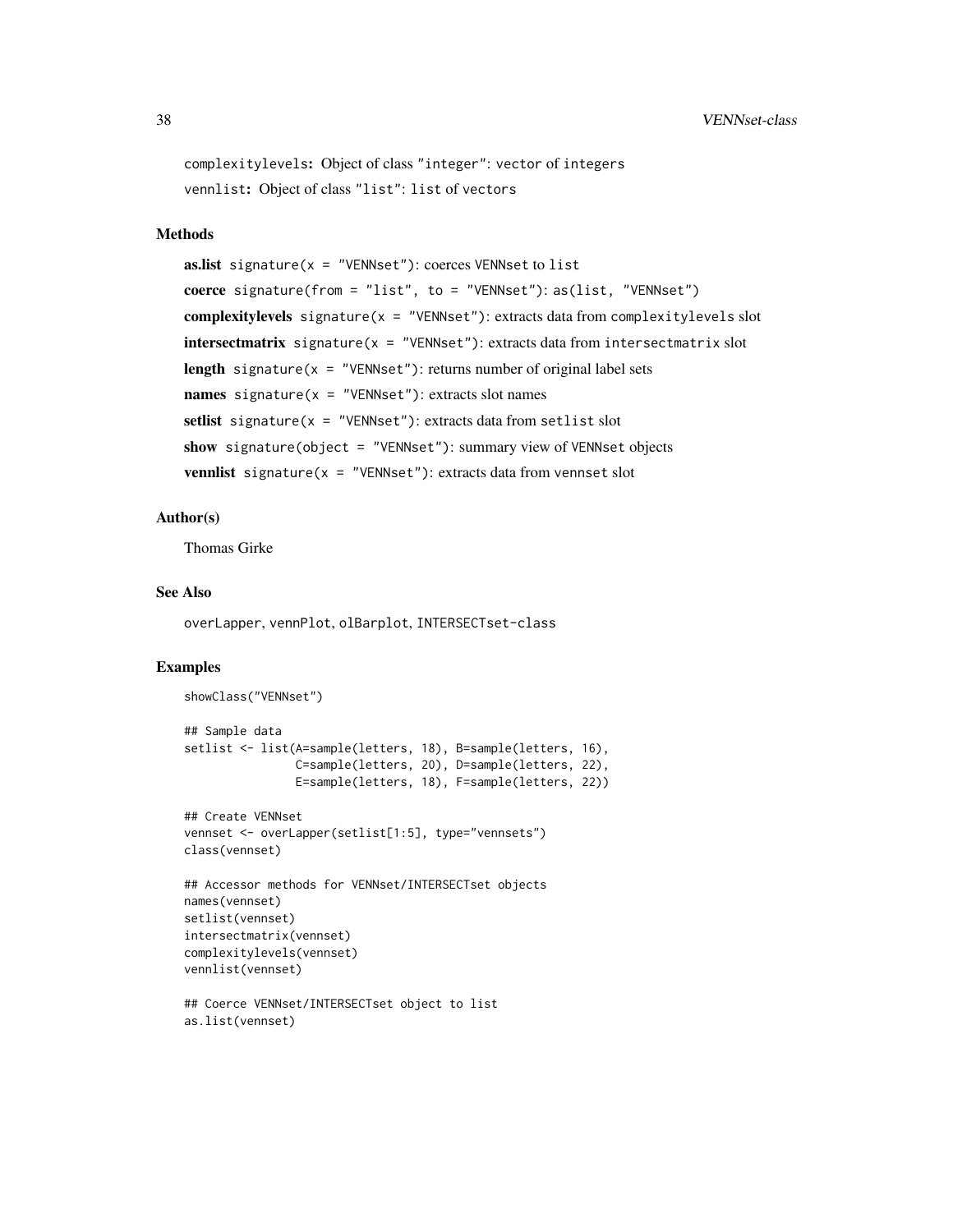<span id="page-38-0"></span>

#### Description

Convenience write function for generating targets files with updated FileName columns containing the output paths to files generated by input/output processes. These processes can be commandlineor R-based software. Typically, the paths to the inputs are stored in the targets infile (targetsin(args)) and the outputs are stored in the targets outfile (targetsout(args)). Note: the function cannot overwrite any existing files. If a file exists then the user has to explicitly remove it first.

# Usage

```
writeTargetsout(x, file = "default", silent = FALSE, \ldots)
```
#### Arguments

| X        | Object of class SYSargs.                                                                                                                                                                                                        |
|----------|---------------------------------------------------------------------------------------------------------------------------------------------------------------------------------------------------------------------------------|
| file     | Name and path of output file. If set to "default" then the name of the output file<br>will have the pattern 'targets_ <software>.txt', where <software> will be what<br/><math>softmax(x)</math> returns.</software></software> |
| silent   | If set to TRUE, all messages returned by the function will be suppressed.                                                                                                                                                       |
| $\cdots$ | To pass on additional arguments.                                                                                                                                                                                                |

#### Value

Writes tabular targes files containing the header/comment lines from  $targetsheet(x)$  and the columns from targetsout(x).

# Author(s)

Thomas Girke

#### Examples

```
## Create SYSargs object
param <- system.file("extdata", "tophat.param", package="systemPipeR")
targets <- system.file("extdata", "targets.txt", package="systemPipeR")
args <- systemArgs(sysma=param, mytargets=targets)
```

```
## Not run:
## Write targets out file
writeTargetsout(x=args, file="default")
```
## End(Not run)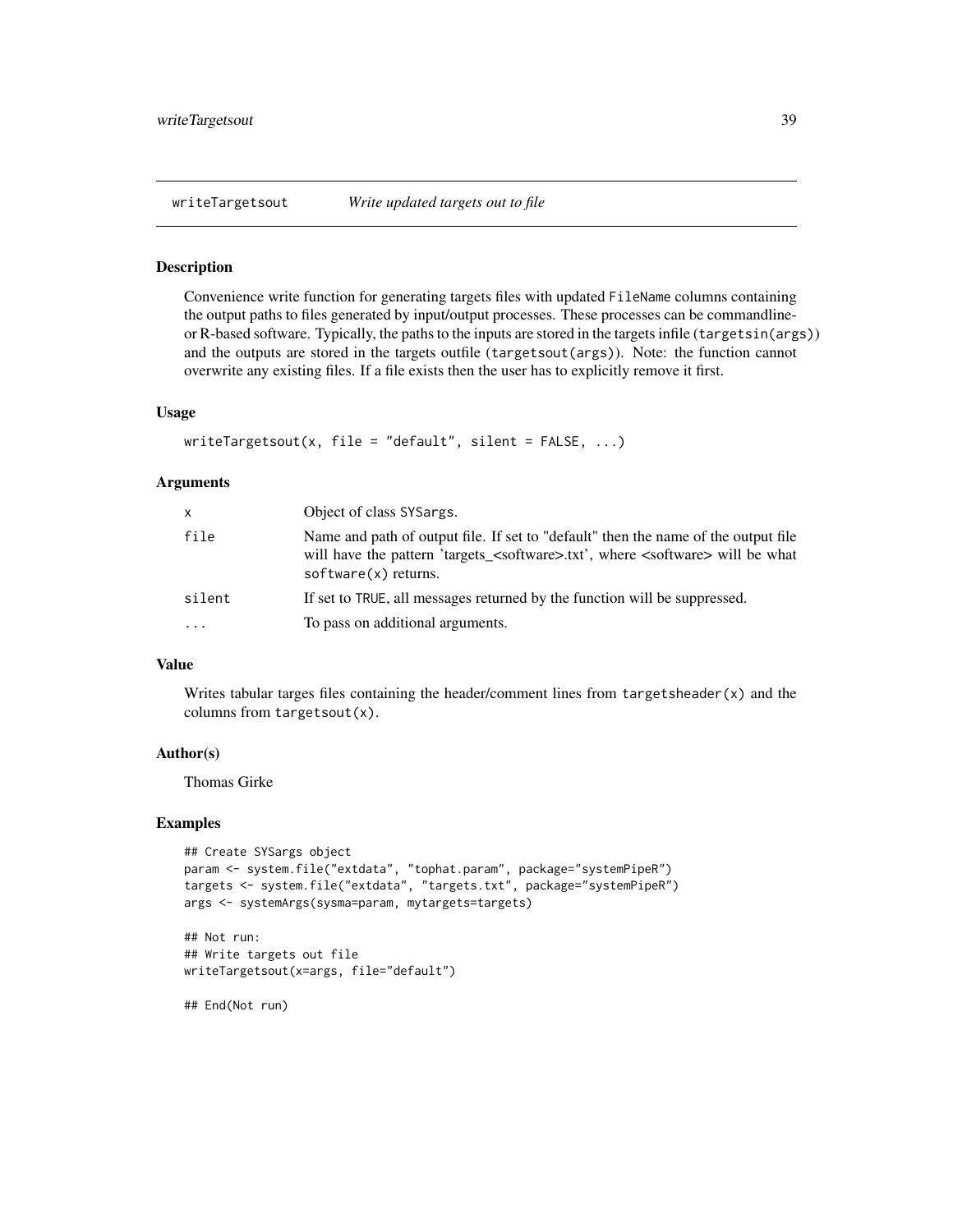# <span id="page-39-0"></span>**Index**

∗Topic classes catDB-class, [3](#page-2-0) INTERSECTset-class, [13](#page-12-0) SYSargs-class, [31](#page-30-0) VENNset-class, [37](#page-36-0) ∗Topic utilities alignStats, [2](#page-1-0) catmap, [4](#page-3-0) clusterRun, [5](#page-4-0) filterDEGs, [7](#page-6-0) getQsubargs, [8](#page-7-0) GOHyperGAll, [9](#page-8-0) moduleload, [14](#page-13-0) olBarplot, [15](#page-14-0) overLapper, [17](#page-16-0) preprocessReads, [20](#page-19-0) qsubRun, [21](#page-20-0) readComp, [22](#page-21-0) returnRPKM, [23](#page-22-0) run\_DESeq2, [25](#page-24-0) run\_edgeR, [26](#page-25-0) runCommandline, [24](#page-23-0) seeFastq, [27](#page-26-0) symLink2bam, [29](#page-28-0) sysargs, [30](#page-29-0) systemArgs, [33](#page-32-0) vennPlot, [34](#page-33-0) writeTargetsout, [39](#page-38-0) [,SYSargs,ANY,ANY,ANY-method *(*SYSargs-class*)*, [31](#page-30-0)

alignStats, [2](#page-1-0) as.list,INTERSECTset-method *(*INTERSECTset-class*)*, [13](#page-12-0) as.list,VENNset-method *(*VENNset-class*)*, [37](#page-36-0)

catDB-class, [3](#page-2-0) catlist *(*catmap*)*, [4](#page-3-0) catlist,catDB-method *(*catDB-class*)*, [3](#page-2-0) catlist-methods *(*catmap*)*, [4](#page-3-0) catmap, [4](#page-3-0) catmap,catDB-method *(*catDB-class*)*, [3](#page-2-0) catmap-methods *(*catmap*)*, [4](#page-3-0) clusterRun, [5](#page-4-0) coerce,list,catDB-method *(*catDB-class*)*, [3](#page-2-0) coerce,list,INTERSECTset-method *(*INTERSECTset-class*)*, [13](#page-12-0) coerce,list,SYSargs-method *(*SYSargs-class*)*, [31](#page-30-0) coerce,list,VENNset-method *(*VENNset-class*)*, [37](#page-36-0) complexitylevels *(*overLapper*)*, [17](#page-16-0) complexitylevels,INTERSECTset-method *(*INTERSECTset-class*)*, [13](#page-12-0) complexitylevels,VENNset-method *(*VENNset-class*)*, [37](#page-36-0) complexitylevels-methods *(*overLapper*)*, [17](#page-16-0) cores *(*sysargs*)*, [30](#page-29-0) cores,SYSargs-method *(*SYSargs-class*)*, [31](#page-30-0) cores-methods *(*sysargs*)*, [30](#page-29-0)

# filterDEGs, [7](#page-6-0)

getQsubargs, [8](#page-7-0) goBarplot *(*GOHyperGAll*)*, [9](#page-8-0) GOCluster\_Report *(*GOHyperGAll*)*, [9](#page-8-0) GOHyperGAll, [9](#page-8-0) GOHyperGAll\_Simplify *(*GOHyperGAll*)*, [9](#page-8-0) GOHyperGAll\_Subset *(*GOHyperGAll*)*, [9](#page-8-0)

idconv *(*catmap*)*, [4](#page-3-0) idconv,catDB-method *(*catDB-class*)*, [3](#page-2-0) idconv-methods *(*catmap*)*, [4](#page-3-0) infile1 *(*sysargs*)*, [30](#page-29-0) infile1,SYSargs-method *(*SYSargs-class*)*, [31](#page-30-0) infile1-methods *(*sysargs*)*, [30](#page-29-0)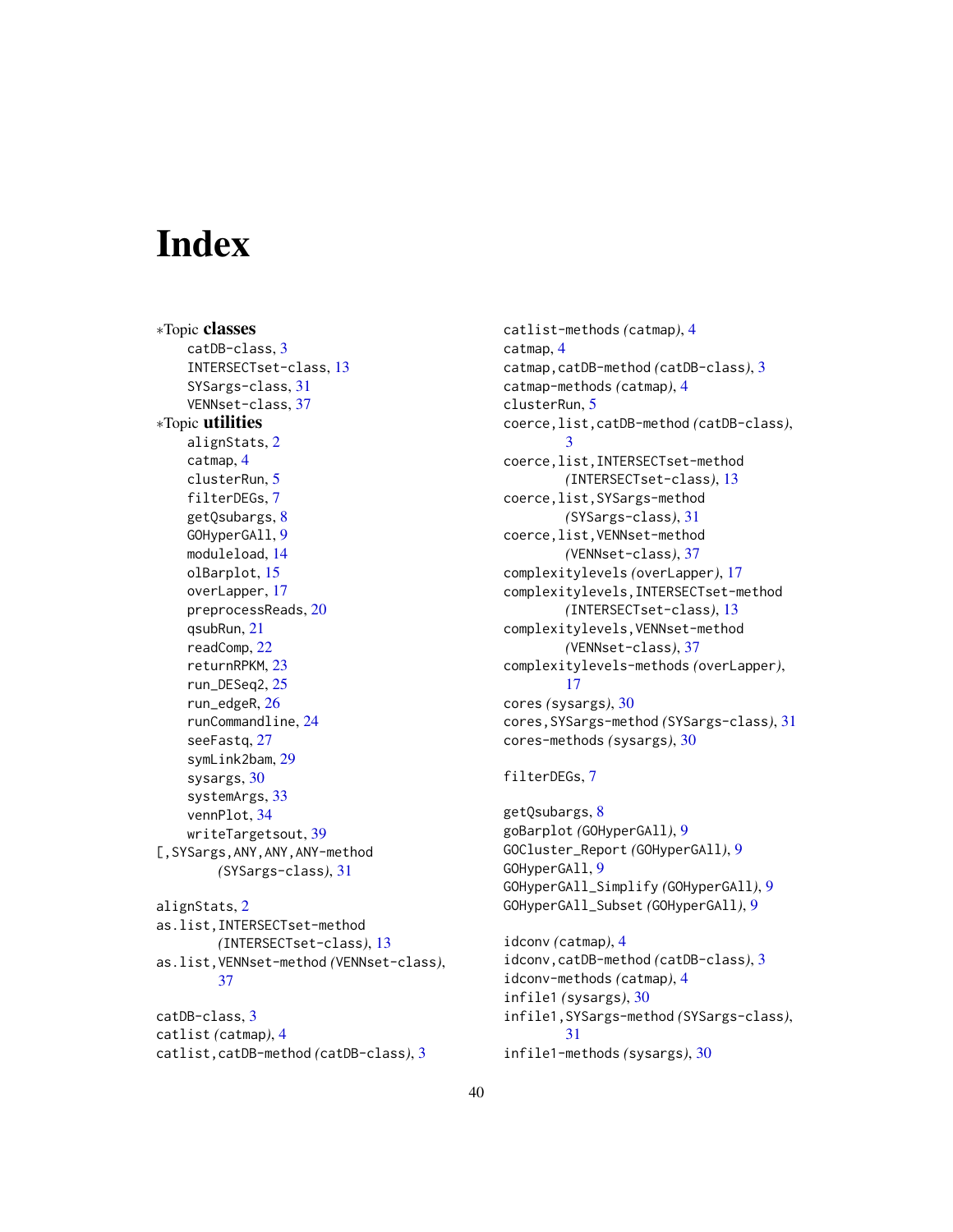# $I<sub>N</sub>$  and  $I<sub>1</sub>$  and  $I<sub>2</sub>$  and  $I<sub>3</sub>$  and  $I<sub>4</sub>$  and  $I<sub>4</sub>$  and  $I<sub>4</sub>$  and  $I<sub>4</sub>$  and  $I<sub>4</sub>$  and  $I<sub>4</sub>$  and  $I<sub>4</sub>$  and  $I<sub>4</sub>$  and  $I<sub>4</sub>$  and  $I<sub>4</sub>$  and  $I<sub>4</sub>$  a

infile2 *(*sysargs*)*, [30](#page-29-0) infile2,SYSargs-method *(*SYSargs-class*)*, [31](#page-30-0) infile2-methods *(*sysargs*)*, [30](#page-29-0) intersectlist *(*overLapper*)*, [17](#page-16-0) intersectlist,INTERSECTset-method *(*INTERSECTset-class*)*, [13](#page-12-0) intersectlist-methods *(*overLapper*)*, [17](#page-16-0) intersectmatrix *(*overLapper*)*, [17](#page-16-0) intersectmatrix,INTERSECTset-method *(*INTERSECTset-class*)*, [13](#page-12-0) intersectmatrix,VENNset-method *(*VENNset-class*)*, [37](#page-36-0) intersectmatrix-methods *(*overLapper*)*, [17](#page-16-0) INTERSECTset-class, [13](#page-12-0) length,INTERSECTset-method *(*INTERSECTset-class*)*, [13](#page-12-0) length,SYSargs-method *(*SYSargs-class*)*, [31](#page-30-0) length,VENNset-method *(*VENNset-class*)*, [37](#page-36-0) makeCATdb *(*GOHyperGAll*)*, [9](#page-8-0) modulelist *(*moduleload*)*, [14](#page-13-0) moduleload, [14](#page-13-0) modules *(*sysargs*)*, [30](#page-29-0) modules,SYSargs-method *(*SYSargs-class*)*, [31](#page-30-0) modules-methods *(*sysargs*)*, [30](#page-29-0) names,catDB-method *(*catDB-class*)*, [3](#page-2-0) names,INTERSECTset-method *(*INTERSECTset-class*)*, [13](#page-12-0) names,SYSargs-method *(*SYSargs-class*)*, [31](#page-30-0) names,VENNset-method *(*VENNset-class*)*, [37](#page-36-0) olBarplot, [15](#page-14-0) other *(*sysargs*)*, [30](#page-29-0) other,SYSargs-method *(*SYSargs-class*)*, [31](#page-30-0) other-methods *(*sysargs*)*, [30](#page-29-0) outfile1 *(*sysargs*)*, [30](#page-29-0) outfile1,SYSargs-method *(*SYSargs-class*)*, [31](#page-30-0) outfile1-methods *(*sysargs*)*, [30](#page-29-0) outpaths *(*sysargs*)*, [30](#page-29-0) outpaths,SYSargs-method

*(*SYSargs-class*)*, [31](#page-30-0) outpaths-methods *(*sysargs*)*, [30](#page-29-0) overLapper, [17](#page-16-0) preprocessReads, [20](#page-19-0) qsubRun, [21](#page-20-0) readComp, [22](#page-21-0) reference *(*sysargs*)*, [30](#page-29-0) reference,SYSargs-method *(*SYSargs-class*)*, [31](#page-30-0) reference-methods *(*sysargs*)*, [30](#page-29-0) results *(*sysargs*)*, [30](#page-29-0) results,SYSargs-method *(*SYSargs-class*)*, [31](#page-30-0) results-methods *(*sysargs*)*, [30](#page-29-0) returnRPKM, [23](#page-22-0) run\_DESeq2, [25](#page-24-0) run\_edgeR, [26](#page-25-0) runCommandline, [24](#page-23-0) SampleName *(*sysargs*)*, [30](#page-29-0) SampleName, SYSargs-method *(*SYSargs-class*)*, [31](#page-30-0) SampleName-methods *(*sysargs*)*, [30](#page-29-0) seeFastq, [27](#page-26-0) seeFastqPlot *(*seeFastq*)*, [27](#page-26-0) setlist *(*overLapper*)*, [17](#page-16-0) setlist,INTERSECTset-method *(*INTERSECTset-class*)*, [13](#page-12-0) setlist,VENNset-method *(*VENNset-class*)*, [37](#page-36-0) setlist-methods *(*overLapper*)*, [17](#page-16-0) show,catDB-method *(*catDB-class*)*, [3](#page-2-0) show,INTERSECTset-method *(*INTERSECTset-class*)*, [13](#page-12-0) show,SYSargs-method *(*SYSargs-class*)*, [31](#page-30-0) show,VENNset-method *(*VENNset-class*)*, [37](#page-36-0) software *(*sysargs*)*, [30](#page-29-0) software,SYSargs-method *(*SYSargs-class*)*, [31](#page-30-0) software-methods *(*sysargs*)*, [30](#page-29-0) symLink2bam, [29](#page-28-0) sysargs, [30](#page-29-0) sysargs,SYSargs-method *(*SYSargs-class*)*, [31](#page-30-0) SYSargs-class, [31](#page-30-0) sysargs-methods *(*sysargs*)*, [30](#page-29-0) systemArgs, [33](#page-32-0)

targetsheader *(*sysargs*)*, [30](#page-29-0)